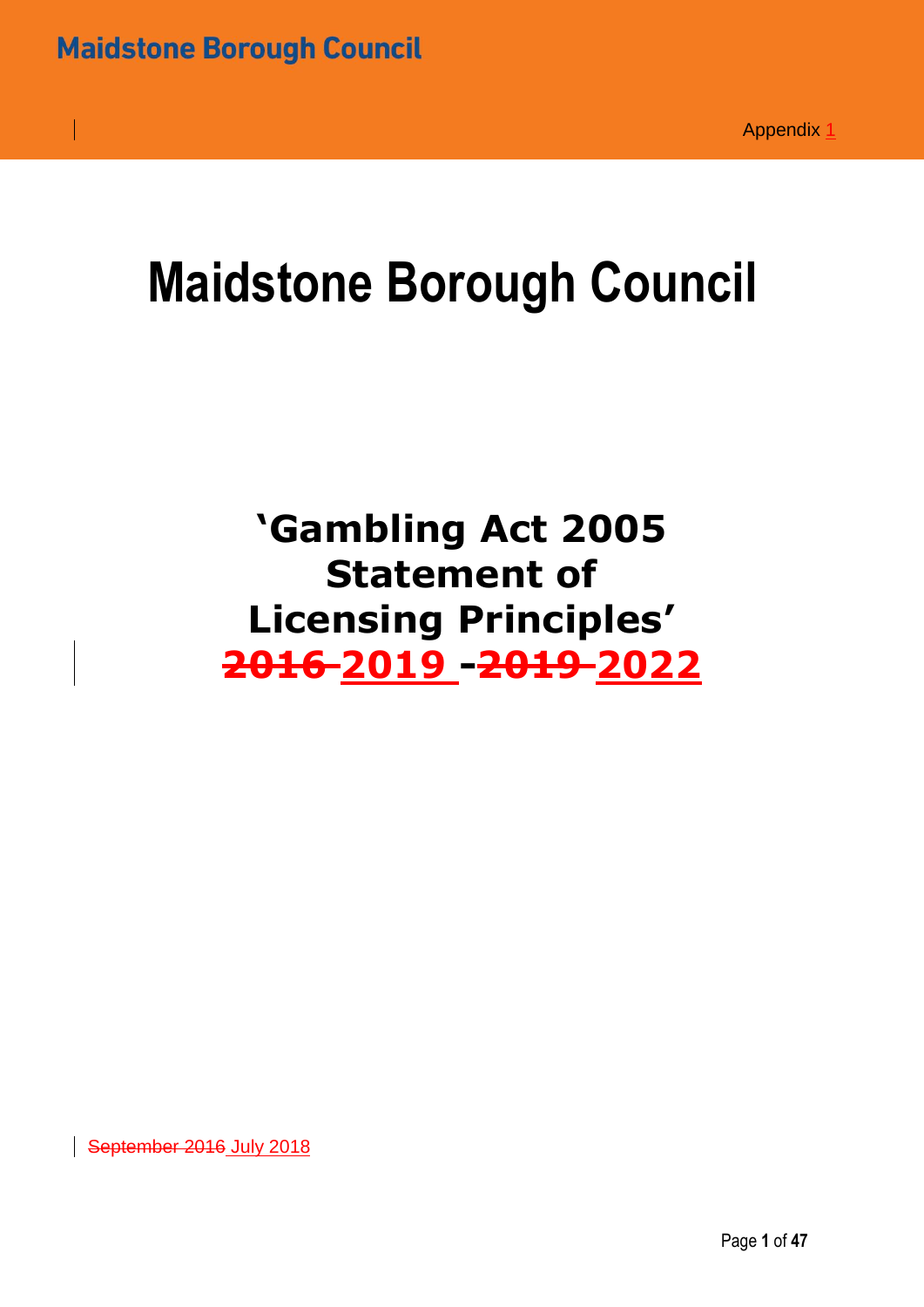#### **CONTENTS**

| Item                                                              | Page           |
|-------------------------------------------------------------------|----------------|
| 1. The Licensing Objectives                                       | $\overline{4}$ |
| 2. Introduction                                                   | 5              |
| 3. Declaration                                                    | $\overline{7}$ |
| 4. Functions                                                      | 8              |
| 5. Operators                                                      | 9              |
| 6. Risk Assessments                                               | $9 - 10$       |
| 7. Local Area Profiles                                            | $11 - 12$      |
| 8. Responsible Authorities                                        | 12             |
| 9. Interested Parties                                             | 13             |
| 10. Exchange of Information                                       | 14             |
| 11. Public Register                                               | 14             |
| 12. Compliance & Enforcement                                      | $14 - 15$      |
| The appendices that follow form part of this Policy Statement     |                |
| <b>Appendix 1. Permits</b>                                        | 16             |
| (i) Unlicensed family entertainment centre gaming machine permits | 16             |
| (ii) (Alcohol) licensed premises gaming machine permits           | 17             |
| (iii) Prize gaming permits                                        | 18             |
| (iv) Club gaming and club machine permits                         | 20             |
| <b>Appendix 2. Gambling Premises Licences</b>                     | 22             |
| (i) Decision making - general                                     | 22             |
| (ii) "Premises"                                                   | 23             |
| (iii) Location                                                    | 24             |
| (iv) Planning                                                     | 25             |
| (v) Duplication                                                   | 25             |
| (vi) Door Supervisors                                             | 25             |
| (vii) Licensing Objectives                                        | 26             |
| (viii) Reviews                                                    | 26             |
| (ix) Provisional Statements                                       | 26-27          |
| (x) Adult Gaming Centres                                          | 27             |
| (xi) (Licensed) Family Entertainment Centres (FEC)                | 27-28          |
| (xii) Tracks                                                      | 28             |
| (xiii) Casinos                                                    | 28             |
| (xiv) Bingo                                                       | 28             |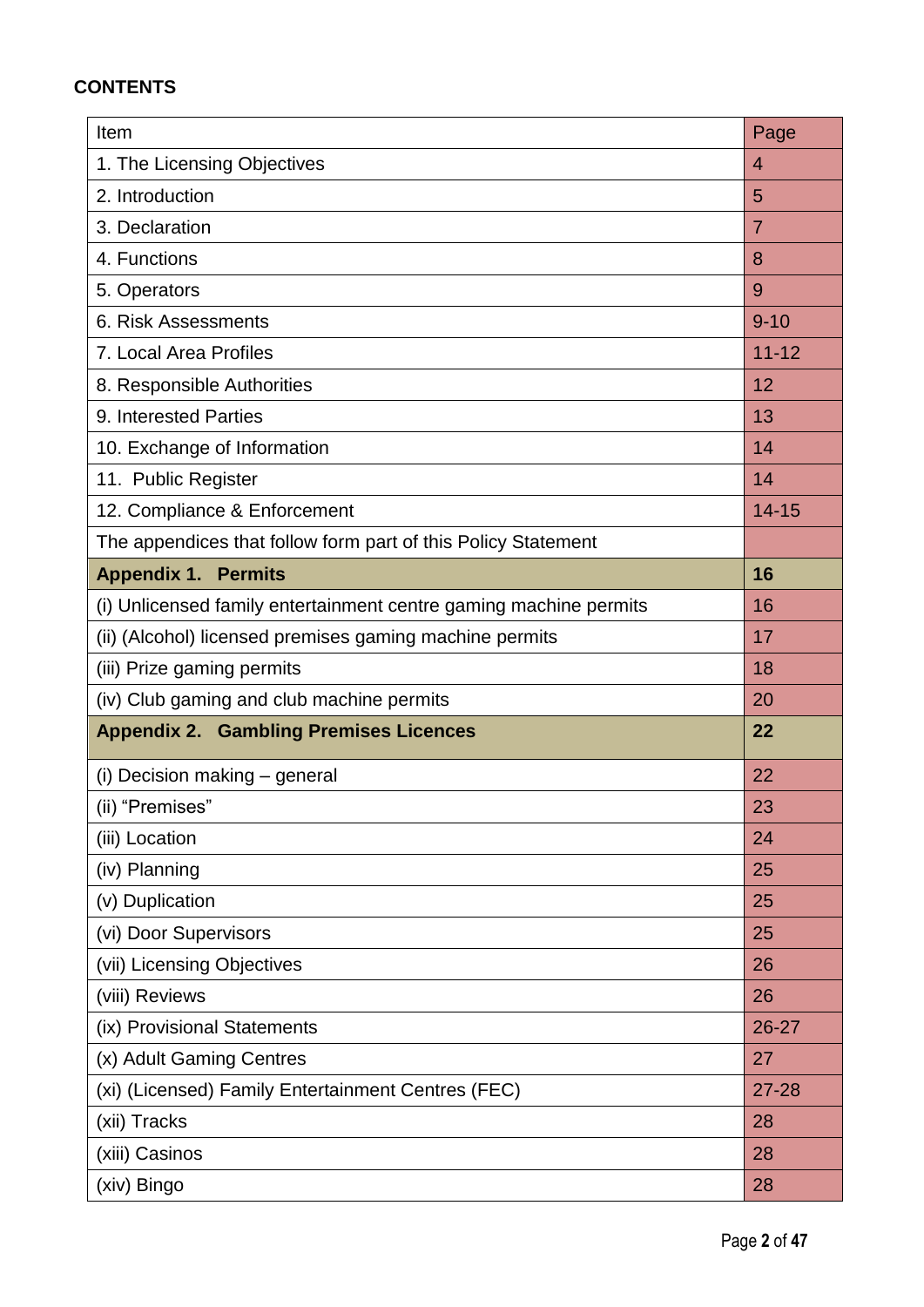| (xv) Temporary Use Notices (TUN)                                                                                                  |           |  |
|-----------------------------------------------------------------------------------------------------------------------------------|-----------|--|
| (xvi) Occasional Use Notices (OUN)                                                                                                | 29        |  |
| (xvii) Small Society Lotteries                                                                                                    | 29        |  |
| (xviii) Travelling Fairs                                                                                                          | 29        |  |
| Help with gambling related problems                                                                                               | 29        |  |
| Appendix 3. Responsible Authorities                                                                                               | 30        |  |
| Appendix 4. Table of Delegations of Licensing Functions                                                                           | $31 - 33$ |  |
| Appendix 5. List of Consultees                                                                                                    | 34        |  |
| Summary of Gaming Machines by Premises<br>Appendix 6.                                                                             | 35-36     |  |
| Appendix 7. Summary of Stakes & Prizes                                                                                            | 37-38     |  |
| Appendix 8. Statement of Principles for Unlicensed Family Entertainment<br>Centres, Gaming Machine Permits & Prize Gaming Permits |           |  |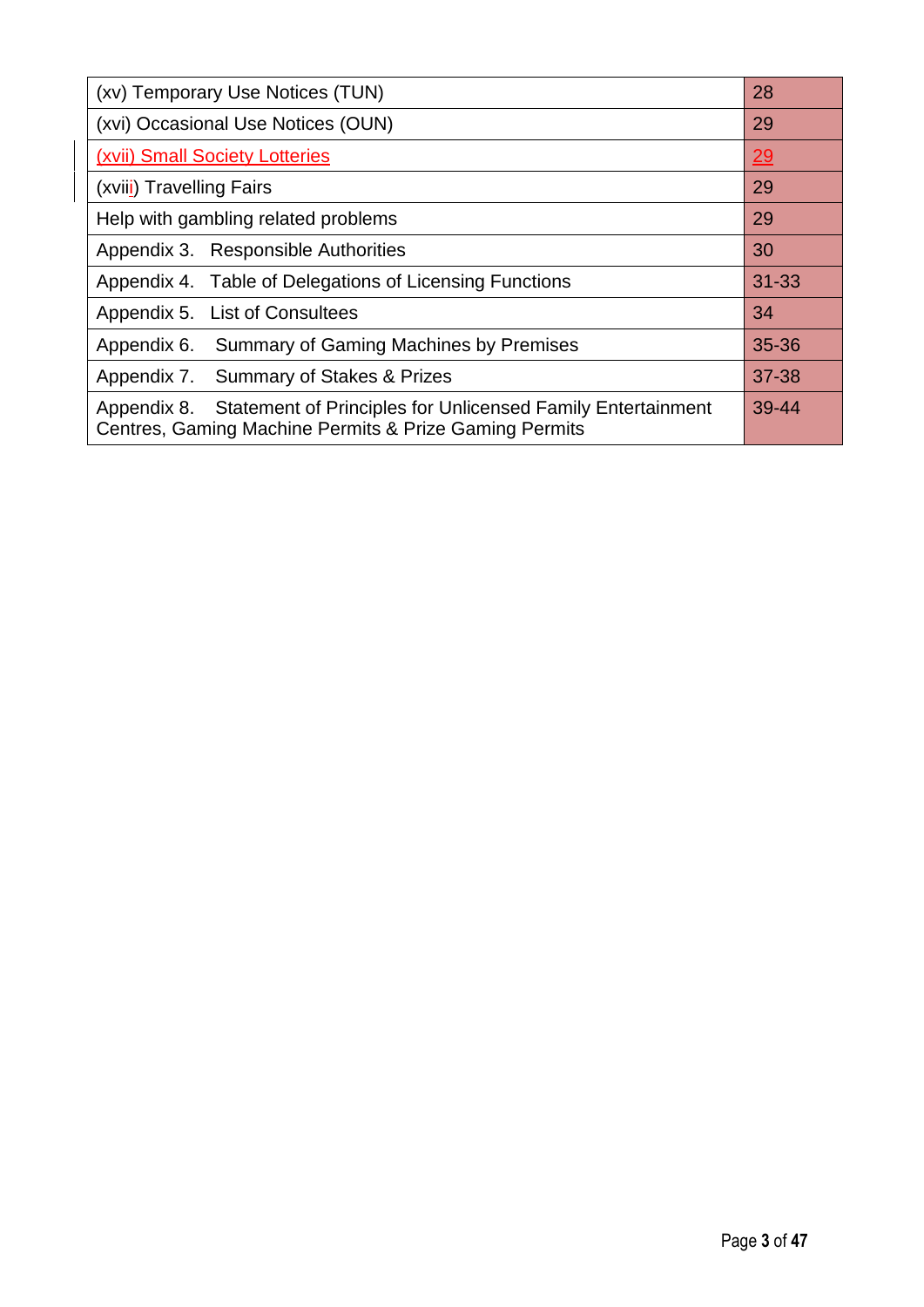#### **1. The Licensing Objectives**

The Gambling Act 2005 ('The Act') requires that in exercising most of its functions under the Act, licensing authorities must have regard to the licensing objectives as set out in section 1 of the Gambling Act 2005. The licensing objectives are:

- **Preventing gambling from being a source of crime or disorder, being associated with crime or disorder or being used to support crime;**
- **Ensuring that gambling is conducted in a fair and open way;**
- **Protecting children and other vulnerable persons from being harmed or exploited by gambling.**

It should be noted that the Gambling Commission (the Commission) has stated "The requirement in relation to children is explicitly to protect them from being harmed or exploited by gambling".

Maidstone Borough Council as "The Licensing Authority" for the Maidstone Borough will aim to permit the use of premises for gambling as set out in section 153 of the Gambling Act 2005.

#### **Principles to be applied** - Section 153

In exercising its functions under this part, the Licensing Authority shall aim to permit the use of premises for gambling in so far as the authority think it meets one or all of the following: –

- a) the Gambling Commission's code of practice;
- b) the Guidance to local authorities:
- c) the Licensing Authority's own statement of principles;
- d) the three licensing objectives.

In determining whether to grant a Premises Licence a Licensing Authority must not have regard to the expected demand for gambling premises that are the subject of the application.

Any objection to an application for a Premises Licence or request for a review of an existing licence should be based on the Licensing Objectives of the Gambling Act 2005. It should be noted that, unlike the Licensing Act 2003, the Gambling Act 2005 does not include as a specific Licensing Objective for the prevention of public nuisance. The licensing authority take the view that certain issues, incidents or events that might typically be classed as nuisance, public nuisance or antisocial behaviour might also be considered to be issues, incidents or events of disorder. The licensing authority will apply the ordinary meaning of disorder and consider each case on its own merits. The licensing authority will in all cases consider whether other relevant legislation would be more appropriate in the circumstances of any given application*.*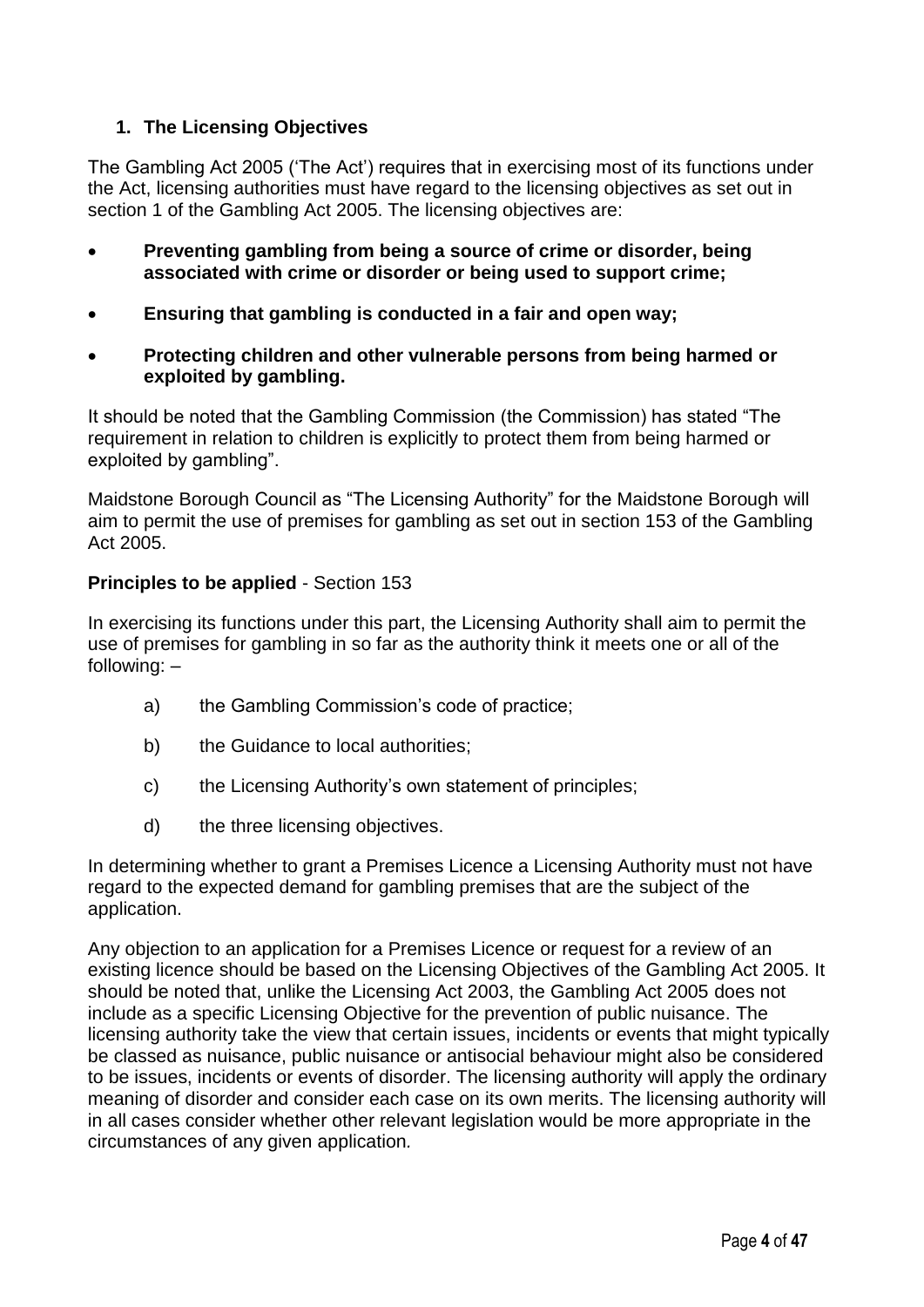#### **2. Introduction**

The Maidstone Borough Council Area



Maidstone Borough Council is a member of the Licensing Partnership, which includes Tunbridge Wells Borough Council and, Sevenoaks District Council and the London Borough [of Bexley.](http://www.google.co.uk/url?sa=t&rct=j&q=&esrc=s&source=web&cd=1&cad=rja&uact=8&ved=0ahUKEwj_t6q6p43cAhWNKVAKHVc4DhkQFggqMAA&url=http%3A%2F%2Fwww.bexley.gov.uk%2F&usg=AOvVaw20lAFeZbNDc1Vev5MAkeW4) However this policy relates to Maidstone.

Licensing authorities are required by the Gambling Act 2005 to publish a Gambling Policy Statement, setting out the principles that they propose to apply when exercising these functions. This Statement may be reviewed from time to time but must be republished at least every three years. This policy was approved by Full Council on  $4^{st}$  March 2017xx to come into force 2<sup>nd</sup> March 2017xx.

In determining its policy the Licensing Authority shall have regard to Commission's Guidance and give appropriate weight to the views of those who respond to its consultation.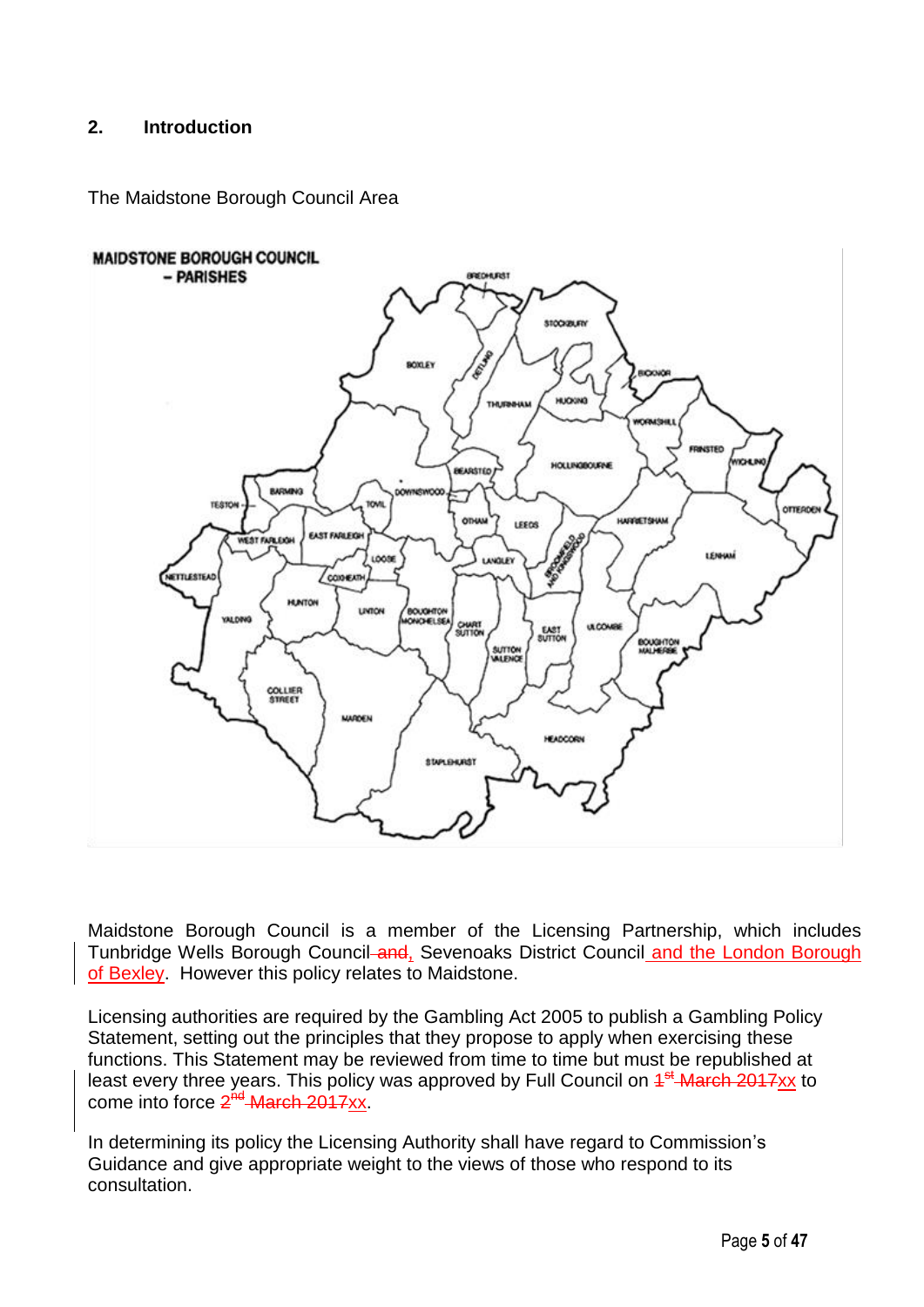This draft policy has been prepared in accordance with the Gambling Commission's 5th Edition Guidance to Licensing Authorities (September, 2015). and contains the minimum of amendments and no changes to the intent or direction of the previous policy, which is that the Council seeks to ensure that premises for Gambling uphold the licensing objectives.

The Commission has introduced the following amendments to the Guidance which:

- reflect regulatory and legislative changes since the 2012 version:
- reflect recent changes to the social responsibility provisions within the Commission's Licence Conditions and Codes of Practice;
- promote local partnership working between licensing authorities, the Commission and the industry to work in partnership to address local issues and concerns; and
- provide greater clarity about the wide range of powers afforded to licensing authorities to manage local gambling regulation through measures such as their statement of licensing policy.

The Licensing Authority will consult widely on the Gambling Policy statement before it is finalised and published.

The Act requires that the following parties be consulted by Licensing Authorities:

- the Chief Officer of Police for the Authority's area;
- one or more persons who appear to the Authority to represent the interests of persons carrying on gambling businesses in the Authority's area;
- one or more persons who appear to the Authority to represent the interests of persons who are likely to be affected by the exercise of the Authority's functions under the Act.

A list of those persons consulted is attached at appendix 5.

The consultation for the policy will take place between 6 October 2016?? and 23 December 2016,?? a period of  $\frac{12}{6}$  weeks. The Licensing Authority has followed, as far is reasonably practicable given the time constraints, the Revised Code of Practice (April 2004) and the Cabinet Office Guidance on consultations by the public sector .

The full list of comments made and the consideration by the Licensing Authority of those will be available upon request to: The Licensing Administration Team via email [licensing@sevenoaks.gov.uk](mailto:licensing@sevenoaks.gov.uk) or by telephoning 01732 227 004.

The draft policy is published on Maidstone Borough Council's website [http://www.maidstone.gov.uk/.](http://www.maidstone.gov.uk/.%20) Copies will be placed in the public libraries within the area and is available in the Council's principal offices.

This policy statement will not override the right of any person to make an application, make representations about an application or apply for a review of a licence, as each will be considered on its own merits and according to the statutory requirements of the Act.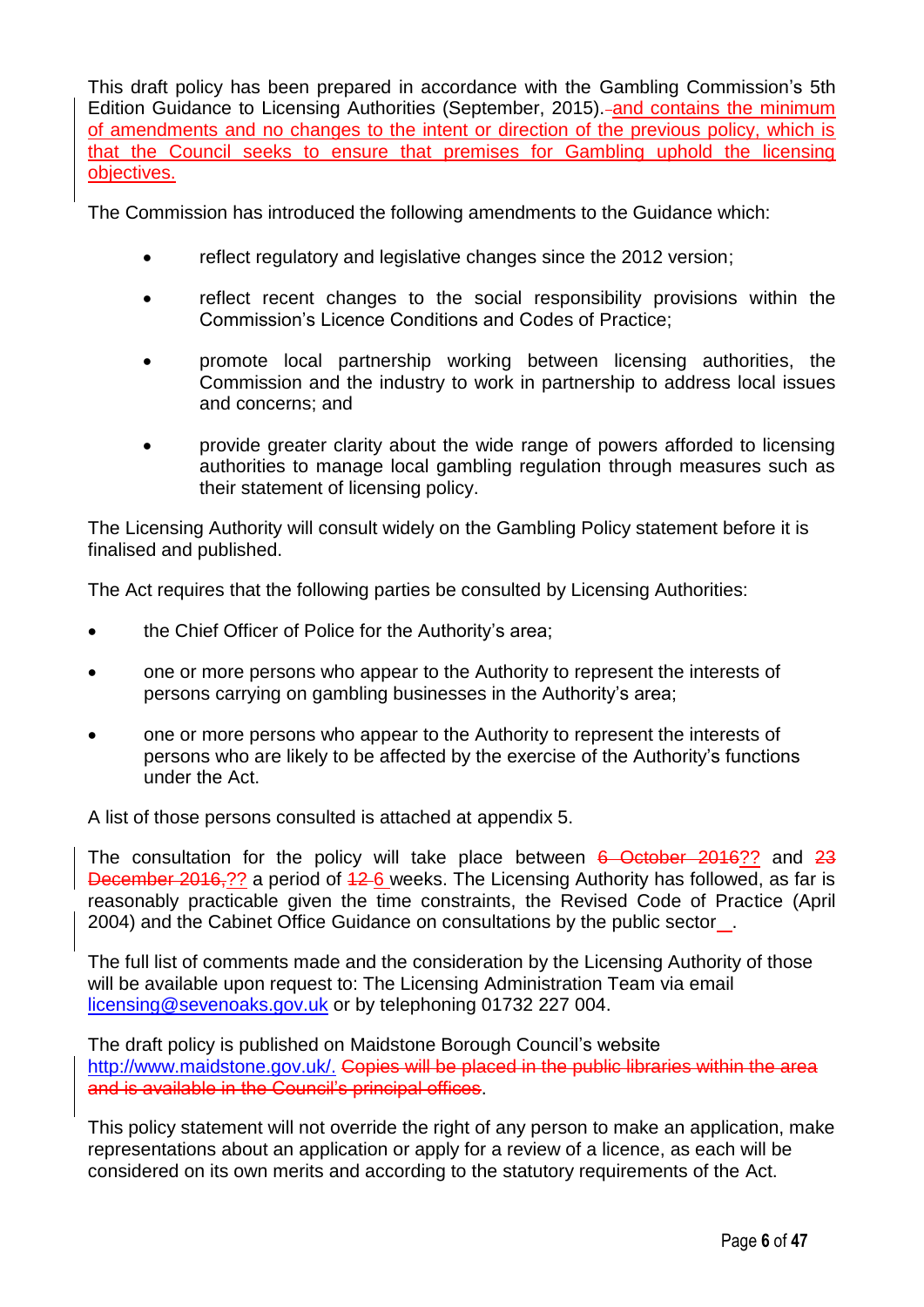#### **3. Declaration**

In producing the final licensing policy statement, this Licensing Authority declares that it will have had regard to the licensing objectives of the Gambling Act 2005, the Guidance issued by the Gambling Commission, as amended, and any responses from those consulted on the policy statement.

Appendices have been attached to this statement providing further information and guidance that is intended only to assist readers, and should not be interpreted as legal advice or as part of the Council's policy. Readers are strongly advised to seek their own legal advice if they are unsure of the requirements of the Gambling Act 2005, the Guidance, or regulations issued under the Act.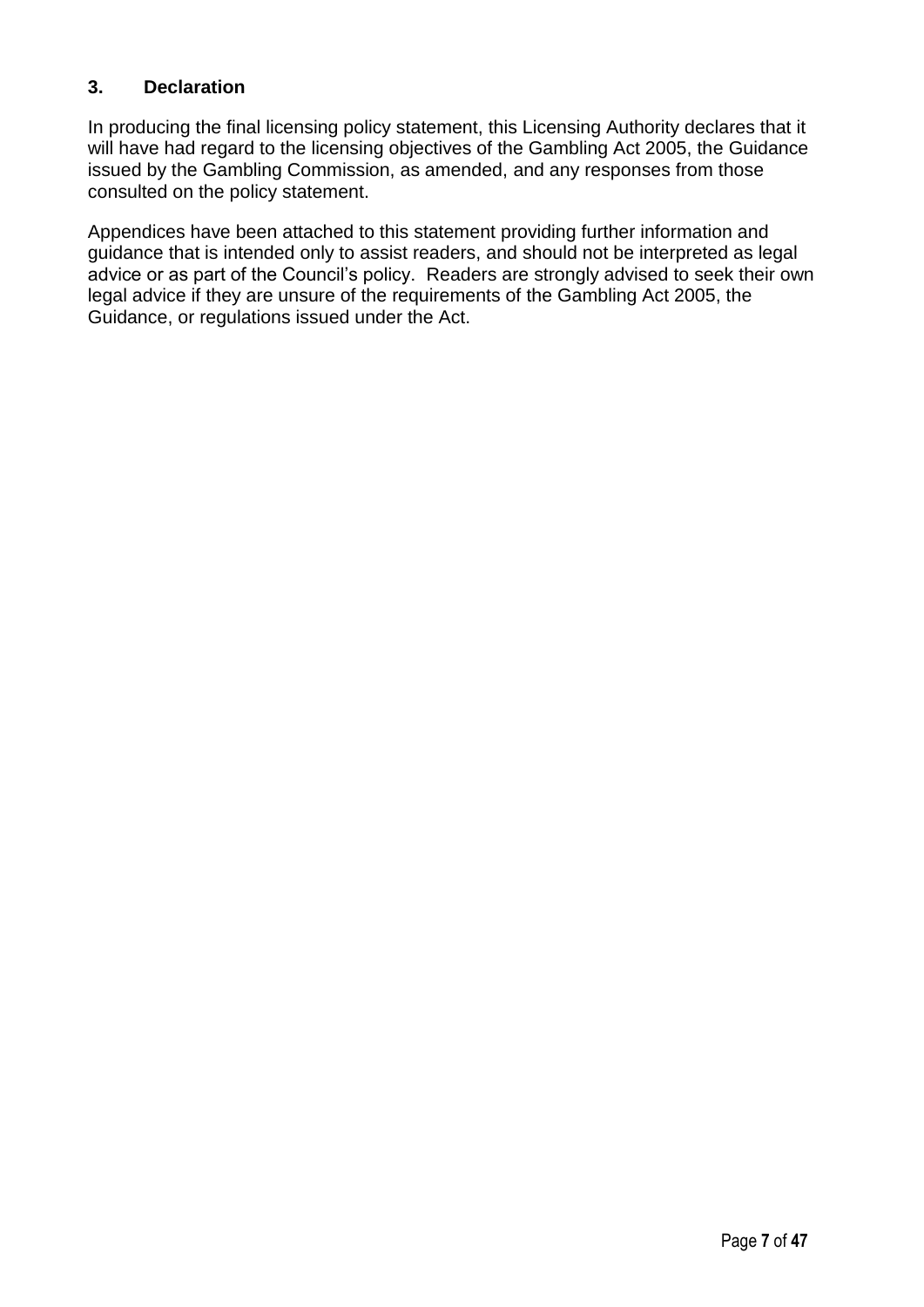### **4. Licensing Authority Functions**

| <b>Function</b>                                                                                                                                                                                                            | Who deals with it          |
|----------------------------------------------------------------------------------------------------------------------------------------------------------------------------------------------------------------------------|----------------------------|
| Be responsible for the licensing of premises where gambling<br>activities are to take place by issuing Premises Licences                                                                                                   | <b>Licensing Authority</b> |
| <b>Issue Provisional Statements</b>                                                                                                                                                                                        | <b>Licensing Authority</b> |
| Regulate members' clubs and miners' welfare institutes who<br>wish to undertake certain gaming activities via issuing Club<br>Gaming Permits and/or Club Machine Permits                                                   | <b>Licensing Authority</b> |
| <b>Issue Club Machine Permits to Commercial Clubs</b>                                                                                                                                                                      | <b>Licensing Authority</b> |
| Grant permits for the use of certain lower stake gaming<br>machines at unlicensed Family Entertainment Centres                                                                                                             | <b>Licensing Authority</b> |
| Receive notifications from alcohol licensed premises (under the<br>Licensing Act 2003) of the use of two or fewer gaming<br>machines                                                                                       | <b>Licensing Authority</b> |
| <b>Issue Licensed Premises Gaming Machine Permits for</b><br>premises licensed to sell/supply alcohol for consumption on the<br>licensed premises, under the Licensing Act 2003, where there<br>are more than two machines | <b>Licensing Authority</b> |
| Register small society lotteries below prescribed thresholds                                                                                                                                                               | <b>Licensing Authority</b> |
| <b>Issue Prize Gaming Permits</b>                                                                                                                                                                                          | <b>Licensing Authority</b> |
| Receive and endorse Temporary Use Notices                                                                                                                                                                                  | <b>Licensing Authority</b> |
| Receive Occasional Use Notices                                                                                                                                                                                             | <b>Licensing Authority</b> |
| Provide information to the Gambling Commission regarding<br>details of licences issued (see section 8 on 'information<br>exchange')                                                                                        | <b>Licensing Authority</b> |
| Maintain registers of the permits and licences that are issued<br>under these functions                                                                                                                                    | <b>Licensing Authority</b> |

#### **Gambling Commission Functions**

| <b>Function</b>                         | Who deals with it          |
|-----------------------------------------|----------------------------|
| Issue and renewal of Operating Licences | <b>Gambling Commission</b> |
| <b>Review Operating Licences</b>        | <b>Gambling Commission</b> |
| <b>Issue Personal Licences</b>          | <b>Gambling Commission</b> |
| <b>Issue Codes of Practice</b>          | <b>Gambling Commission</b> |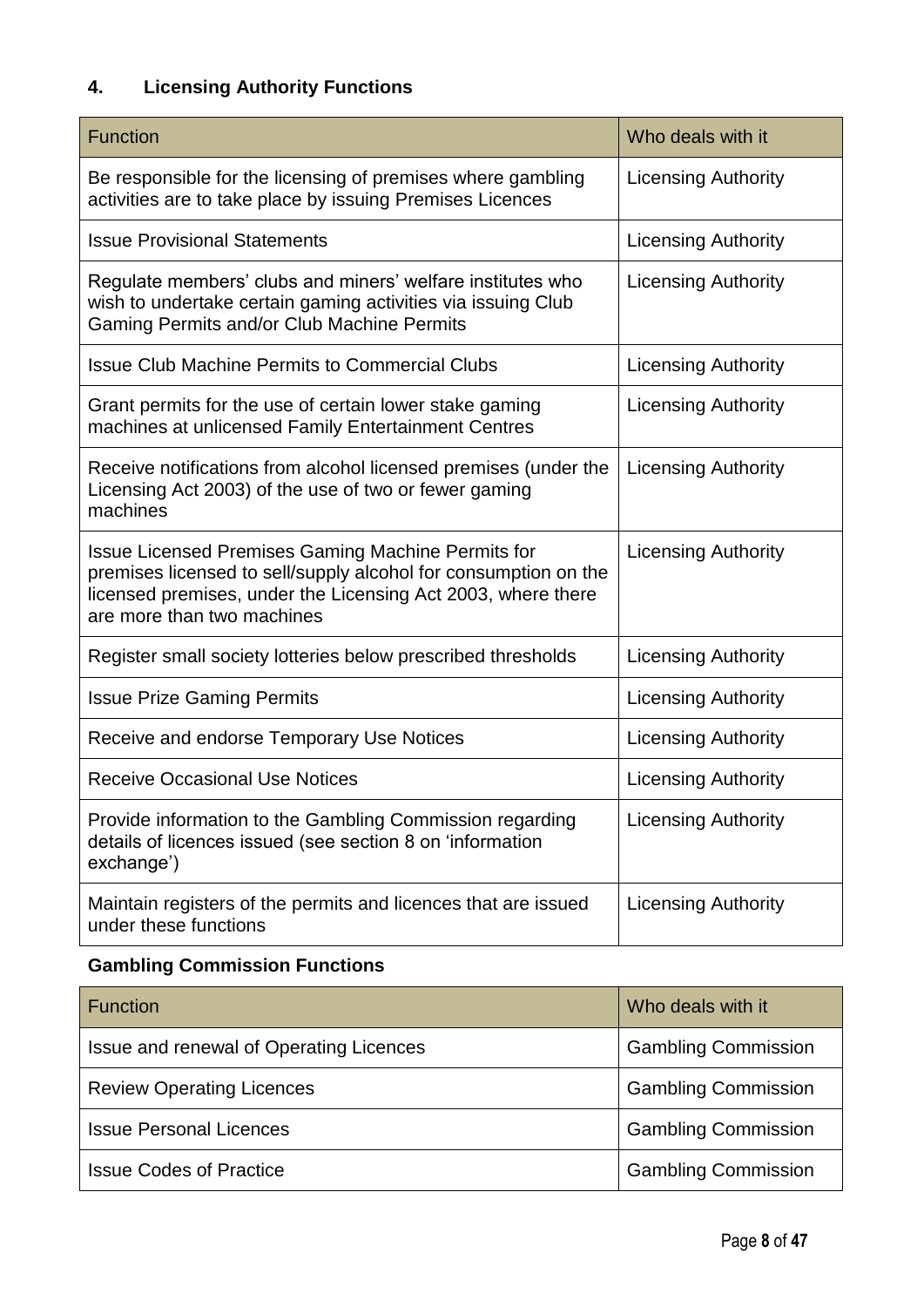| <b>Issue Guidance to Licensing Authorities</b>                                                                                  | <b>Gambling Commission</b>          |
|---------------------------------------------------------------------------------------------------------------------------------|-------------------------------------|
| Licence remote gambling through Operating Licences                                                                              | <b>Gambling Commission</b>          |
| Issue licences in relation to the manufacture, supply,<br>installation, adaptation, maintenance or repair of gaming<br>machines | <b>Gambling Commission</b>          |
| Deal with appeals against Commission decisions                                                                                  | <b>Gambling Appeals</b><br>Tribunal |

The Licensing Authority is not involved in licensing remote gambling. This will fall to the Gambling Commission via operating licences.

Concerns about manufacture, supply or repair of gaming machines will not be dealt with by the Licensing Authority but will be notified to the Gambling Commission.

#### **5. Operators**

Gambling businesses are required to have an operator licence issued by the Gambling Commission before they can operate in Great Britain. Operator licences can be issued for up to ten different types of gambling activity and a separate licence is needed for both remote and non-remote gambling of the same types.

An operator licence gives a general authorisation for a business to provide gambling facilities, but a business wishing to provide non-remote gambling facilities in a Licensing Authority area is required to apply for a premises licence that is specific to the particular premises.

Operators are required to comply with conditions attached to both their operator and individual premises licences. They are also required to adhere to the mandatory provisions in the Gambling Commission's Social Responsibility Code of Practice and take account of the provisions in the Ordinary Code of Practice (although these are not mandatory).

The Licence Conditions and Codes of Practice (LCCP) were updated in April 2015, and have introduced significant new responsibilities for operators in relation to their local premises. With effect from April 2016, all non-remote licensees that run gambling premises will be required to assess the local risks to the licensing objectives arising from each of their premises and have policies, procedures and control measures to mitigate them.

Licensees are required to take into account the Licensing Authority's statement of principles in developing their risk assessments.

#### **6. Risk Assessments**

Gambling operators are required to undertake a risk assessment for all their existing premises as from 6<sup>th</sup> April 2016. In undertaking their risk assessments, they must take into account relevant matters identified in the Licensing Authority's Statement of Policy.

Following that date, operators must also undertake a review of these assessments when certain triggers are met. These 'triggers', along with the Council's views on what would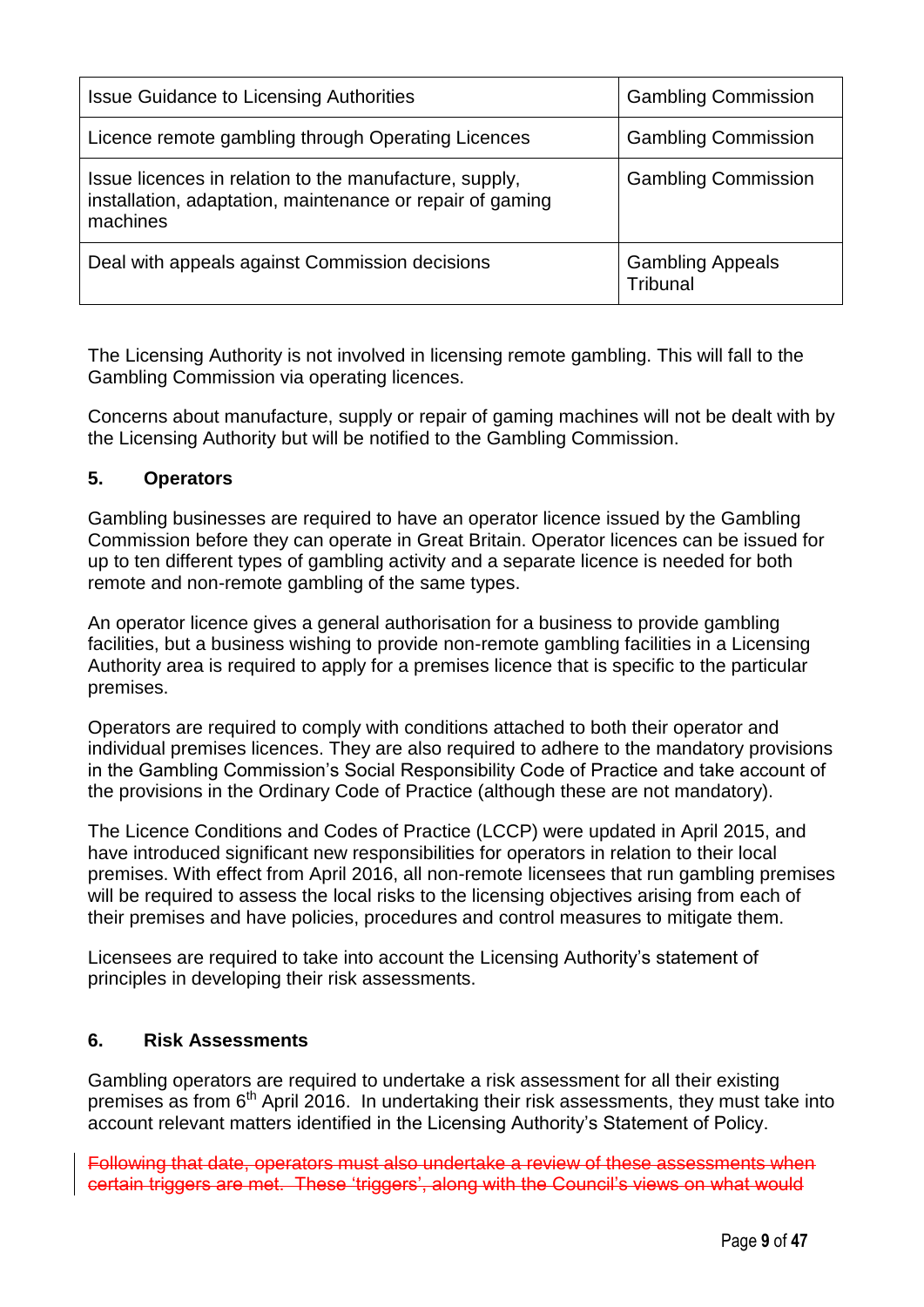instigate either a new assessment or the review of an existing one are detailed at appendix B attached to this document.

Operators are advised to share their risk assessments when submitting such applications, or otherwise at the request of the Licensing Authority, such as when they are inspecting a premises.

Such risk assessments can make reference to the Licensing Authority's Local Area Profile, which may be complied with respect to reported gambling-related problems in an area.

The Licensing Authority expects applicants to have a good understanding of the area in which they either operate, or intend to operate. The applicant will have to provide evidence that they meet the criteria set out in this Statement of Principles and demonstrate that in operating the premises they will promote the licensing objectives.

The Gambling Commission introduced a Social Responsibility Code of Practice requiring operators of premises used for gambling to conduct local area risk assessments and an Ordinary Code stating this should be shared with the Licensing Authority in certain circumstances in May 2016.

The Licensing Authority expects applicants for Premises Licences in its area to submit a risk assessment with their application when applying for a new premises licence, when applying for a variation to a premises licence or when changes in the local environment or the premises warrant a risk assessment to be conducted again.

The risk assessment should demonstrate the applicant has considered, as a minimum:

- local crime statistics:
- any problems in the area relating to gambling establishments such as anti-social behaviour or criminal damage;
- the location of any nearby sensitive premises, such as hostels and other facilities used by vulnerable persons e.g. drug and alcohol addictions;
- whether there is a prevalence of street drinking in the area, which may increase the risk of vulnerable persons using the premises;
- the type of gambling product or facility offered;
- the layout of the premises:
- the external presentation of the premises:
- the location of nearby transport links and whether these are likely to be used by children or vulnerable persons;
- the customer profile of the premises:
- staffing levels;
- staff training, knowledge and experience;
- whether there is any indication of problems with young persons attempting to access adult gambling facilities in that type of gambling premises in the area.

It is recommended that operators liaise with other gambling operators in the area to identify risks and consult with any relevant responsible authorities as necessary.

This Statement of Principles does not preclude any application being made and every application will be decided on its individual merits, with the opportunity given for the applicant to show how potential concerns can be overcome.

The Licensing Authority expects applicants to keep a copy of the local area risk assessment on the licensed premises and to ensure that all staff have seen the risk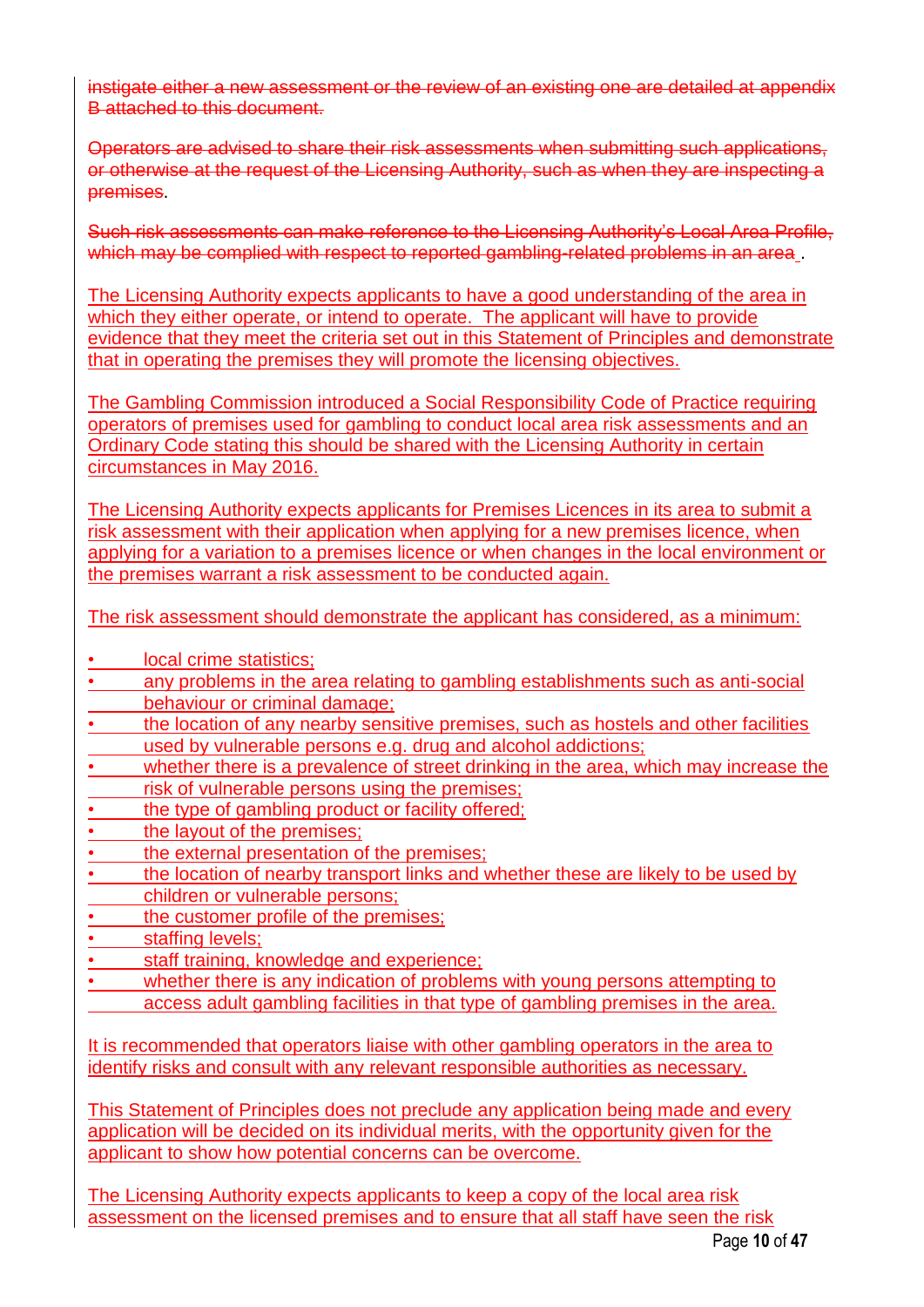assessment, have received training in respect of its content, and are able to produce the risk assessment on request by an authorised officer of the Council, the Police or the Gambling Commission.

#### **7. Local Area Profile (LAP)**

The Guidance indicates licensing authorities complete and map their own assessment of local risks and concerns by developing Local Area Profiles to help shape their statements (although there is no requirement to do this). In simple terms, the objective of the profile is to set out what the area is like, what risks this might pose to the licensing objectives, and what the implications of this are for the Licensing Authority and operators. Importantly, risk in this context includes potential and actual risks, thereby taking into account possible future emerging risks, rather than reflecting current risks only.

Gambling Premises are mapped out within the Borough (red markers) and those premises that have gaming machine permits (Licensed Premises and Club) and gaming permits (Clubs) to indicate the location of the premises. There are 17 betting gambling premises across the Borough and there are no areas of high density of gambling premises. Gambling premises and gambling activities are concentrated in and around Maidstone, which the map demonstrates.



In assessing local area profiles, Licensing Authorities can also take into account the location of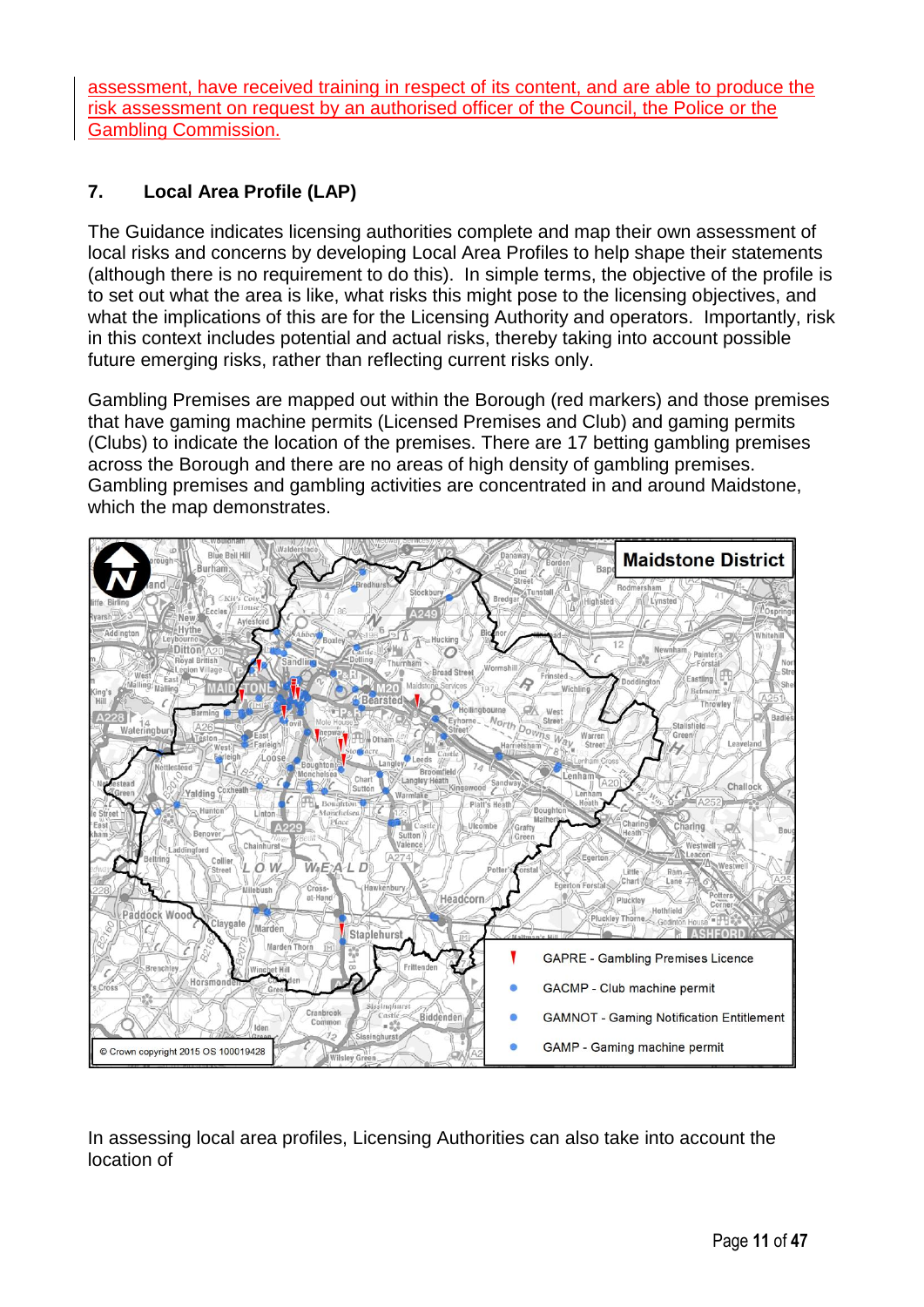- schools, sixth form colleges, youth centres etc., with reference to the potential risk of under-age gambling
- hostels or support services for vulnerable people, such as those with addiction issues or who are homeless, given the greater risk of problem gambling among these groups
- religious buildings
- any known information about issues with problem gambling
- the surrounding night time economy, and possible interaction with gambling premises
- patterns of crime or anti-social behaviour in the area, and specifically linked to gambling premises
- the socio-economic makeup of the area
- the density of different types of gambling premises in certain locations
- specific types of gambling premises in the local area (E.g., seaside resorts may typically have more arcades or FECs).

In drafting this document relevant bodies and organisations were contacted for evidence of existing problems. However, information at the time of drafting this Statement of Principles was unavailable. This Licensing Authority does not have evidence that there are specific issues at the moment to support the assertion that any part of the Borough had or is experiencing problems from gambling activities.

Complaints are only one means to consider addressing risk as they are related to an event that has happened, rather than the probability of an event happening and the likely impact of that. This position will be kept under review, and in the event that it changes, further research will be carried out to discover the extent of the problems and to prepare a Local Area Profile (LAP). If there is a need or evidence to develop the LAP further this will be done outside the scope of this document and updated as information changes.

#### **8. Responsible Authorities**

In exercising the Licensing Authority's powers under Section 157(h) of the Act to designate, in writing, a body which is competent to advise the authority about the protection of children from harm, the following principles have been applied:

- the need for the body to be responsible for an area covering the whole of the Licensing Authority's area and
- the need for the body to be answerable to democratically elected persons, rather than any particular vested interest group.

In accordance with the Commission's Guidance for Local Authorities the Licensing Authority designates the following for this purpose:

#### **Children's and Families - KCC Social Service**

The contact details of all the Responsible Bodies under the Gambling Act 2005 are listed at Appendix 3 of the policy.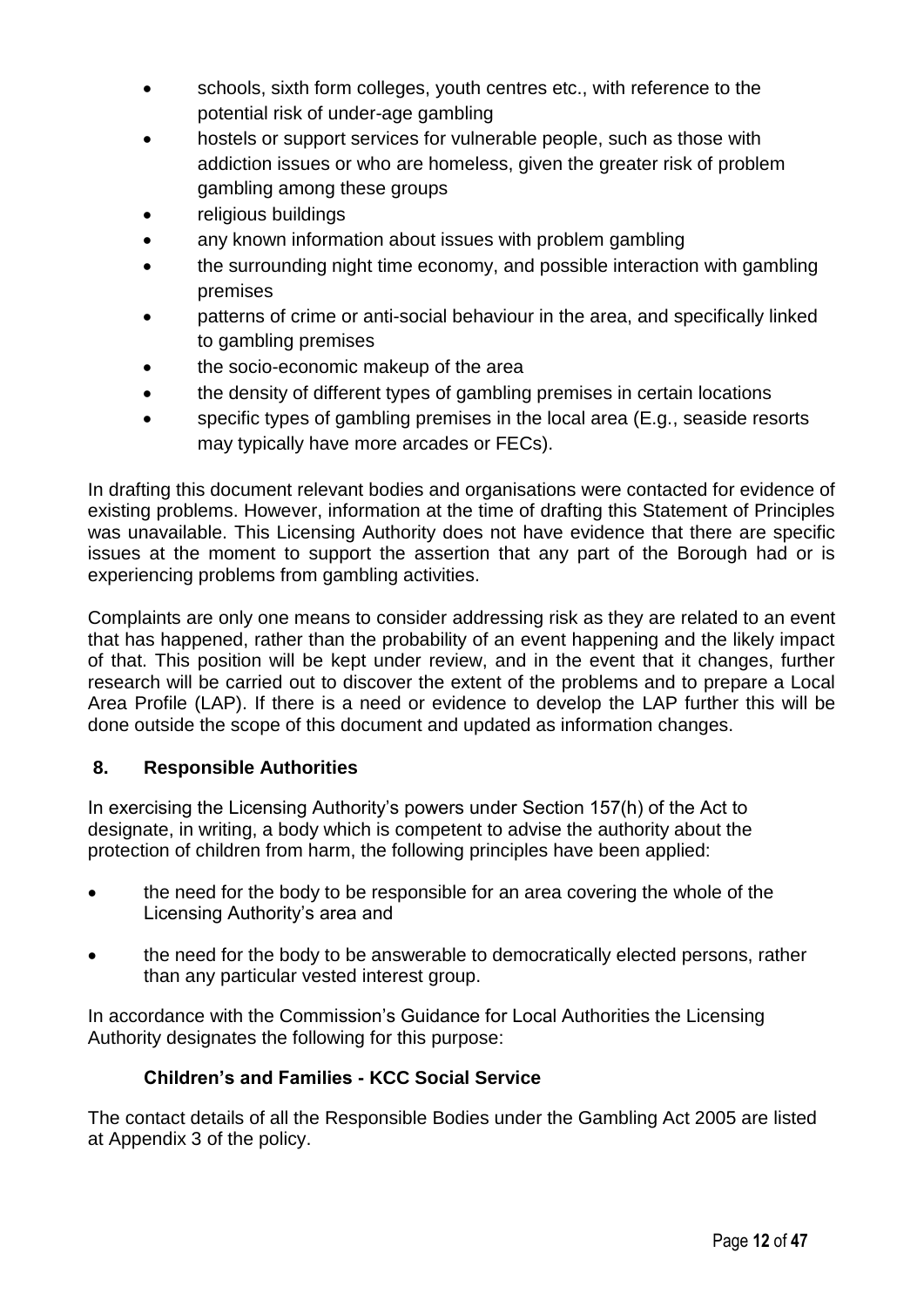#### **9. Interested parties**

The Licensing Authority is required by regulations to state the principles it will apply in exercising its powers under the Act to determine whether a person is an interested party.

Section 158 of the Gambling Act 2005 defines interested parties as persons who, in the opinion of the Licensing Authority;

- a) lives sufficiently close to the premises to be likely to be affected by the authorised activities;
- b) has business interests that might be affected by the authorised activities;
- c) represents persons who satisfy paragraph (a) or (b).

An interested party can make representations about licence applications or apply for a review of an existing licence.

Each application will be decided upon its merits. This Authority will not apply rigid rules to its decision-making. However, it will consider the Commission's Guidance issued to local authorities.

The Gambling Commission has emphasised that 'demand' cannot be a factor in determining applications.

The Guidance states that moral objections to gambling are not a valid reason to reject applications for premises licences, as such objections do not relate to the licensing objectives. All objections must be based on the licensing objectives.

The Commission has recommended that the Licensing Authority state within its Gambling Policy Statement that interested parties may include trade associations, trade unions, and residents and tenants' associations. However, this Authority will not generally view these bodies as interested parties unless they have a person who in the opinion of the Licensing Authority:-

- a) live sufficiently close to the premises to be likely to be affected by the authorised activities;
- b) have business interests that might be affected by the authorised activities; or
- c) represents persons who satisfy paragraph a) or b).

Interested parties can be persons who are democratically elected, such as Councillors and MP's. No evidence of being asked to represent an interested person will be required provided the Councillor/MP represents the relevant ward. Likewise, parish councils may be considered to be interested parties.

Apart from these exceptions this Authority will require written confirmation that a person/body/advocate/relative is authorised to represent an interested party. Where they can demonstrate that they represent person in (a) or (b) above, a letter of authorisation from one of these persons, requesting the representative to speak on their behalf will be sufficient.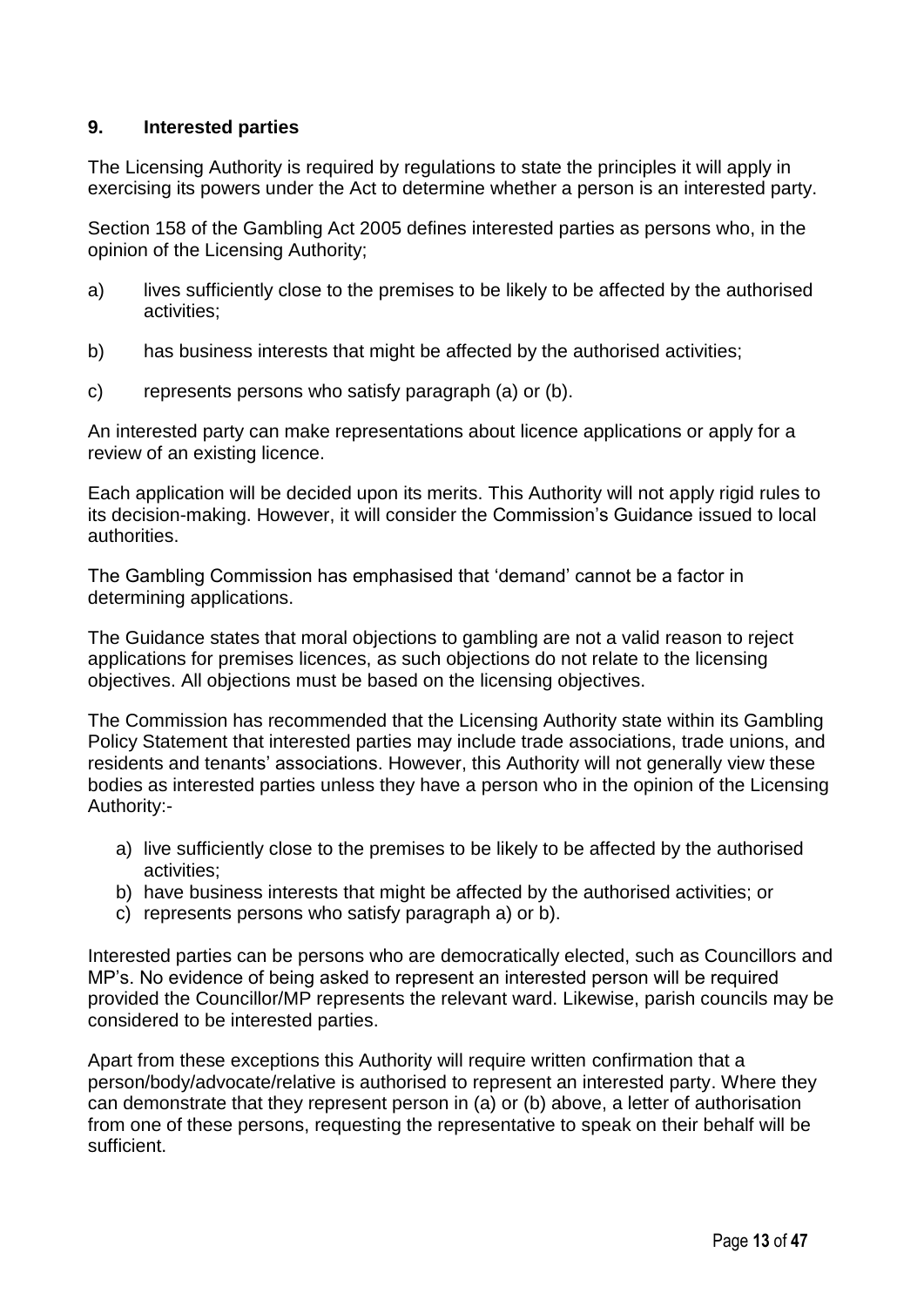Councillors who are not within the definition of an "interested party" may attend meetings of the Licensing Committee's Sub-Committees, but have no right to address the hearing unless appointed by an 'interested party' to assist or represent that party.

In determining whether a person lives or has business interests sufficiently close to the premises, that they are likely to be affected by the authorised activities, the Licensing Authority will consider the following factors:-

- the size of the premises;
- the nature of the premises;
- the distance of the premises from the location of the person making the representation;
- the potential impact of the premises (e.g. number of customers, routes likely to be taken by those visiting the establishment);
- the circumstances of the complaint. This does not mean the personal characteristics of the complainant but the interest of the complainant, which may be relevant to the distance from the premises;
- the catchment area of the premises (i.e. how far people travel to visit); and
- whether the person making the representation has business interests in that catchment area that might be affected.

If there are any doubts then please contact the Licensing Team via email at [licensing@maidstone.gov.uk](mailto:licensing@maidstone.gov.uk) or by telephone 01622 602028602528.

#### **10. Exchange of Information**

Licensing Authorities are required to include in their Gambling Policy Statement the principles to be applied by the Authority, in exercising the functions, under sections 29 and 30 of the Act, with respect to the exchange of information between it and the Gambling Commission, the functions under section 350 of the Act with the respect to the exchange of information between it and the other persons listed in Schedule 6 to the Act.

The principle that this Licensing Authority will apply is that it will have regard to the provisions of the Gambling Act 2005 in its exchange of information, and the provision that the Data Protection Act 1998 will not be contravened. The Licensing Authority will have regard to any revised Guidance issued by the Gambling Commission on this matter as well as any regulations issued by the Secretary of State under the powers provided in the Gambling Act 2005.

Any protocols established as regards information exchange with other bodies will be made available.

#### **11. Public Register**

The Licensing Authority is required to keep a public register and share information contained in it with the Gambling Commission and others. Regulations will prescribe what information should be kept in the register. Copies of the register may be obtained on payment of a fee.

#### **12. Compliance and Enforcement**

The Licensing Authority will act in accordance with the relevant legislation and Guidance as amended from the Gambling Commission and adopt the principles of better regulation set out in the Regulators Compliance Code.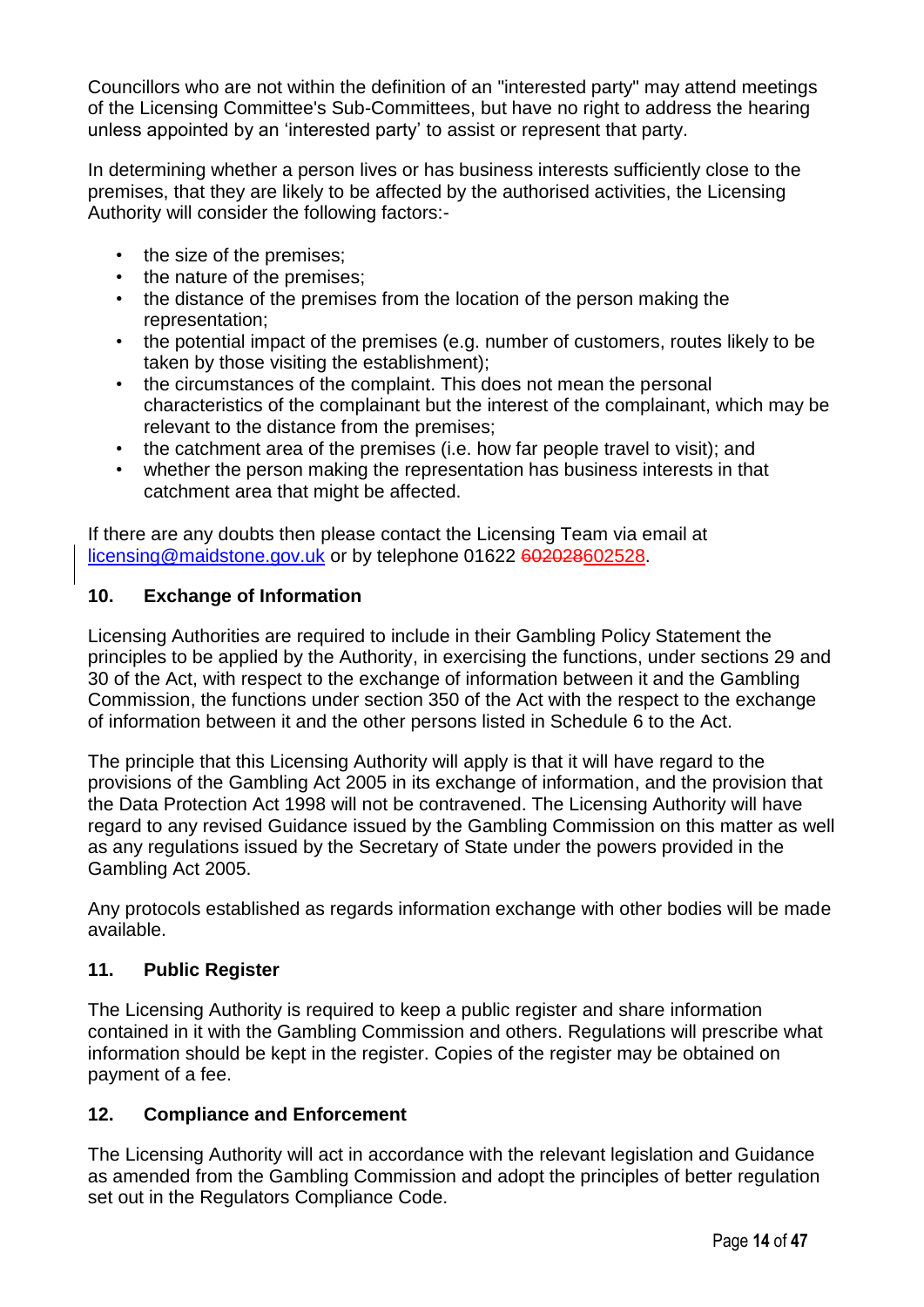The purpose of the Licensing Authority's enforcement protocol is to facilitate co-operation and co-ordination between enforcement agencies in pursuance of both the Gambling Act 2005 and the Licensing Act 2003.

A copy can be requested via email at [licensing@sevenoaks.gov.uk](mailto:licensing@sevenoaks.gov.uk) or by telephoning the Licensing Administration Team 01732 227004.

In accordance with the Gambling Commission's Guidance for local authorities this Licensing Authority will endeavour to avoid duplication with other regulatory regimes.

The Licensing Authority, as recommended by the Gambling Commission's Guidance, has adopted a risk-based inspection programme.

Licensing authorities are required by regulation under the Gambling Act 2005, to state the principles to be applied by the authority in exercising the functions under Part 15 of the Act with respect to the inspection of premises; and the powers under section 346 of the Act to institute criminal proceedings in respect of the offences specified.

The Licensing Authority's principles are that:

It will adopt the Guidance for local authorities and it will endeavour to be:

- Proportionate Intervention will only be when necessary. Remedies should be appropriate to the risk posed and costs identified and minimised.
- Accountable Authorities must be able to justify decisions and be subject to public scrutiny.
- Consistent Rules and standards must be joined up and implemented fairly.
- Transparent Enforcement should be open and regulations kept simple and user friendly.
- Targeted Enforcement should be focused on the problems and minimise side effects.

The Licensing Authority will adopt a risk based inspection programme.

New premises, premises under new management, premises where complaints have been received or intelligence received relevant to the licensing objectives and premises or operators where compliance failings have been identified previously will attract a higher risk rating. Premises located in areas where there have been incidents of crime affecting or relating to gambling premises, or where the premises themselves have been the victims or involved in such crime, shall also attract a higher risk rating. The Council will conduct baselining assessments to assess initial risk ratings for gambling premises in its district. The Licensing Authority operates a partnership approach to dealing with enforcement matters concerning licensed premises. This may include working with the Police or any of the other responsible authorities under the Act, or working with colleagues from other Council departments or outside agencies.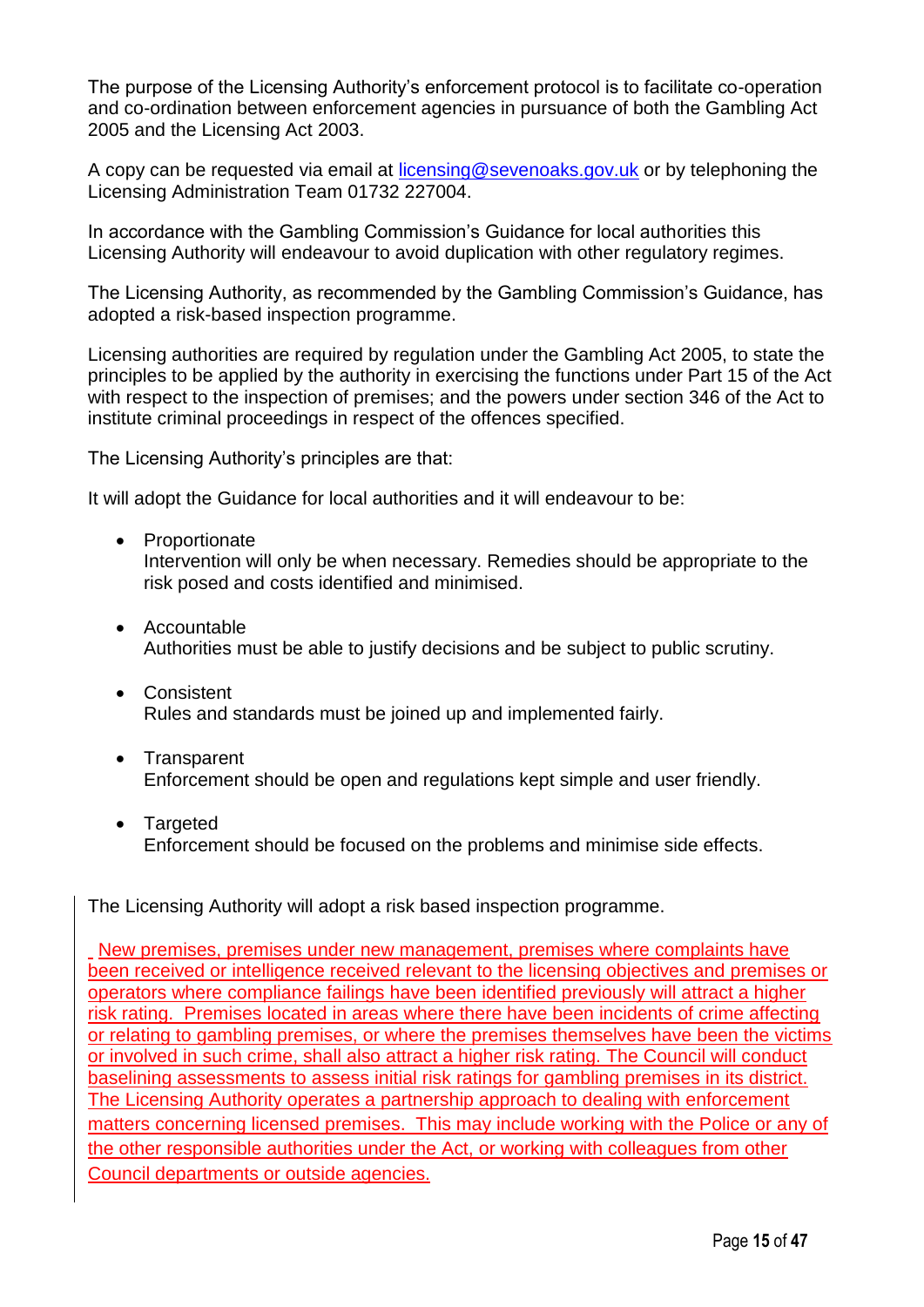The Licensing Authority needs to be satisfied premises are being run in accordance with the provisions of the Act, the licensing objectives, the Licence Conditions and Codes of Practice issued by the Gambling Commission and any conditions attached to the Premises Licence. To achieve this, the Licensing Authority will inspect premises, look at gambling facilities, gaming machines and policies and procedures, meet with licence holders and carry out general monitoring of areas as necessary.

Inspection and enforcement under the Act will be based on the principles of risk assessment, a graduated response and the targeting of problem premises. The frequency of inspections will be determined on risk-based criteria with high risk operations receiving more attention than premises carrying lower risk.

Premises found to be fully compliant will attract a lower risk rating. Those where breaches are detected will attract a higher risk rating.

The Licensing Authority will take appropriate enforcement action against those responsible for unlicensed premises/activity. Action will be carried out in accordance with the Enforcement Policy.

The main enforcement and compliance role for the Licensing Authority in terms of the Gambling Act 2005 will be to ensure compliance with the premises licences and other permissions which it authorises. The Gambling Commission will be the enforcement body for Operating and Personal Licences.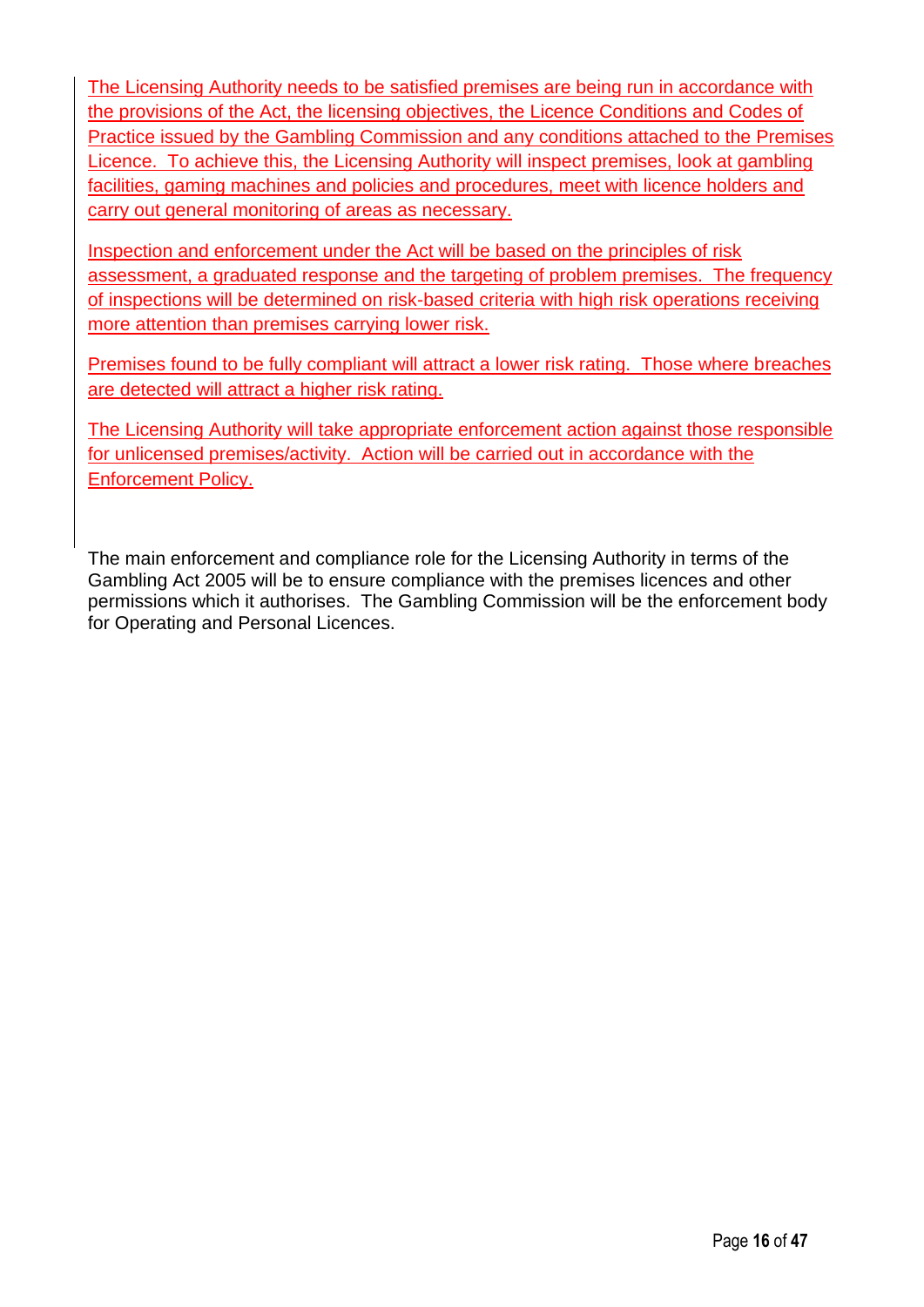#### **Appendix 1**

Factors to be taken into account when considering applications for premises licences, permits and other permissions including matters that will be considered when determining whether to review a licence.

#### **1. Permits**

i. **Unlicensed Family Entertainment Centre** (FEC) gaming machine permits (Statement of Principles on Permits - Schedule 10 para7)

Where a premises does not hold a Premises Licence but wishes to **make available provide Cat D** gaming machines it may apply to the Licensing Authority for this permit. The applicant must show that the premises will be wholly or mainly used for making gaming machines available for use (Section 238).

As unlicensed family entertainment centres will particularly appeal to children and young persons, weight shall be given to child protection issues. The Licensing Authority has considered and will expect the applicant to show that there are policies and procedures in place to protect children from harm. Harm in this context is not limited to harm from gambling, but includes wider child protection considerations. The policies and procedures are expected to include:

- What staff should do if they suspect that truant children are on the premises;
- How staff should deal with unsupervised young children on the premises;
- How staff should deal with children causing perceived problems on or around the premises;
- Safeguarding awareness training
- A basic criminal record check for staff or equivalent criminal records check for the applicant and also the person who has the day to day control of the premises;

The Licensing Authority will also expect applicants to demonstrate

- a full understanding of the maximum stakes and prizes of the gambling that is permissible in unlicensed family entertainment centres;
- that the applicant has no relevant convictions (those that are set out in Schedule 7 of the Act); and
- that staff are trained to have full understanding of the maximum stakes and prizes.

It should be noted that a Licensing Authority cannot attach conditions to this type of permit and that the "statement of principles" only applies to initial applications and not to renewals (paragraph 8(2)). For initial applications, the Licensing Authority need not (but may) have regard to the licensing objectives and shall have regard to any Gambling Commission Guidance.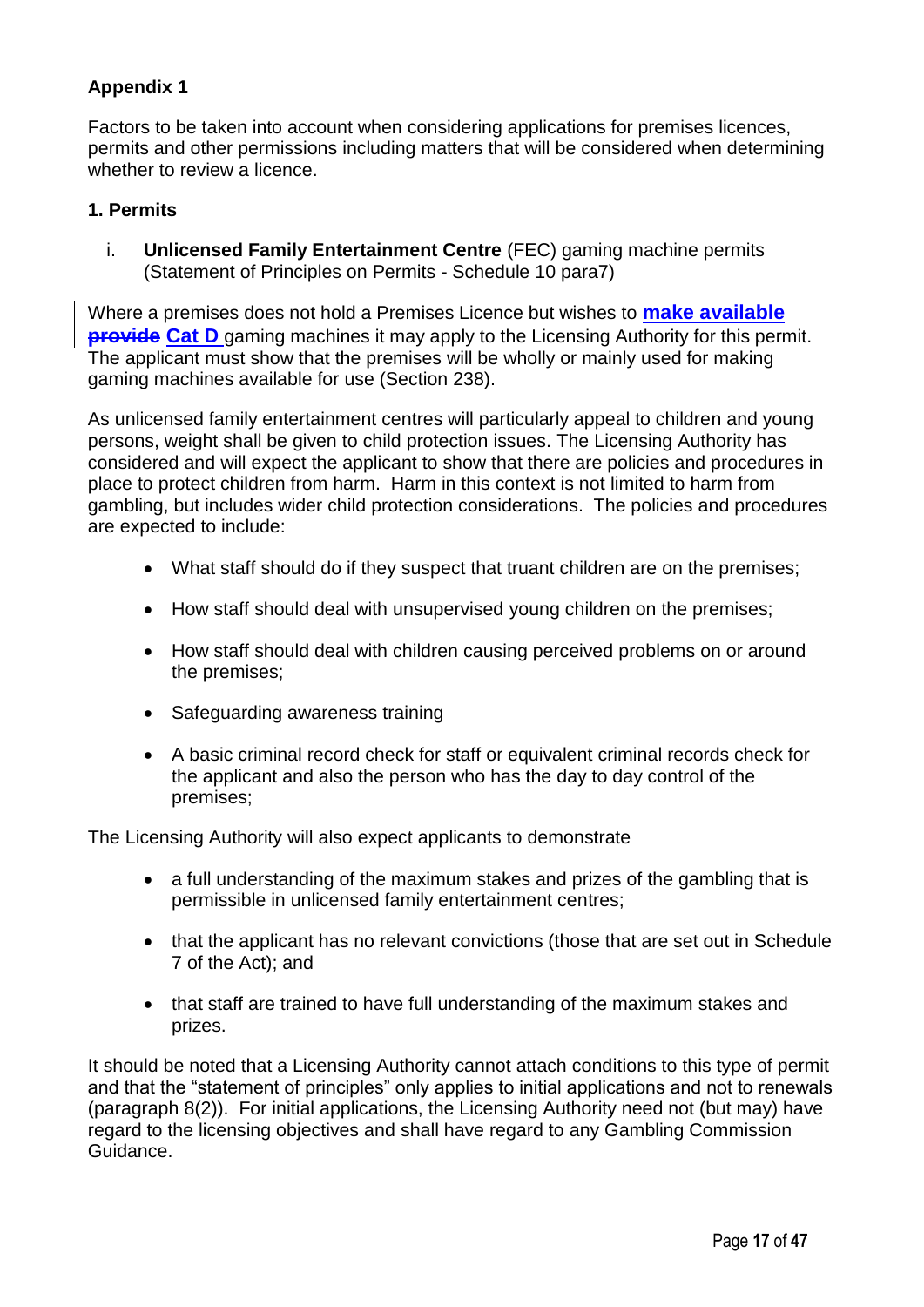The Gambling Commission's Guidance for local authorities states: "In their three year licensing policy statement, licensing authorities may include a statement of principles that they propose to apply when exercising their functions in considering applications for permits…., licensing authorities may want to give weight to child protection issues."

The Gambling Commission's Guidance also states: "An application for a permit may be granted only if the Licensing Authority is satisfied that the premises will be used as an unlicensed FEC, and if the Chief Officer of Police has been consulted on the application."

**Statement of Principles:** This Licensing Authority will expect the applicant to show that there are policies and procedures in place to protect children from harm. Harm in this context is not limited to harm from gambling but includes wider child protection considerations.

The efficiency of such policies and procedures will each be considered on their merits. However, they may include:-

- appropriate measures/training for staff as regards suspected truant school children on the premises;
- measures/training covering how staff would deal with unsupervised very young children being on the premises;
- children causing perceived problems on/around the premises; and
- Safeguarding awareness training

With regard to renewals of these permits, the Licensing Authority may refuse an application for renewal of a permit only on the grounds that an authorised local authority officer has been refused access to the premises without reasonable excuse or that renewal would not be reasonably consistent with pursuit of the licensing objectives.

#### **(ii) (Alcohol) Licensed Premises (Licensing Act 2003) Gaming Machine Permits** – (Schedule 13 Para 4(1))

There is provision in the Act for premises licensed to sell alcohol for consumption on the premises to automatically have two gaming machines of categories C and/or D. The premises licence holders merely need to notify the Licensing Authority. The Licensing Authority may make an order disapplying the automatic entitlement in respect of any particular premises if:

- provision of the machines is not reasonably consistent with the pursuit of the licensing objectives;
- gaming has taken place on the premises that breaches a condition of section 282 of the Gambling Act 2005;
- the premises are mainly used for gaming; or
- an offence under the Gambling Act 2005 has been committed on the premises.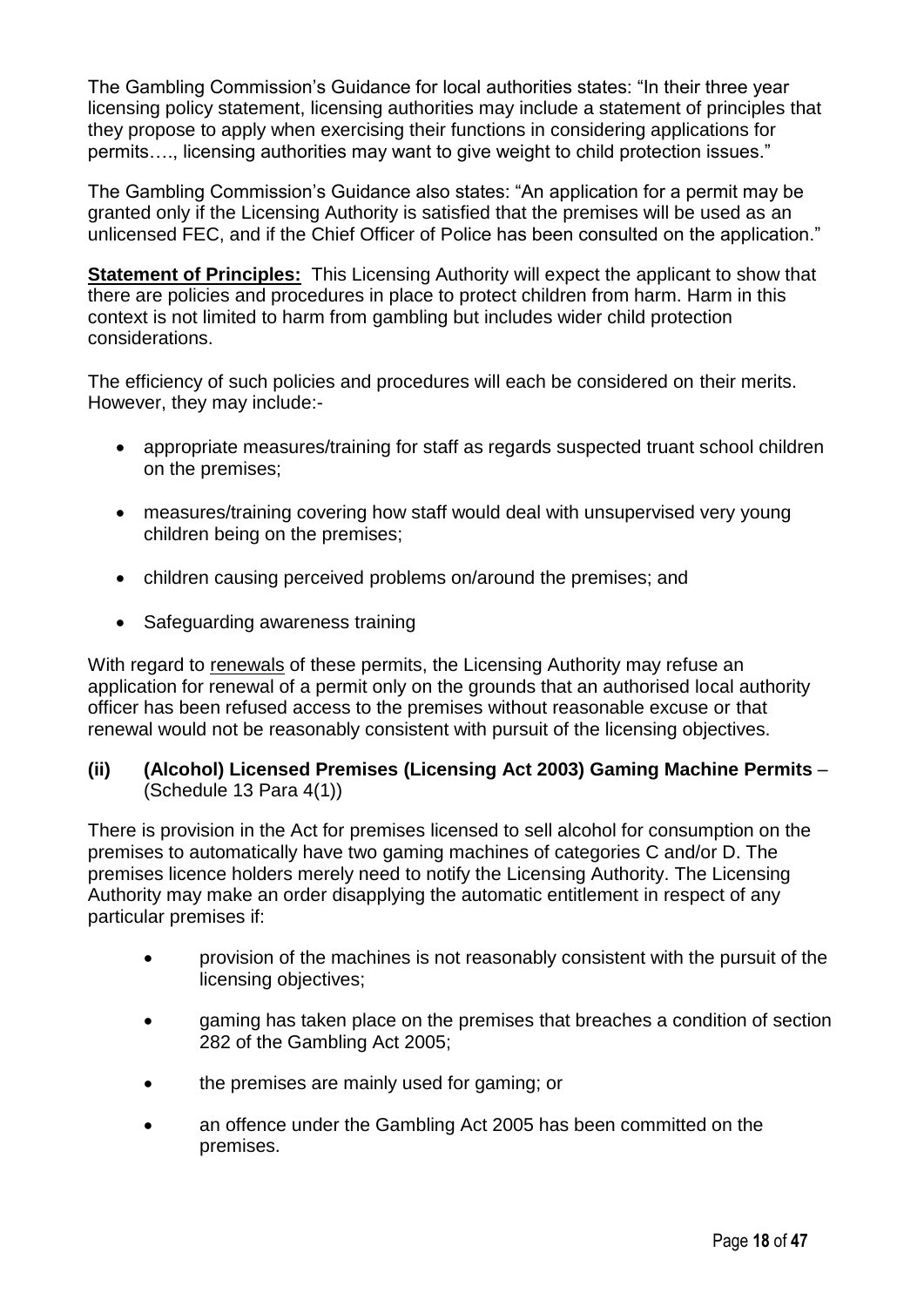If a premises wishes to have more than two machines, then it needs to apply for a permit and the Licensing Authority will consider that application based upon the licensing objectives, any Guidance issued by the Gambling Commission issued under Section 25 of the Gambling Act 2005, and "*such matters as they think relevant*."

This Licensing Authority considers that "such matters" will be decided on a case by case basis, but generally there will be regard to the need to protect children and vulnerable persons from being harmed or being exploited by gambling and will expect the applicant to satisfy the authority that there will be sufficient measures to ensure that under 18 year olds do not have access to the adult only gaming machines. Premises should be configured so that children are not invited to participate in, have accidental access to, or closely observe gambling where they are prohibited from participating.

Measures which will satisfy the Licensing Authority that there will be no access may include the adult machines being in sight of the bar or in the sight of staff that will monitor that the machines are not being used by those under 18 years old. **This applies to licensed family entertainment centres and bingo premises and not adult gaming centres and betting premises which are adult only premises.** Notices and signage may also help. As regards the protection of vulnerable persons applicants may wish to consider the provision of information leaflets/helpline numbers for organisations such as GamCare.

It should be noted that the Licensing Authority can decide to grant the application with a smaller number of machines and/or a different category of machines than that applied for. Conditions (other than these) cannot be attached.

It should also be noted that the holder of a permit must comply with any Code of Practice, as amended, issued by the Gambling Commission about the location and operation of the machine.

#### **(iii) Prize Gaming Permits** – (Statement of Principles on Permits - Schedule 14 Para 8 (3)

Given that the premises will particularly appeal to children and young persons, in considering what to take into account in the application process and what information to request from the applicant, the Licensing Authority will want to give weight to child protection issues and will ask the applicant to set out the types of gaming that he or she is intending to offer. The applicant will be expected to show that there are policies and procedures in place to protect children from harm. Harm in this context is not limited to harm from gambling but includes wider child protection considerations. **These considerations should also apply to unlicensed family entertainment centre permits.**

- What staff should do if they suspect that truant children are on the premises;
- How staff should deal with unsupervised voung children on the premises:
- How staff should deal with children causing perceived problems on or around the premises;
- Safeguarding awareness training; and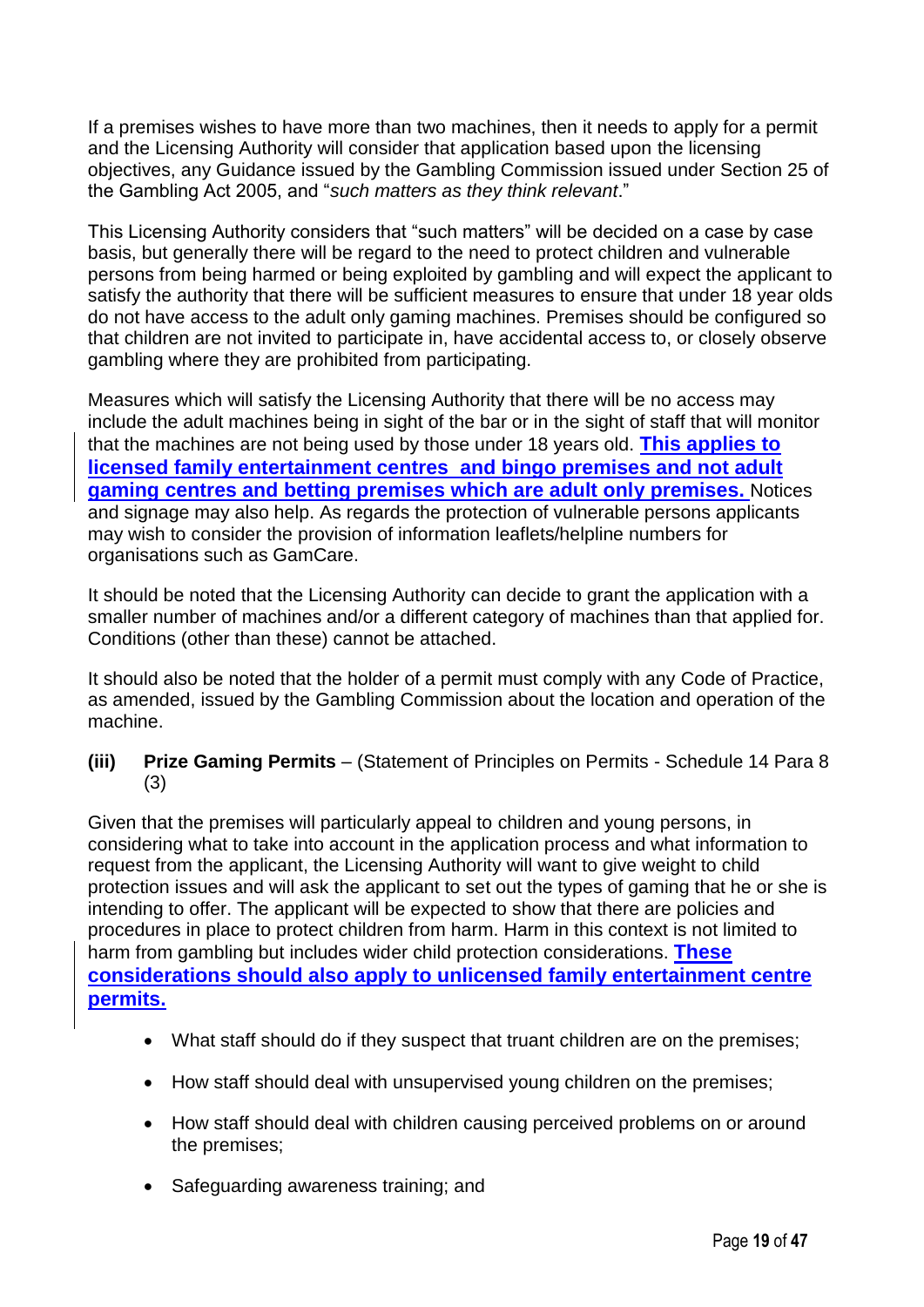A basic criminal record check for staff or equivalent criminal records check for the applicant and also the person who has the day to day control of the premises;

The Licensing Authority will also expect applicants to demonstrate

- a full understanding of the maximum stakes and prizes of the gambling that is permissible in unlicensed family entertainment centres;
- that the applicant has no relevant convictions (those that are set out in Schedule 7 of the Act);
- that staff are trained to have full understanding of the maximum stakes and prizes; and
- that the gaming offered is within the law

In making its decision on an application for this permit the Licensing Authority need not (but may) have regard to the licensing objectives and shall have regard to any Gambling Commission Guidance.

The Gambling Act 2005, attaches mandatory conditions to all prize gaming permits. The Licensing Authority cannot attach conditions. The mandatory conditions are as follows:

The limits on participation fees, as set out in regulations, must be complied with;

- the all chances to participate in the gaming must be allocated on the premises on which the gaming is taking place and on one day; the game must be played and completed on the day the chances are allocated; and the result of the game must be made public in the premises on the day that it is played;
- the prize for which the game is played must not exceed the amount set out in regulations (if a money prize) or the prescribed value (if non-monetary prize); and
- participation in the gaming must not entitle the player to take part in any other gambling.
- Prize gaming permits are issued for 10 years and there is no annual fee.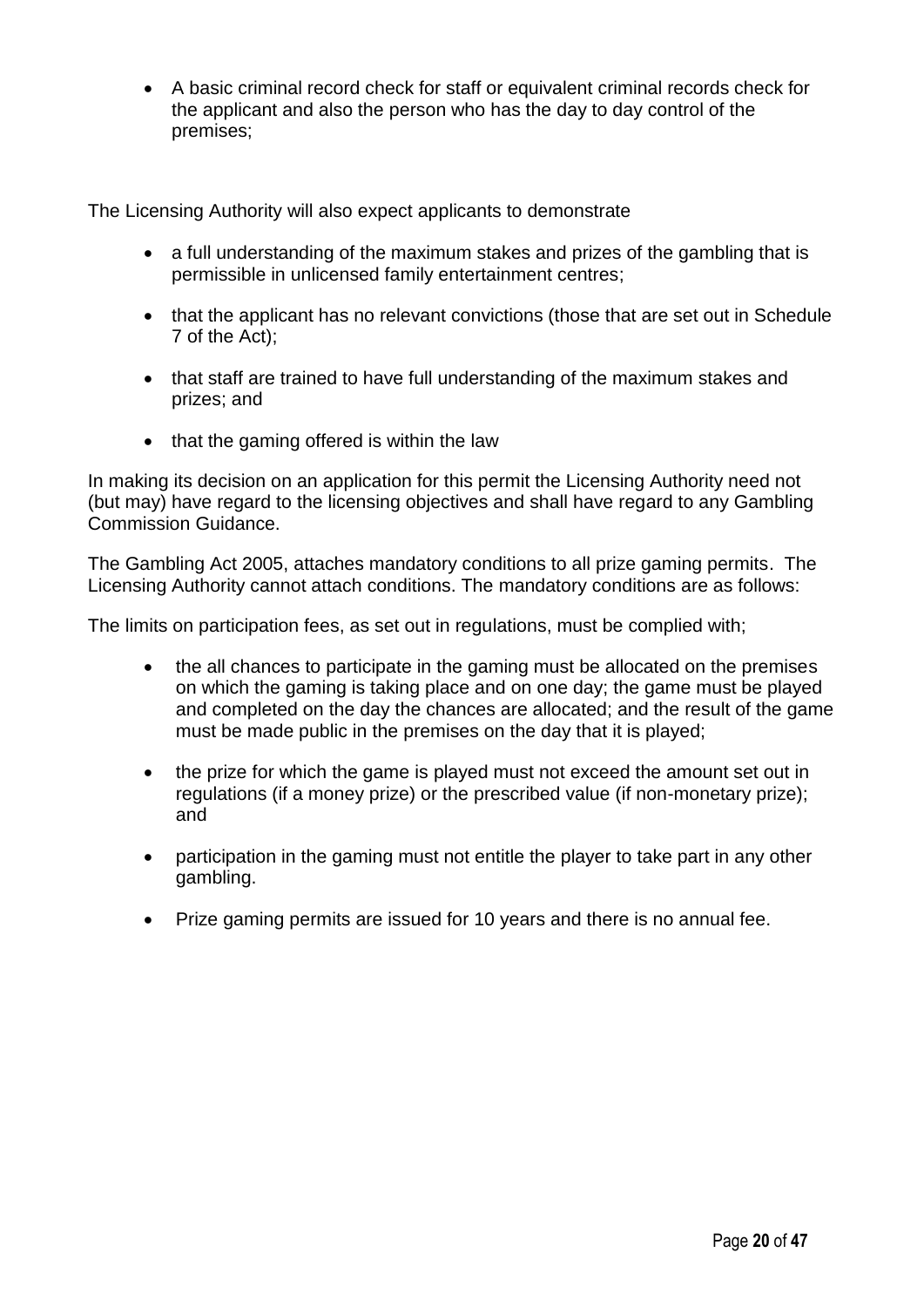#### **(iv) Club Gaming and Club Machines Permits** (Schedule 12 Para 1)insert page 44 - 45, need more club info.

Members' Clubs and Miners' Welfare Institutes (but not Commercial Clubs) may apply for a Club Gaming Permit or a Club Gaming Machine Permit. The Club Gaming Permit will enable the premises to provide gaming machines (3 machines of categories B3A, B4, C or D), equal chance gaming and games of chance as set out in regulations. A Club Machine Permit will enable the premises to provide gaming machines (3 machines of categories B3A, B4, C or D). A

If a club does not wish to have the full range of facilities permitted by a club gaming permit or if they are a commercial club not permitted to provide non-machine gaming (other than exempt gaming under section 269 of the Act), they may apply for a club machine permit which will enable the premises to provide gaming machines (three machines of categories B4, C or D).

The Guidance for local authorities states: "Members' Clubs must have at least 25 members and be established and conducted "wholly or mainly" for purposes other than gaming, it must be permanent in nature, not established to make a commercial profit and must be controlled by its members equally.unless the gaming is restricted to bridge and whist but there is no need for a club to have an alcohol licence.

The Licensing Authority is aware that it may refuse an application on one or more of the following grounds:

- (a) the applicant does not fulfil the requirements for a members' or commercial club or miners' welfare institute and therefore is not entitled to receive the type of permit for which it has applied;
- (b) the applicant's premises are used wholly or mainly by children and/or young persons, or by both;
- (c) an offence under the Act or a breach of a condition of a permit has been committed by the applicant while providing gaming activities;
- (d) a permit held by the applicant has been cancelled in the previous ten years; or
- (e) an objection has been lodged by the Gambling Commission or the police.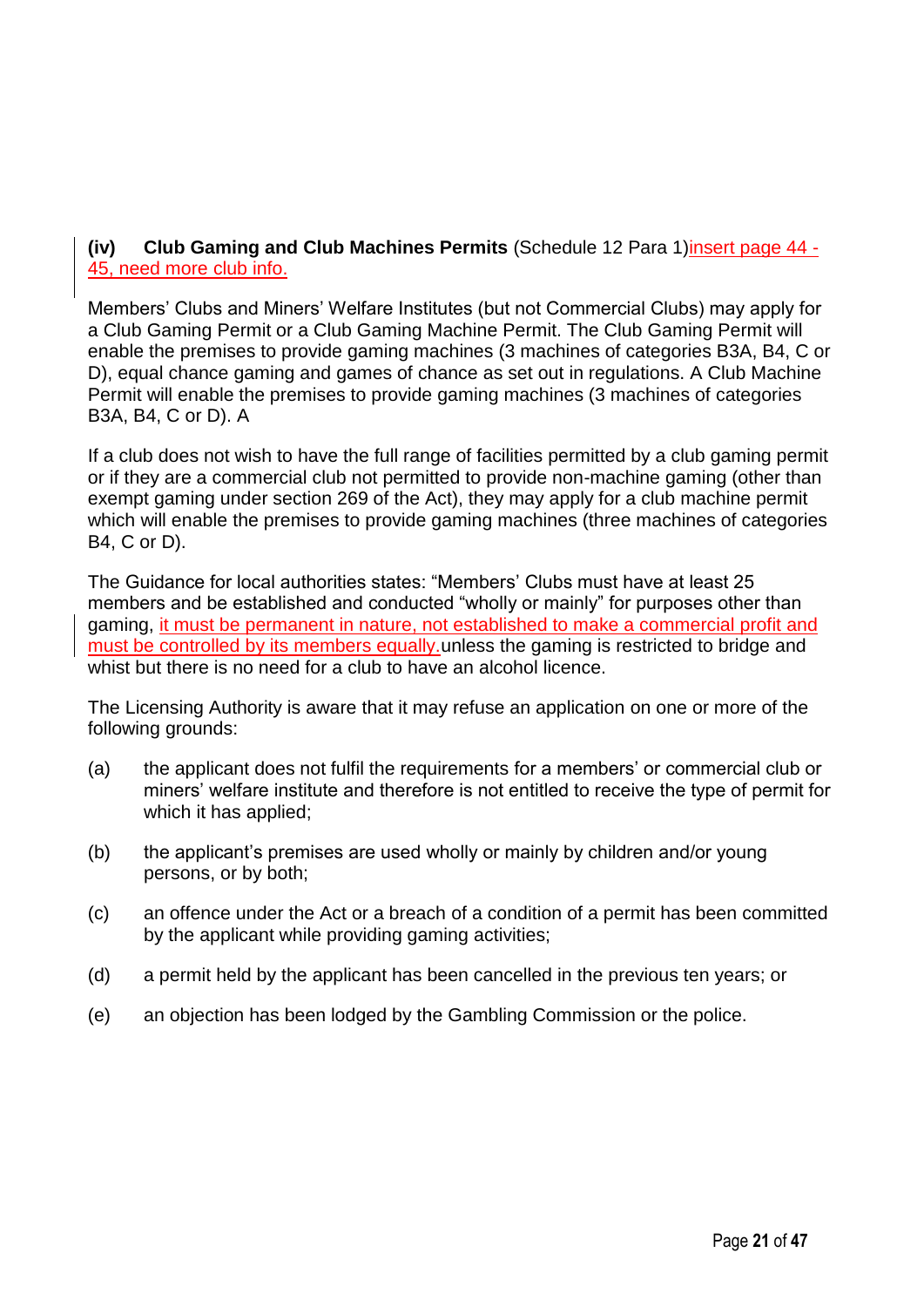#### **Fast Track Procedure (Schedule 12(10))**

There is also a procedure available under the Act for premises that hold a Club Premises Certificate under the Licensing Act 2003 (Schedule 12, para 10). As the Gambling Commission's Guidance for local authorities' states: "Under the fast-track procedure there is no opportunity for objections to be made by the Commission or the police, and the grounds upon which an authority can refuse a permit are reduced" and "The grounds on which an application under the process may be refused are:

- (a) that the club is established primarily for gaming, other than gaming prescribed under schedule 12;
- (b) that in addition to the prescribed gaming, the applicant provides facilities for other gaming; or
- (c) that a club gaming permit or club machine permit issued to the applicant in the last ten years has been cancelled."

There are statutory conditions on club gaming permits that no child uses a category B3A, B4 or C machine on the premises and that the holder complies with any relevant provision of a code of practice about the location and operation of gaming machines.

The Licensing Authority will need to satisfy itself that the club meets the requirements of the Gambling Act 2005 to hold a club gaming permit. In order to do this, it may require proof of additional information from the operator such as:

- is the primary activity of the club something other than gaming?
- are the club's profits retained solely for the benefit of the club's members?
- are there 25 or more members?
- are the addresses of members of the club genuine domestic addresses and do most members live reasonably locally to the club?
- do members participate in the activities of the club via the internet?
- do guest arrangements link each guest to a member?
- is the 48 hour rule being applying for membership and being granted admission being adhered to?
- are there annual club accounts available for more than one year?
- how is the club advertised and listed in directories and on the internet?
- are children permitted in the club?
- does the club have a constitution and can it provide evidence that the constitution was approved by members of the club?
- is there a list of Committee members and evidence of their election by the club members?

When examining the club's constitution, the Licensing Authority would expect to see evidence of the following: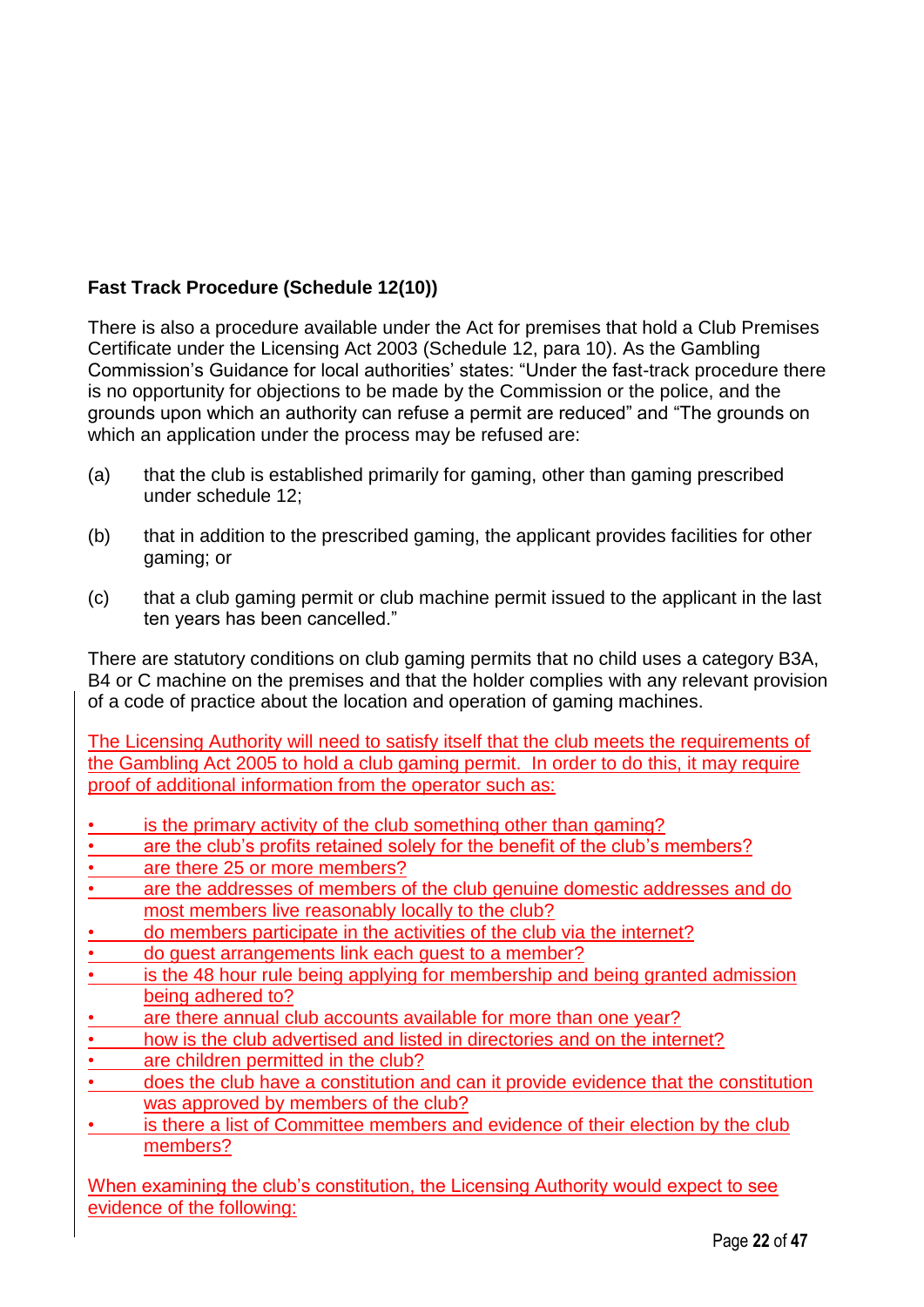- Who makes commercial decisions on behalf of the club?
- Are the aims of the club set out in the constitution?
- Are there shareholders or members? Shareholders indicate a business venture rather than a non-profit making club.
- Is the club permanently established? (Clubs cannot be temporary).
- Can people join with a temporary membership? What is the usual duration of membership?
- Are there long term club membership benefits?

Aside from bridge and whist clubs, clubs may not be established wholly or mainly for the purposes of gaming. The Licensing Authority may consider such factors as:

- How many nights a week gaming is provided;
- How much revenue is derived from gambling activity versus other activity;
- How the gaming is advertised;
- What stakes and prizes are offered;
- Whether there is evidence of leagues with weekly, monthly or annual winners;
- Whether there is evidence of members who do not participate in gaming;
- Whether there are teaching sessions to promote gaming such as poker;
- Where there is a tie-in with other clubs offering gaming through tournaments and leagues;
- Whether there is sponsorship by gaming organisations;
- Whether participation fees are within limits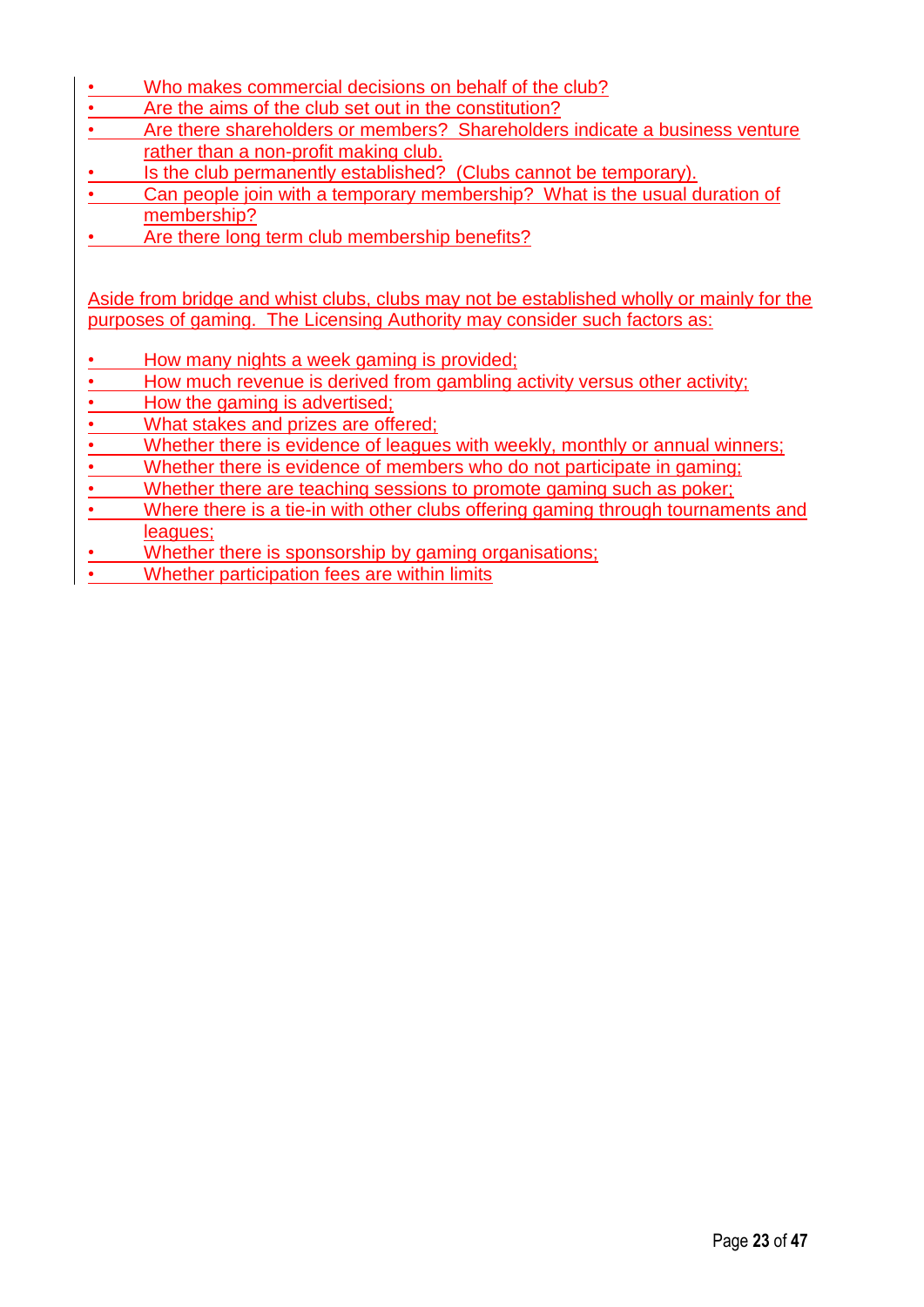#### **Appendix 2**

#### **2. Gambling Premises Licences**

(i) Decision making - general:

Premises Licences will be subject to the requirements set-out in the Gambling Act 2005 and Regulations, as well as specific mandatory and default conditions detailed in regulations issued by the Secretary of State. The Licensing Authority is able to exclude default conditions and also attach others, where it is believed to be appropriate.

The Licensing Authority is aware that in making decisions about premises licences it should aim to permit the use of premises for gambling in so far as it thinks it is:

- in accordance with any relevant code of practice issued by the Gambling Commission;
- in accordance with any relevant Guidance issued by the Gambling Commission;
- reasonably consistent with the Licensing Objectives; and
- in accordance with the Authority's Statement of Licensing Policy.

Any conditions attached to licences by the Licensing Authority will be proportionate and will be:

- relevant to the need to make the proposed building suitable as a gambling facility;
- directly related to the premises and the type of licence applied for;
- fairly and reasonably related to the scale and type of premises; and
- are reasonable in all other respects.

Decisions upon individual conditions will be made on a case by case basis, although there will be a number of measures the Licensing Authority will consider utilising should there be a perceived need, such as the use of supervisors, appropriate signage for adult only areas etc. There are specific comments made in this regard under some of the licence types below. The Licensing Authority will also expect the licence applicant to offer his/her own suggestions as to the way in which the licensing objectives can be met effectively.

An applicant for a licence will need to specify what supervision is proposed for the area where machines are sited and to clarify how supervisors will be trained to recognise vulnerable adults.

The Licensing Authority will also consider specific measures which may be required for buildings which are subject to multiple premises licences. Such measures may include the supervision of entrances; segregation of gambling from non-gambling areas frequented by children; and the supervision of gaming machines in a non-adult gambling specific premises in order to pursue the licensing objectives. These matters are in accordance with the Gambling Commission's Guidance and licence conditions and codes of practice.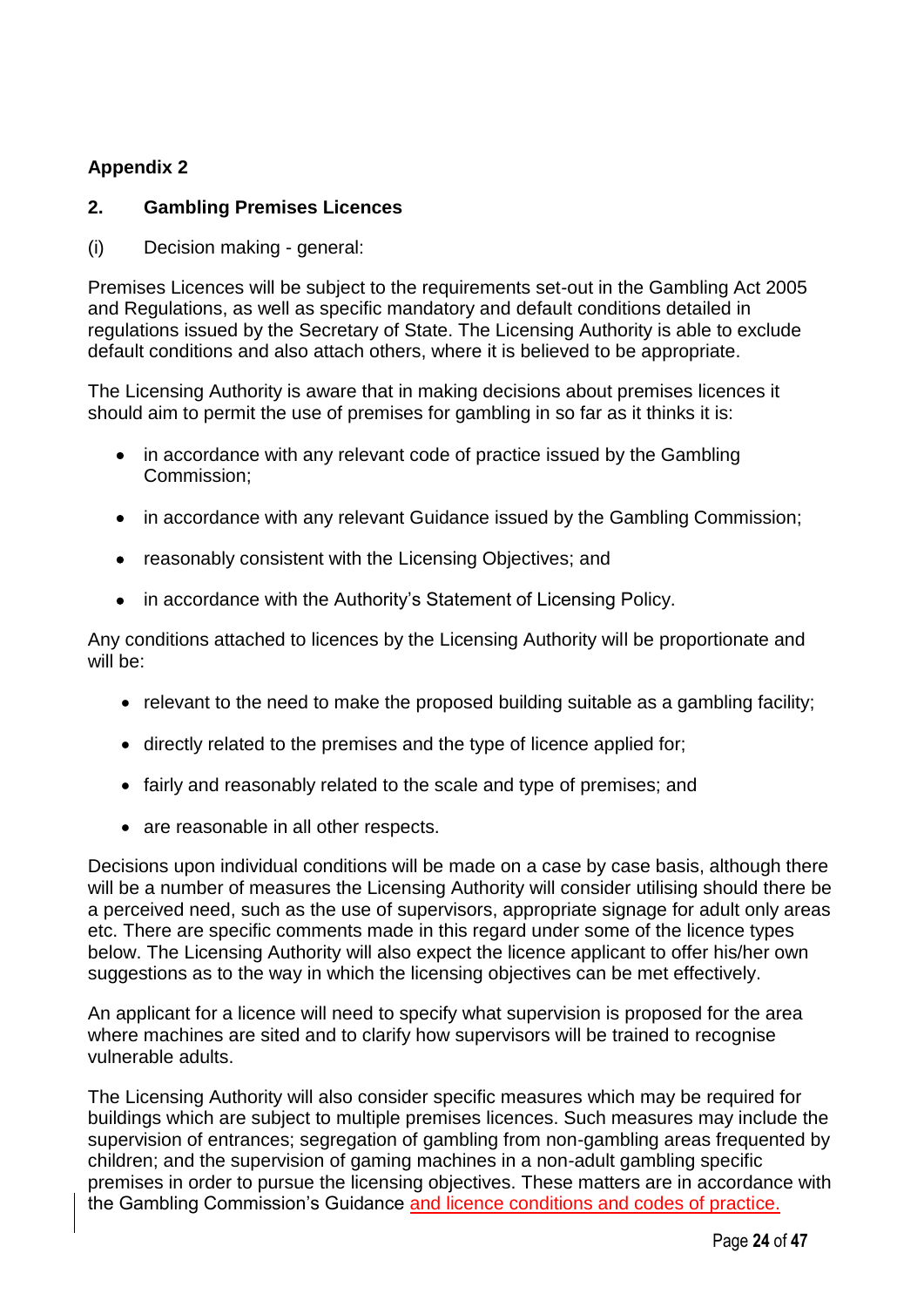The Licensing Authority will also ensure that where category C or above machines are on offer in premises to which children are admitted:

- all such machines are located in an area of the premises which is separated from the remainder of the premises by a physical barrier which is effective to prevent access other than through a designated entrance;
- only adults are admitted to the area where these machines are located;
- access to the area where the machines are located is supervised;
- the area where these machines are located is arranged so that it can be observed by the staff or the licence holder; and
- at the entrance to and inside any such areas there are prominently displayed notices indicating that access to the area is prohibited to persons less than 18 years of age.

These conditions will apply to premises including buildings where multiple premises licences are applicable.

The Licensing Authority is aware that tracks may be subject to one or more than one premises licence provided each licence relates to a specified area of the track. As per the Gambling Commission's Guidance, the Licensing Authority will consider the impact upon the third licensing objective and the need to ensure that entrances to each type of premises are distinct and that children are excluded from gambling areas where they are not permitted to enter.

There are also conditions which the Licensing Authority cannot attach to premises licences which are:

- any condition on the premises licence which makes it impossible to comply with an operating licence condition;
- conditions relating to gaming machine categories, numbers, or method of operation;
- conditions which provide that membership of a club or body be required (the Gambling Act 2005 specifically removes the membership requirement for casino and bingo clubs and this provision prevents it being reinstated) and
- conditions in relation to stakes, fees, winning or prizes.

#### **(ii) "Premises**":

Premises are defined in the Act as "any place". It is for the Licensing Authority to decide whether different parts of a building can be properly regarded as being separate premises and as the Guidance for local authorities' states, it "will always be a question of fact in the circumstances". The Gambling Commission does not however consider that areas of a building that are artificially or temporarily separate can be properly regarded as different premises.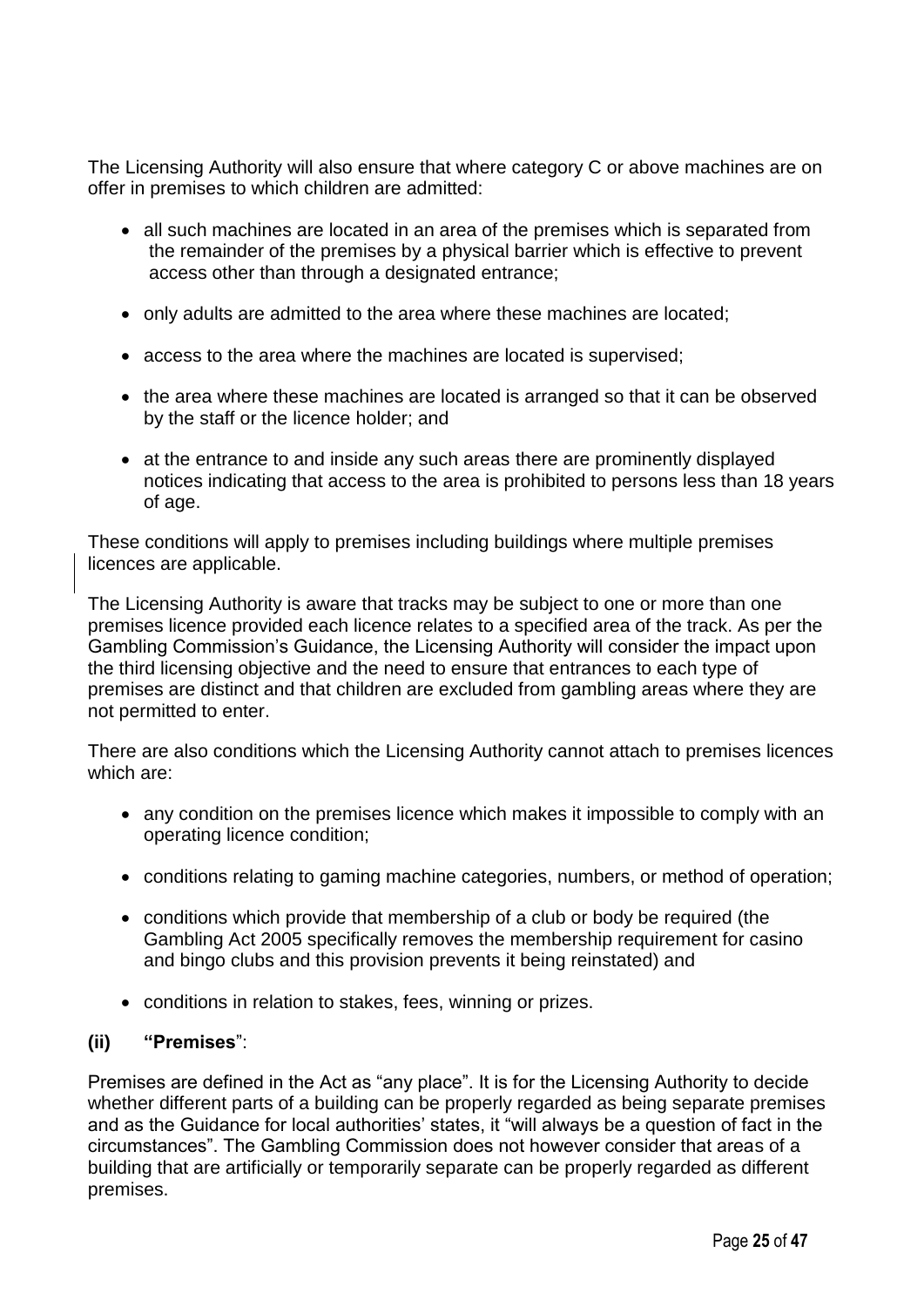The Licensing Authority will have regard to the Commission's Guidance on the division of premises and access between premises.

The Licensing Authority takes particular note of the Guidance for Local Authorities which states that in considering applications for multiple licences for a building ( split premises) or those for a specific part of the building to be licensed, licensing authorities should be aware that:

• the third licensing objective seeks to protect children from being harmed by gambling. In practice that means not only preventing them from taking part in gambling but also that they are not permitted to be in close proximity to gambling. Therefore premises should be configured so that children are not invited to participate in, have accidental access to, or closely observe gambling where they are prohibited from participating; and

 entrances and exits from parts of a building covered by one or more premises licences should be separate and identifiable so that the separation of different premises is not compromised and that people do not 'drift' into a gambling area.

The Licensing Authority will pay particular attention to applications where access to the licensed premises is through other premises (which themselves may be licensed or unlicensed). Clearly, there will be specific issues that authorities should consider before granting such applications, for example, whether children can gain access; compatibility of the two establishments; and ability to comply with the requirements of the Act. But, in addition an overriding consideration should be whether, taken as a whole, the co-location of the licensed premises with other facilities has the effect of creating an arrangement that otherwise would, or should, be prohibited under the Act.

It should also be noted that an applicant cannot obtain a full premises licence until the premises in which it is proposed to offer the gambling are constructed. The Gambling Commission has advised that references to "the premises" are to the premises in which gambling may now take place. Thus a licence to use premises for gambling will only be issued in relation to premises that are ready to be used for gambling. The Licensing Authority agrees with the Gambling Commission that it is a question of fact and degree whether premises are finished to a degree that they can be considered for a premises licence. The Gambling Commission emphasises that requiring the building to be complete ensures that the authority can, if necessary, inspect it fully, as can other responsible authorities with inspection rights.

#### **(iii) Location:**

The Licensing Authority is aware that demand issues cannot be considered with regard to the location of premises but that considerations in terms of the licensing objectives can. As per the Gambling Commission's Guidance for local authorities, the Licensing Authority will pay particular attention to the protection of children and vulnerable persons from being harmed or exploited by gambling, as well as issues of crime and disorder. Should any specific policy be decided upon as regards areas where gambling premises should not be located, this statement will be updated. It should be noted that any such policy does not preclude any application being made and each application will be decided on its merits, with the onus upon the applicant showing how potential concerns can be overcome.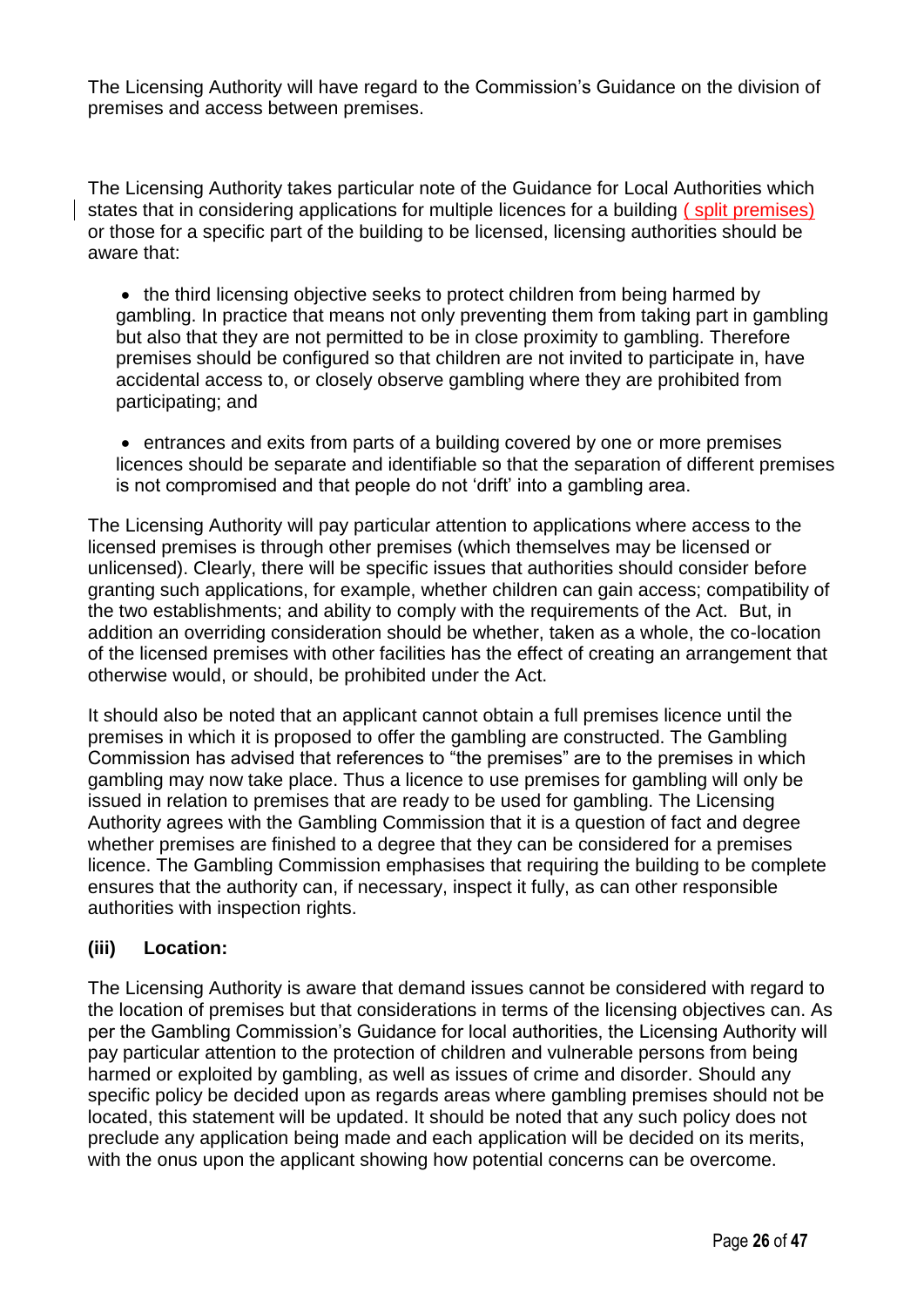#### **(iv) Planning:**

Planning and licensing are different regulatory systems and will be dealt with separately. The Gambling Commission's Guidance states: "When dealing with a premises licence application for finished buildings, the Licensing Authority should not take into account whether those buildings have or comply with the necessary planning or building consents.

Those matters should be dealt with under relevant planning control, building and other regulations and not form part of the consideration for the premises licence. Section 210 of the 2005 Act prevents licensing authorities taking into account the likelihood of the proposal by the applicant obtaining planning or building consent when considering a premises licence application. Equally the grant of a gambling premises licence does not prejudice or prevent any action that may be appropriate under the law relating to planning or building."

#### **(v) Duplication:**

As stated above in section 12 on Compliance and Enforcement, as per the Gambling Commission's Guidance for local authorities the Licensing Authority will seek to avoid duplication with other regulatory regimes so far as possible.

#### **(vi) Door Supervisors:**

The Gambling Commission's Guidance advises local authorities that licensing authorities may require persons operating premises in which gambling takes place to take measures such as the supervision of entrances; segregation of gambling from non-gambling areas frequented by children (assuming such non-gambling areas are compatible with requirements of the Act); and the supervision of gaming machines in non-adult gambling specific premises in order to pursue the licensing objectives.

Any person employed to fulfil a condition on a premises licence that requires door supervision should hold a relevant licence issued by the Security Industry Authority (SIA).

It is to be noted that door supervisors at licensed casino or bingo premises are exempt from the requirements of the Private Security Industry Act 2001. Where an authority imposes door supervision requirements on such licences, the personnel will not need licensing under the 2001 Act.

The Licensing Authority therefore has specific requirements for door supervisors working at casinos or bingo premises, where there are multiple licensable activities and/or the Police Licensing Officer has concerns about the licensing objectives being undermined.

Where the premises are licensed under the Licensing Act 2003 door supervisors will be required to hold a relevant licence issued by the Security Industry Authority (SIA).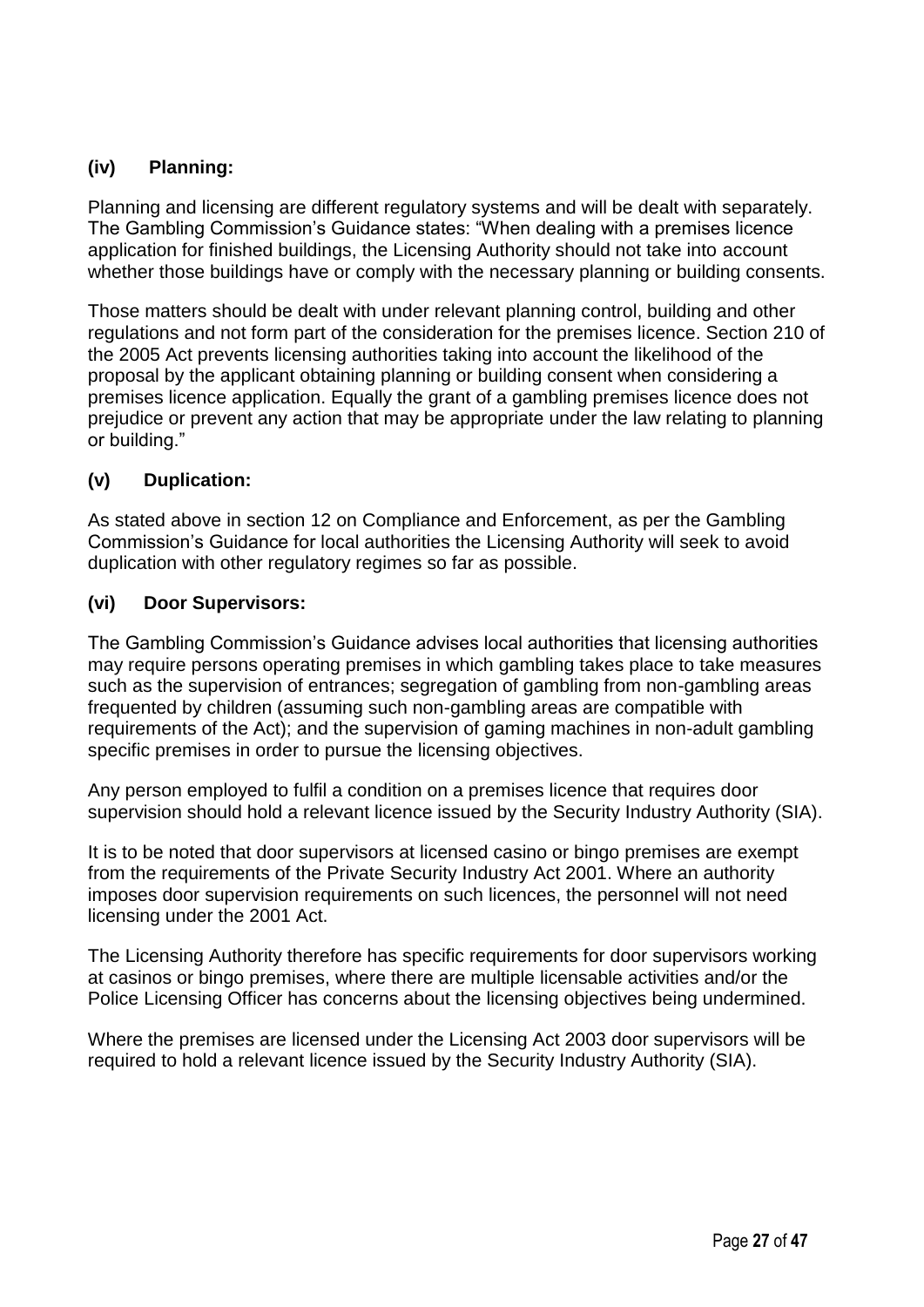#### **(vii) Licensing objectives:**

The Licensing Authority has considered the Commission's Guidance to local authorities in respect of the licensing objectives.

*Preventing gambling from being a source of crime or disorder, being associated with crime or disorder or being used to support crime;*

*Ensuring that gambling is conducted in a fair and open way;*

*Protecting children and other vulnerable persons from being harmed or exploited by gambling.*

#### **(viii) Reviews:**

Interested parties or responsible authorities can make requests for a review of a premises licence; however, it is for the Licensing Authority to decide whether the review is to be carried out. This will be on the basis of whether the request for the review is relevant to the following matters:

- it is in accordance with any relevant code of practice issued by the Gambling Commission;
- it is in accordance with any relevant Guidance issued by the Gambling Commission;
- it is reasonably consistent with the licensing objectives; and
- it is in accordance with the authority's statement of licensing policy.

Consideration will be given as to whether the request is frivolous, vexatious, or will certainly not cause the Licensing Authority to wish to alter/revoke/suspend the licence, or whether it is substantially the same as previous representations or requests for review.

The Licensing Authority can also initiate a review of a licence on the basis of any reason that it thinks is appropriate.

#### **(ix) Provisional Statements:**

The Licensing Authority notes the Guidance from the Gambling Commission which states:

S.204 of the Act provides for a person to make an application to the Licensing Authority for a provisional statement in respect of premises that he or she:

- expects to be constructed
- expects to be altered
- expects to acquire a right to occupy.

In terms of representations about premises licence applications, following the grant of a provisional statement, no further representations from relevant authorities or interested parties can be taken into account unless they concern matters which could not have been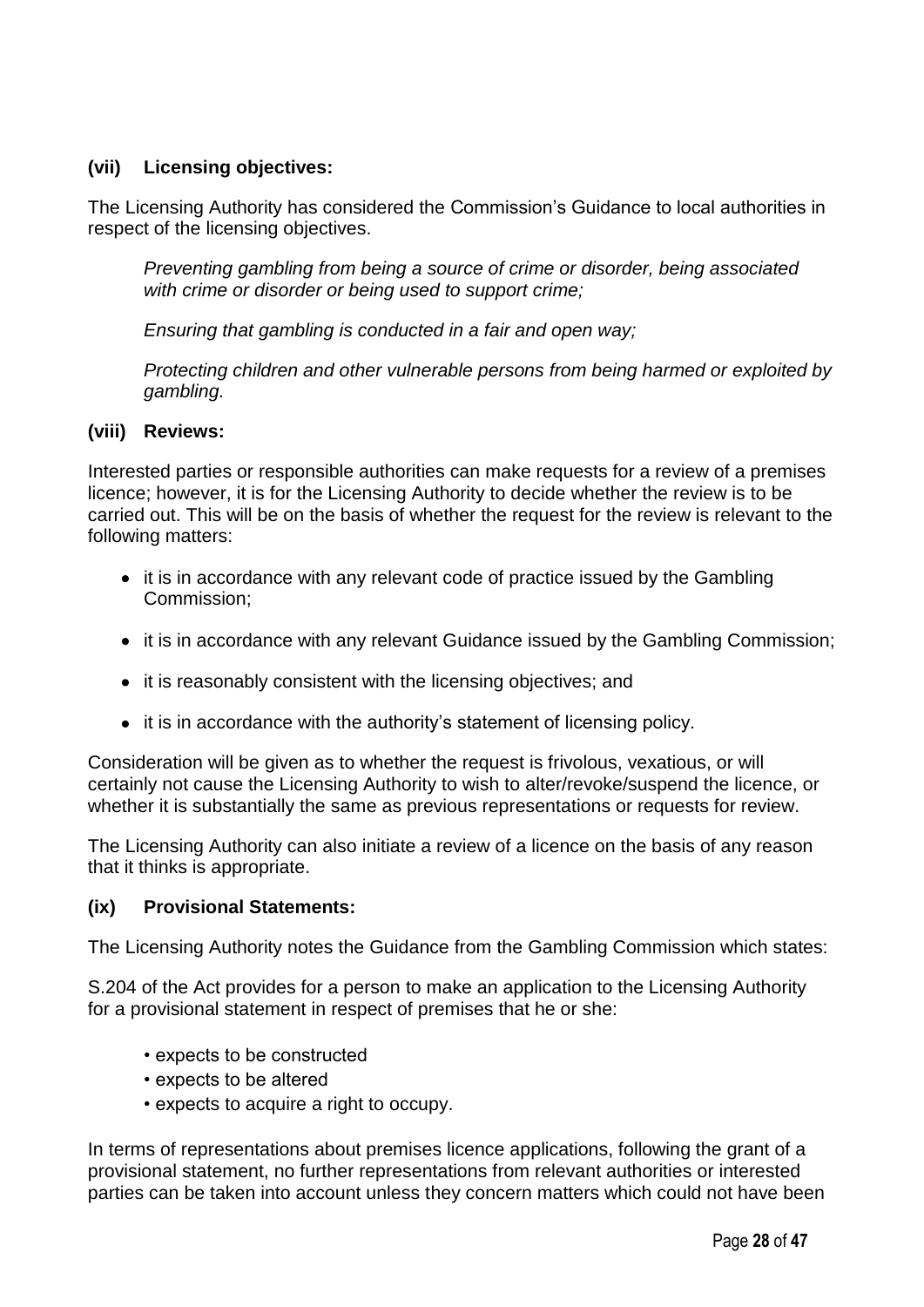addressed at the provisional statement stage, or they reflect a change in the applicant's circumstances.

In addition, the authority may refuse the premises licence (or grant it on terms different to those attached to the provisional statement) only by reference to matters:

- (a) which could not have been raised by objectors at the provisional licence stage; or
- (b) which in the authority's opinion reflect a change in the operator's circumstances.
- (c) Where the premises has not been constructed in accordance with the plan and information submitted with the provisional statement application. This must be a substantial change to the plan and licensing authorities should discuss any concerns they have with the applicant before making a decision.

#### **(c)(d) Operators can apply for a premises licence in respect of premises which have still to be constructed or altered, and licensing authorities are required to determine any such applications on their merits. Gambling premises do not have to be complete before a Premises Licence can be granted. The Act allows a potential operator to apply for a provisional statement if construction of the premises is not yet complete, or they need alteration, or he does not yet have a right to occupy them.**

#### **(x) Adult Gaming Centres (AGC):**

The Licensing Authority particularly notes the Commission's Guidance which states: "Noone under the age of 18 years of age is permitted to enter an AGC. Licensing authorities will wish to have particular regard to the location of an entry to AGCs to minimise the opportunities for children to gain access. This may be of particular importance in areas where young people may be unsupervised and an AGC is in a complex, such as a shopping centre or airport."

Because gaming machines provides opportunities for solitary play and immediate payouts, they are more likely to engender repetitive and excessive play. The Licensing Authority in considering Premises Licences for AGC's will specifically have regard to the need to protect children and vulnerable persons from harm or being exploited by gambling and will expect the applicant to satisfy the authority that there will be sufficient measures to, for example, ensure that under 18 year olds are not attracted to, or gain access to, the premises.

The Licensing Authority will expect applicants to offer their own measures to meet the licensing objectives although appropriate measures/licence conditions may cover issues such as:

- Proof of age schemes
- **CCTV**
- Supervision of entrances/machine areas
- Physical separation of areas
- Location of entry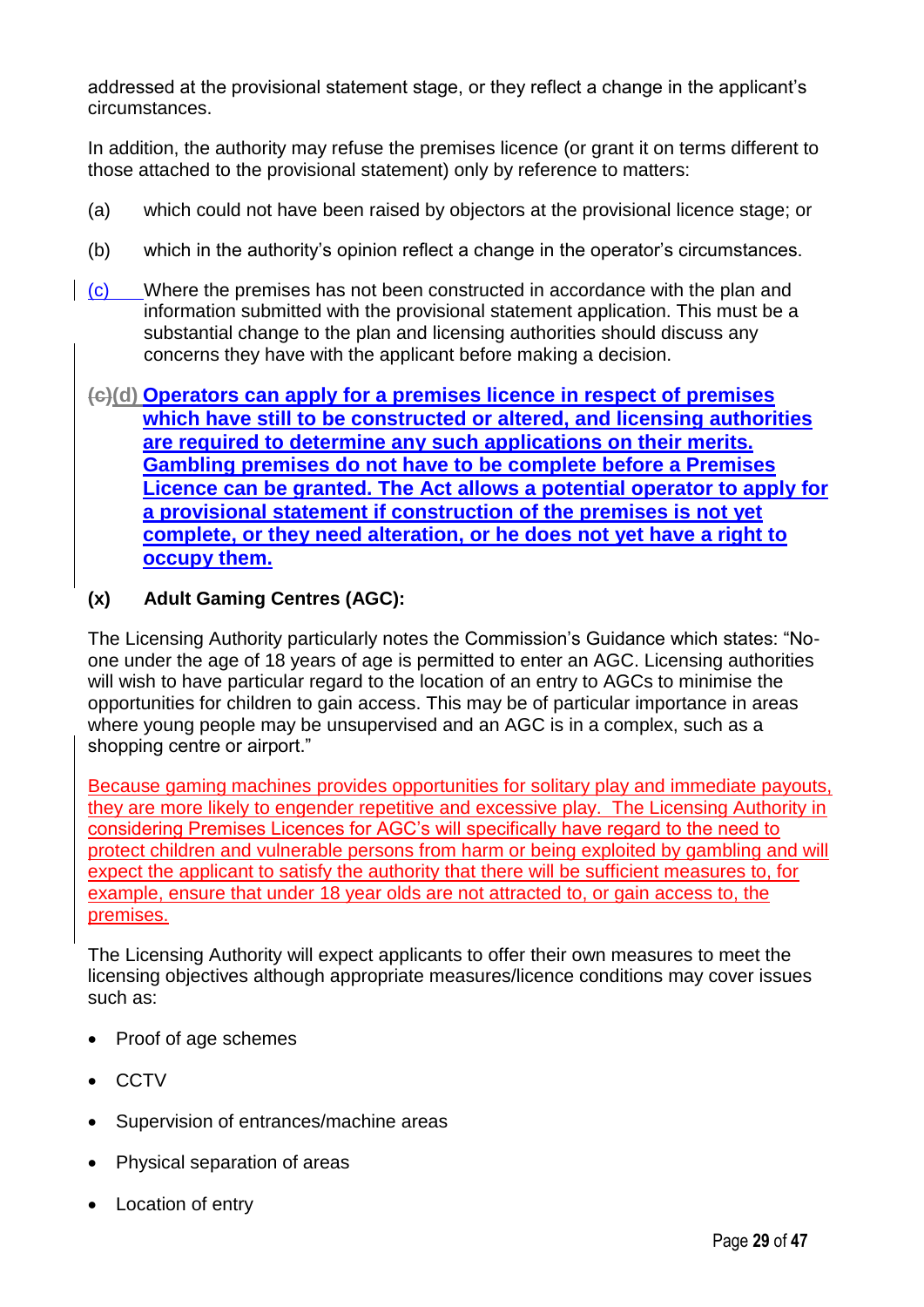- Notices/signage
- Specific opening hours
- **Self-exclusion** Self-barring-schemes
- Provision of information leaflets/helpline numbers for organisations such as GamCare

This list is not mandatory, nor exhaustive, and is merely indicative of example measures.

#### **(xi) (Licensed) Family Entertainment Centres** (FECs):

Family Entertainment Centres are wholly or mainly used for having gaming machines available for use.

The Licensing Authority will, as per the Gambling Commission's Guidance refer to the Commission's website to see any conditions that apply to operator licences covering the way in which the area containing the category C machines should be delineated. This Licensing Authority will also make itself aware of any mandatory or default conditions on these premises licences.

As gaming machines are a form of gambling which is attractive to children and licensed FEC's will contain both Category D machines on which they are allowed to play, and Category C machines on which they are not. Because gaming machines provide opportunities for solitary play and for immediate payouts, they are more likely to engender repetitive and excessive play. The Licensing Authority, in considering applications for FEC Premises Licences, will specifically have regard to the need to protect children and vulnerable persons from harm or being exploited by gambling and will expect the applicant to satisfy the authority, for example, that there will be sufficient measures to ensure that under 18 year olds do not have access to the adult only gaming machine areas.

The Licensing Authority will expect applicants to offer their own measures to meet the licensing objectives although appropriate measures/licence conditions may cover issues such as:

- CCTV
- Supervision of entrances/machine areas
- Physical separation of areas
- Location of entry
- Notices/signage
- Specific opening hours
- \* **Self-exclusionSelf**-barring schemes
- Provision of information leaflets/helpline numbers for organisations such as GamCare
- Measures/training for staff on how to deal with suspected truant school children on the premises

This list is not mandatory, nor exhaustive, and is merely indicative of example measures.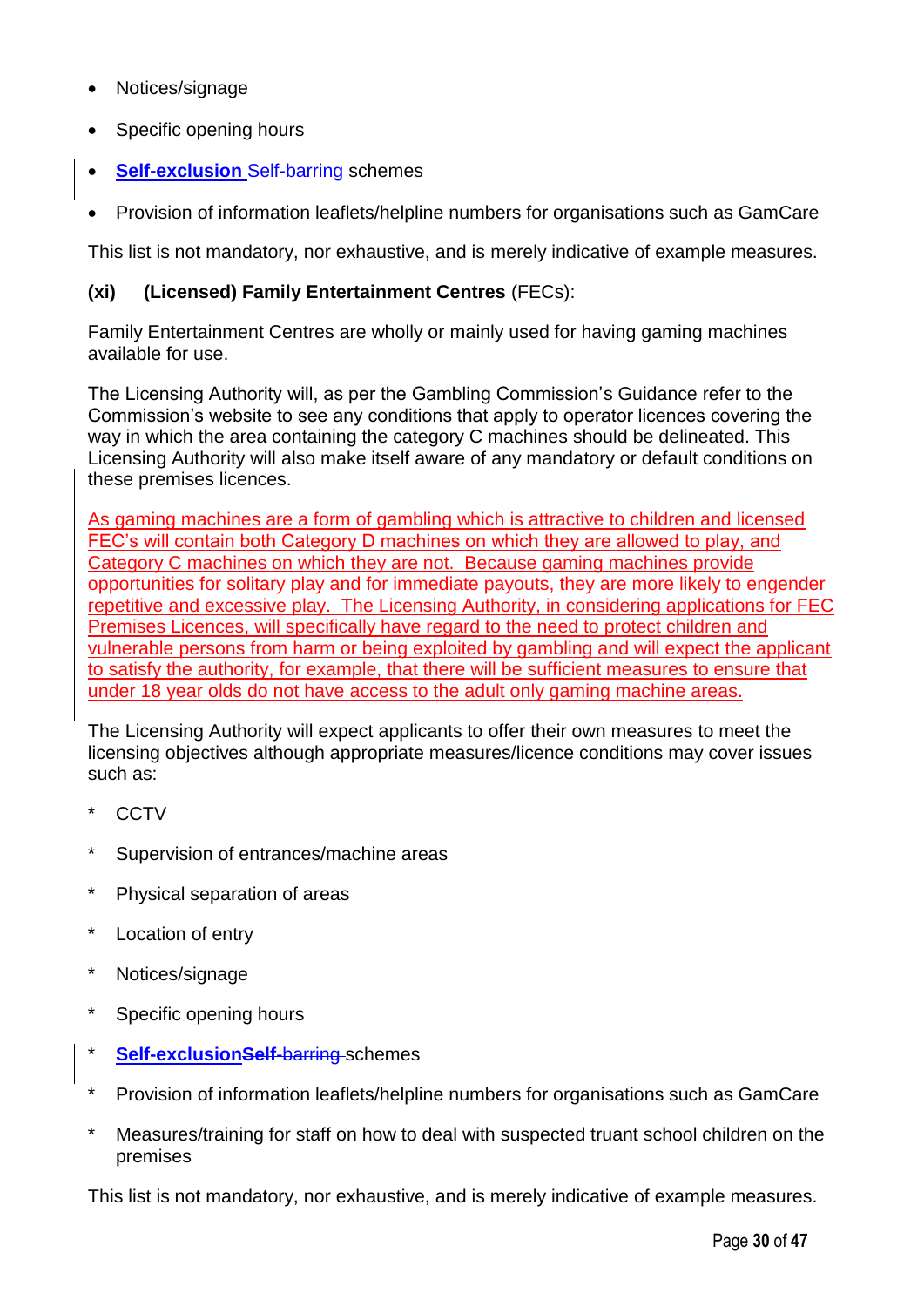#### **(xii) Tracks:**

The Licensing Authority is aware that the Gambling Commission may provide specific Guidance as regards tracks. The Licensing Authority shall have regard to this Guidance in the discharge of its functions.

#### **(xiii) Casinos:**

The Licensing Authority has not passed a 'no Casino' resolution under Section 166(1) of the Gambling Act 2005; therefore this would allow the authority to grant a Casino licence.

Any future decision to pass or not pass such a resolution will be made by the Council's Licensing Committee and will need to be endorsed by the Full Council, but will only be taken after a full consultation process has been undertaken within its area.

#### **(xiv) Bingo:**

The Licensing Authority will have regard to the Gambling Commission's Guidance.

The Licensing Authority expects that where children are permitted in bingo premises, any Category B or C machines are located in an area which is separated from the rest of the premises by barriers or in a separate room, where it is made clear that entry is permitted only for those aged 18 or over. Appropriate signage should be provided to this effect and the area should be monitored by staff, either through direct supervision or by monitored CCTV.

To avoid a situation where a premises holds a bingo Premises Licence primarily to benefit from the gaming machine allowance, the Licensing Authority will need to be satisfied that bingo is regularly played in any premises for which a Premises Licence is issued and that the premises presentation is clearly that of a bingo premises and readily identifiable as such to any customer using the premises.

#### **(xv) Temporary Use Notice (TUN):**

There are a number of statutory limits as regards Temporary Use Notices. It is noted that it falls to the Licensing Authority to decide what constitutes a 'set of premises' where Temporary Use Notices are received relating to the same building/site (see Gambling Commission's Guidance for Local Authorities).

#### **(xvi) Occasional Use Notice (OUN):**

The Licensing Authority has very little discretion as regards these notices aside from ensuring that the statutory limit of 8 days in a calendar year is not exceeded. The Licensing Authority will need to consider the definition of a 'track' and whether the applicant is permitted to avail him/herself of the notice.

(xvii) Small Society Lotteries

The Council will adopt a risk-based approach towards our compliance responsibilities for small society lotteries. We consider the following list, although not exclusive, could affect the risk status of the operator: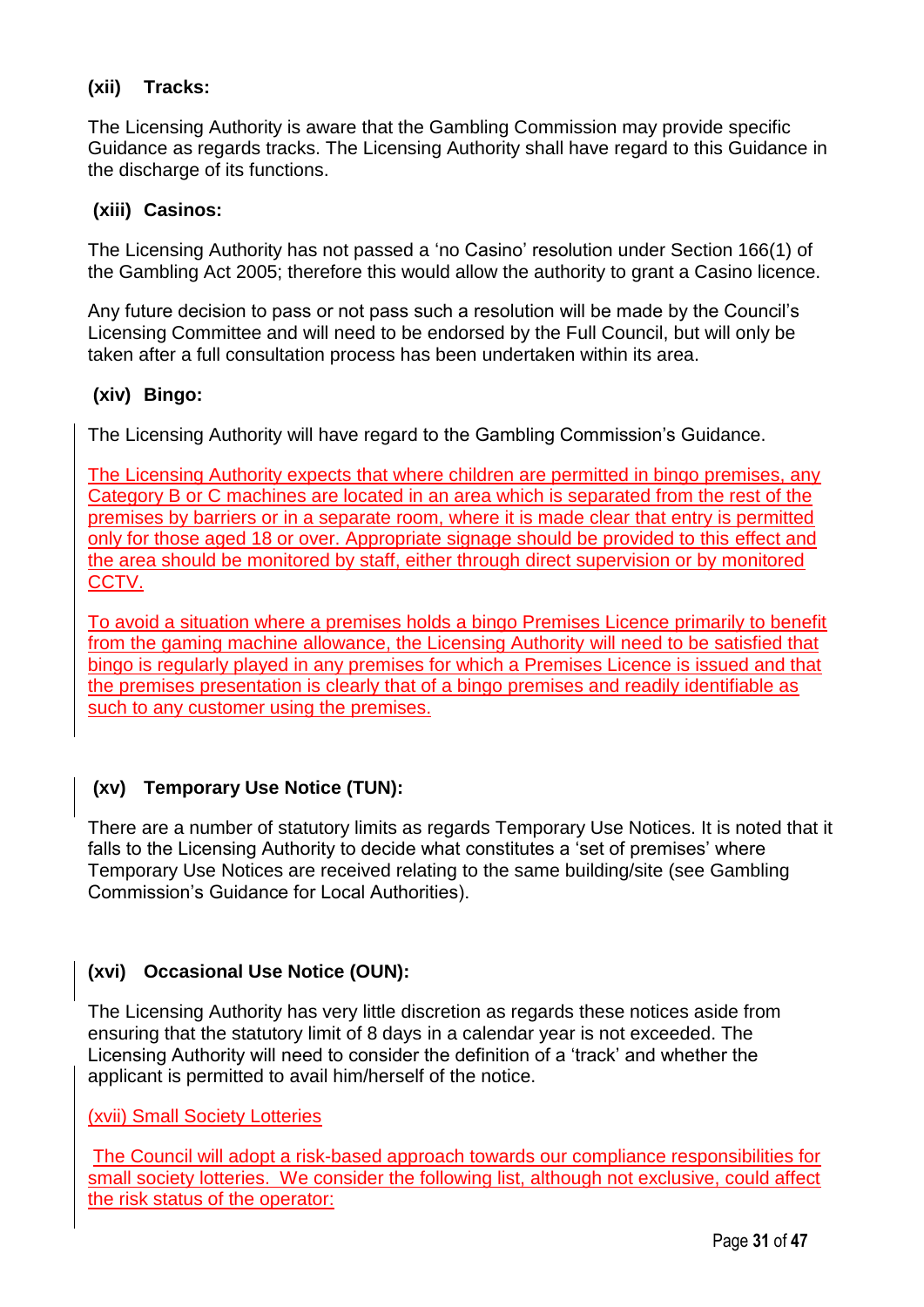- Submission of late returns (returns must be submitted no later than three months after the date on which the lottery draw was held)
- Submission of incomplete or incorrect returns
- Breaches of the limits for small society lotteries

Non-commercial gaming is permitted if it takes place at a non-commercial event as either an incidental or principal activity at the event. Events are non-commercial if no part of the proceeds is for private profit or gain. The proceeds of such events may benefit one or more individuals if the activity is organised:

- By, or on behalf of, a charity or for charitable purposes
- To enable participation in. or support of, sporting, athletic or cultural activities.

Charities and community groups should contact us on 01622 602028 or email licensing@maidstone.gov.uk to seek further advice

#### **(xviii) Travelling Fairs:**

It will fall to the Licensing Authority to decide whether, where category D machines and/or equal chance prize gaming without a permit are to be made available for use at travelling fairs, the statutory requirement that the facilities for gambling amount to no more than an ancillary amusement at the fair is met.

The Licensing Authority will also consider whether the applicant falls within the statutory definition of a travelling fair.

It has been noted that the 27-day statutory maximum for the land being used as a fair, is per calendar year and that it applies to the piece of land on which the fairs are held, regardless of whether it is the same or different travelling fairs occupying the land. This Licensing Authority will work with its neighbouring authorities to ensure that land which crosses its boundaries is monitored so that the statutory limits are not exceeded.

#### **Help with gambling related problems:**

A list of organisations where people may seek help will be available on the Licensing Authority's website.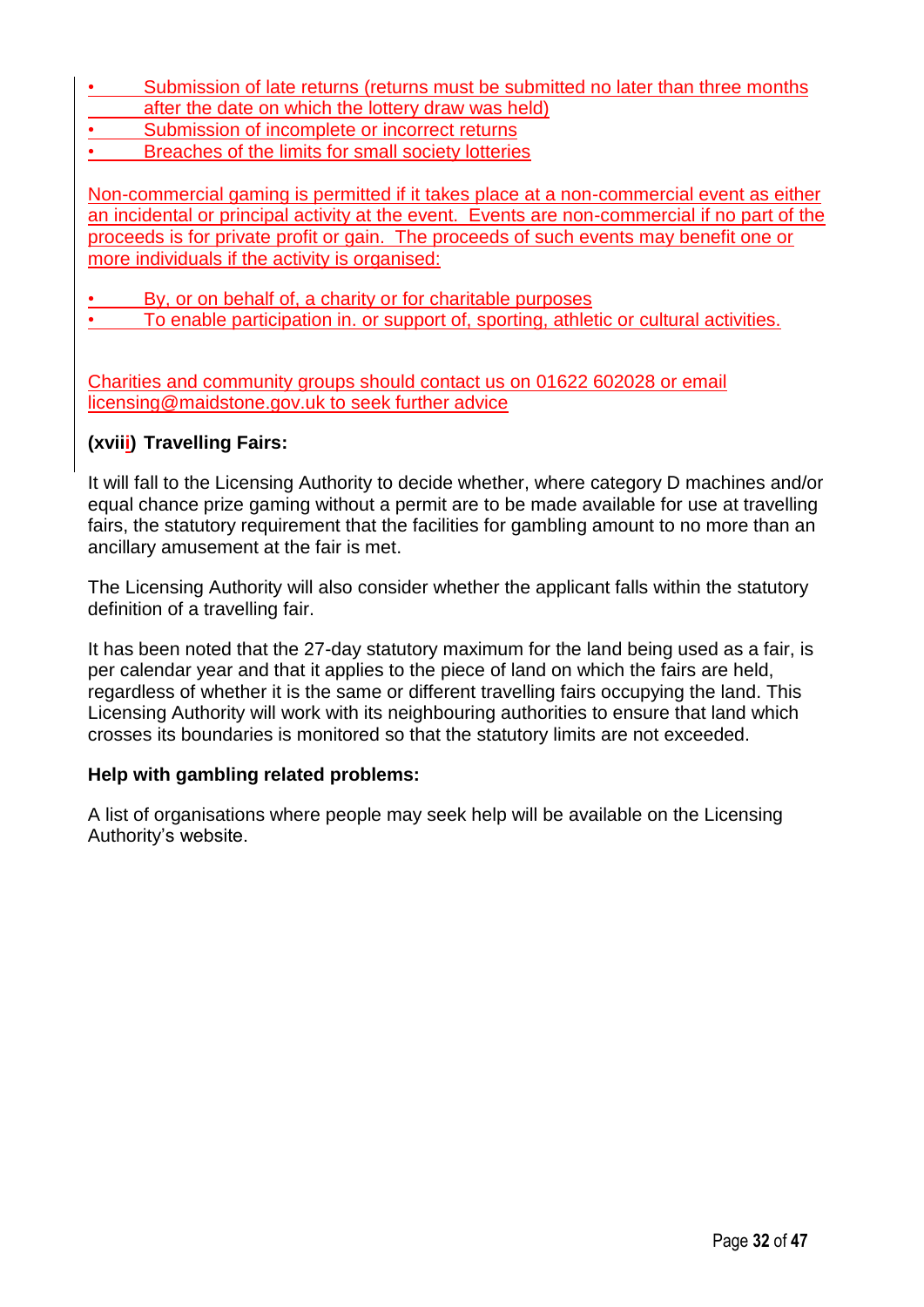#### **Appendix 3**

#### **Responsible Authorities:**

Further information about the Gambling Act 2005 and the Council's licensing policy can be obtained from:

#### **Licensing Team**

Maidstone Borough Council Maidstone House King Street Maidstone Kent ME15 6JQ

Tel: 01622 602028

e-mail: [licensing@maidstone.gov.uk](mailto:licensing@maidstone.gov.uk) Website: [www.maidstone.gov.uk](http://www.maidstone.gov.uk/)

#### **Local Planning Authority**

Maidstone Borough Council Maidstone House King Street Maidstone Kent ME15 6JQ

Tel: 01622 602736

e-mail: [planningsupport@midkent.gov.uk](mailto:planningsupport@midkent.gov.uk)

#### **Information can also be obtained from:**

#### **Gambling Commission**

Victoria Square House Victoria Square Birmingham. B2 4BP

Tel:0121 230 6666

Fax 0121 230 6720

e-mail: [info@gamblingcommission.gov.uk](mailto:info@gamblingcommission.gov.uk) Website: www.gamblingcommission.gov.uk

#### **Environmental Protection/ Health and Safety**

Maidstone Borough Council Maidstone House King Street Maidstone Kent ME15 6JQ

Tel: 01622 602202

e-mail: [enforcementoperations@maidstone.gov.uk](mailto:enforcementoperations@maidstone.gov.uk)

#### **Chief Police Officer** – (West Division)

Maidstone Police Station Palace Avenue Maidstone Kent ME15 6NF

#### **Kent Safeguarding Children's Board**

KCC Social Services Sessions House County Road Maidstone Kent ME14 1XQ

Tel: 01622 690690 e-mail: [west.division.licensing@kent.pnn.police.uk](mailto:west.division.licensing@kent.pnn.police.uk) e-mail: [kscb@kent.gov.uk](mailto:kscb@kent.gov.uk)

social.services@kent.gov.uk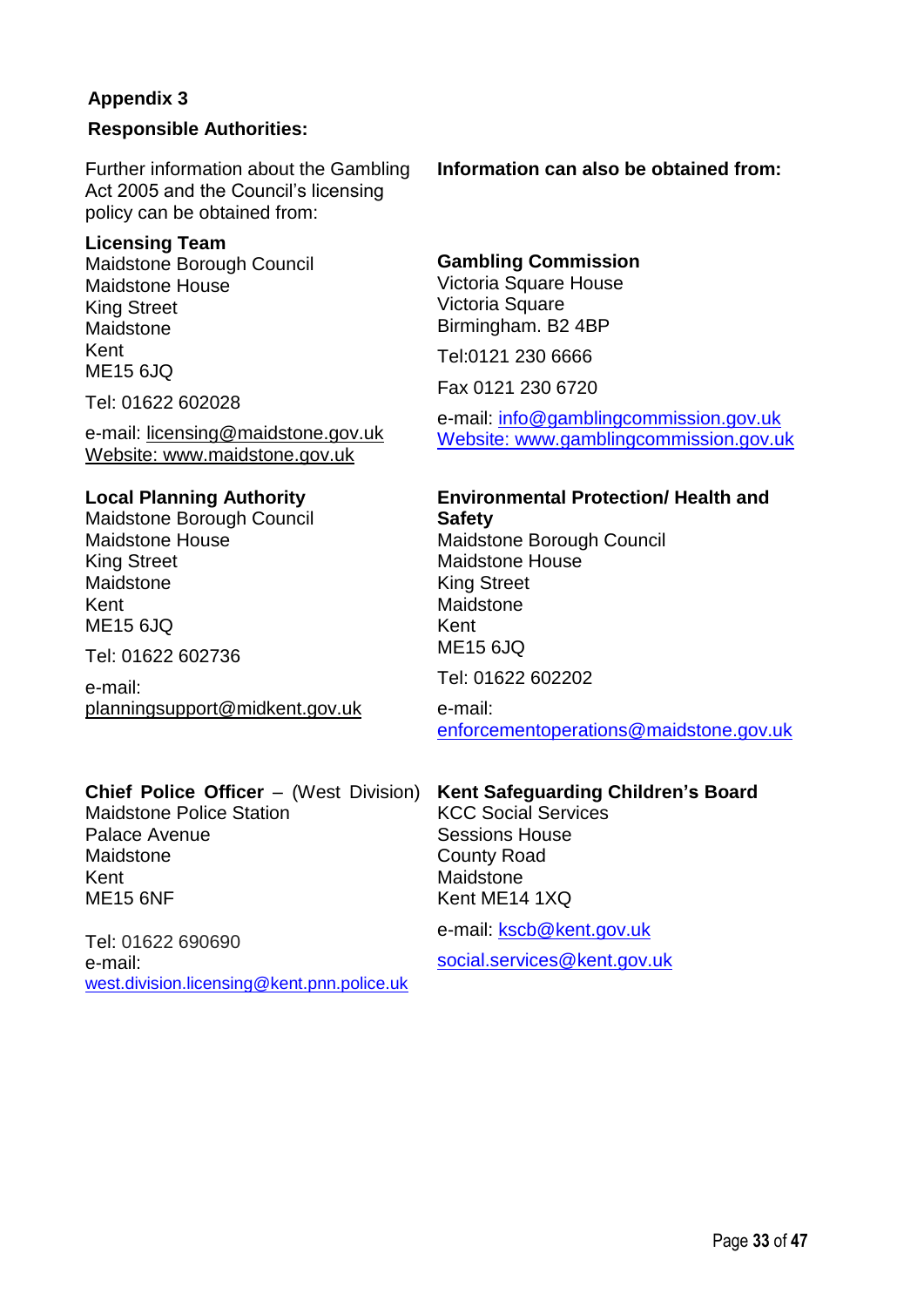#### **Appendix 4 TABLE OF DELEGATIONS OF LICENSING FUNCTIONS**

| <b>Gambling Act</b><br>2005 | <b>Functions</b>                                                                                                                                                                                                                                    | <b>Delegation</b>                                           |
|-----------------------------|-----------------------------------------------------------------------------------------------------------------------------------------------------------------------------------------------------------------------------------------------------|-------------------------------------------------------------|
|                             | Final approval of three year licensing<br>policy                                                                                                                                                                                                    | <b>Full Council</b>                                         |
|                             | Policy not to permit casinos                                                                                                                                                                                                                        | <b>Full Council</b>                                         |
|                             | Fee Setting (when appropriate)                                                                                                                                                                                                                      | <b>Full Council</b>                                         |
| Section 29                  | Duty to comply with requirement to provide<br>information to Gambling Commission                                                                                                                                                                    | <b>Officers</b>                                             |
| Section 30                  | Functions relating to the exchange of<br>information                                                                                                                                                                                                | <b>Officers</b>                                             |
| Section 163                 | Determination of application for Premises<br>Licence in respect of which<br>representations have been made (and not<br>withdrawn)<br>Determination of application for Premises<br>Licence where no relevant representations                         | <b>Licensing Sub-Committee</b><br><b>Officers</b>           |
|                             | received                                                                                                                                                                                                                                            |                                                             |
| Section 162                 | Attachment of condition to Premises<br>Licence or exclusion of default condition                                                                                                                                                                    | <b>Licensing Sub-Committee</b>                              |
| Section 162                 | Decision as to whether representation is<br>vexatious, frivolous, or would certainly not<br>influence the authority's determination of<br>application                                                                                               | Officers in consultation with the<br><b>Head of Service</b> |
| Section 187                 | Determination of application to vary<br>Premises Licence in respect of which<br>representations have been made (and not<br>withdrawn)<br>Determination of application to vary<br>Premises Licence in respect of which no<br>representation received | <b>Licensing Sub-Committee</b><br><b>Officers</b>           |
| Section 188                 | Determination of application for transfer of<br>Premises Licence in respect of which<br>representations have been made (not<br>withdrawn)<br>Determination of application for transfer of<br>Premises Licence where no<br>representations received  | <b>Licensing Sub-Committee</b><br><b>Officers</b>           |
| Section 193                 | Revocation of Premises Licence for failure<br>to pay annual fee                                                                                                                                                                                     | <b>Officers</b>                                             |
| Section 194                 | Determination that a Premises Licence<br>has lapsed                                                                                                                                                                                                 | <b>Officers</b>                                             |
| Section 195                 | Reinstatement of lapsed Premises Licence<br>in respect of which representations have<br>been made (and not withdrawn)<br>Reinstatement of lapsed Premises Licence<br>where no representation is received                                            | <b>Licensing Sub-Committee</b><br><b>Officers</b>           |
| Section 198                 | Rejection of application for review of<br>Premises Licence on various grounds                                                                                                                                                                       | Officers in consultation with Head<br>of Service            |
| Section 200                 | Initiation of review of Premises Licence                                                                                                                                                                                                            | <b>Officers</b>                                             |
| Section 201                 | Determination that representation about<br>review of Premises Licence is frivolous,<br>vexatious or will certainly not influence a<br>review of a Premises Licence                                                                                  | Officers in consultation with Head<br>of Service            |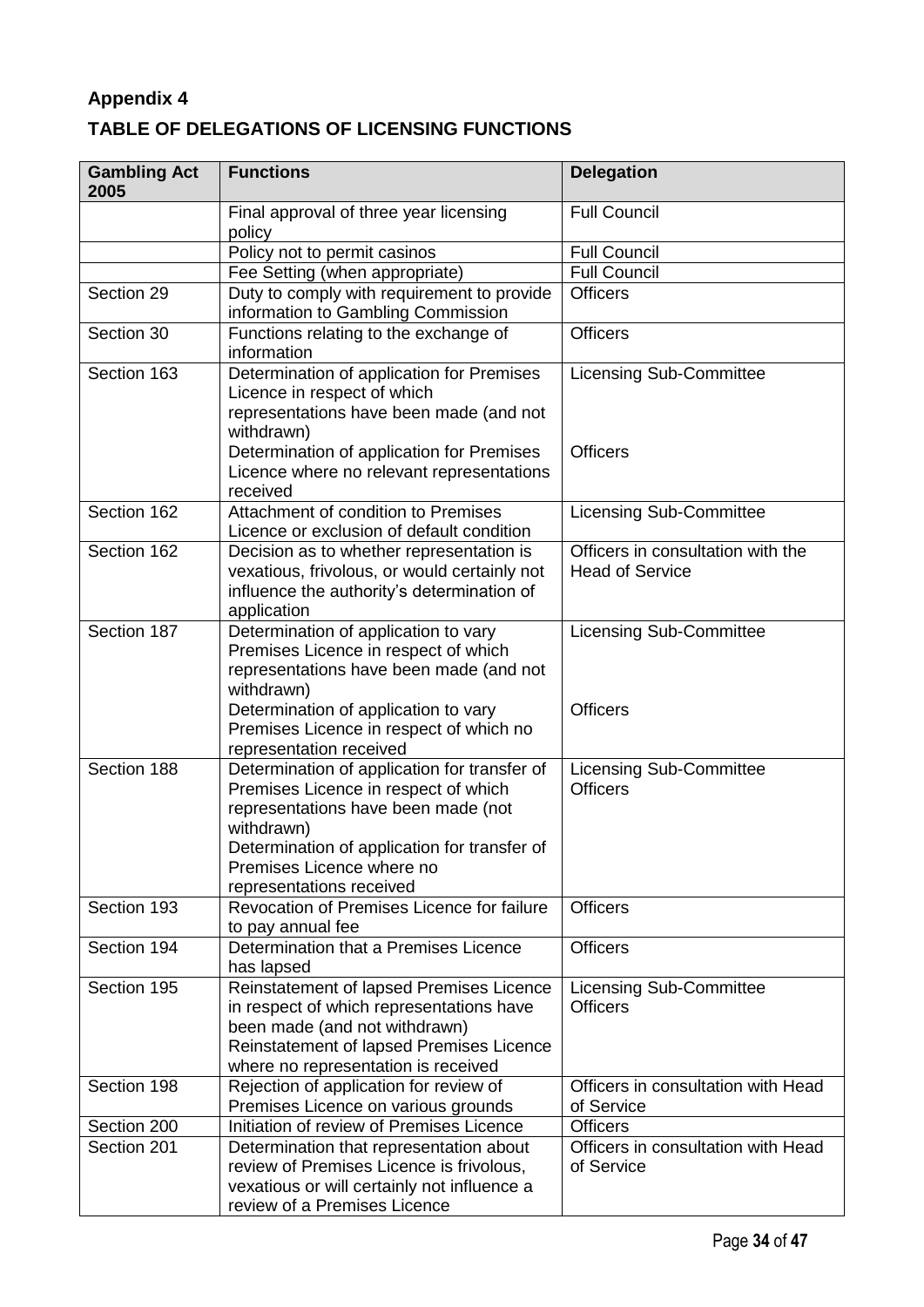| Section 202                   | Determination of action following review of<br><b>Premises Licence</b>                                                                                                                                                                        | <b>Licensing Sub-Committee</b>                                                                                                                                                           |
|-------------------------------|-----------------------------------------------------------------------------------------------------------------------------------------------------------------------------------------------------------------------------------------------|------------------------------------------------------------------------------------------------------------------------------------------------------------------------------------------|
| Section 204                   | Determination of application for provisional<br>statement in respect of Premises Licence<br>where representations have been made<br>(and not withdrawn)                                                                                       | <b>Licensing Sub-Committee</b>                                                                                                                                                           |
|                               | Determination of application for provisional<br>statement in respect of which no<br>representations received                                                                                                                                  | <b>Officers</b>                                                                                                                                                                          |
| Section 205                   | Decision to disregard representations<br>made in respect of application for a<br>Premises Licence after issue of provisional<br>statement                                                                                                     | Officers in consultation with Head<br>of Service                                                                                                                                         |
| Section 218                   | Issue of counter notice to Temporary Use<br>Notice where number of permitted days<br>are exceeded                                                                                                                                             | <b>Officers</b>                                                                                                                                                                          |
| Section 221                   | <b>Objection to Temporary Use Notice</b>                                                                                                                                                                                                      | <b>Officers</b>                                                                                                                                                                          |
| Section 222                   | Issue of counter notice in response to<br><b>Temporary Use Notice</b>                                                                                                                                                                         | <b>Licensing Sub-Committee</b>                                                                                                                                                           |
| Section 284                   | Making of Order to remove exemptions<br>from specified premises                                                                                                                                                                               | <b>Licensing Sub-Committee</b>                                                                                                                                                           |
| Section 304                   | Power to designate officer of a Licensing<br>Authority as an authorised person for a<br>purpose relating to premises                                                                                                                          | <b>Officers</b>                                                                                                                                                                          |
| Section 346                   | Institution of criminal proceedings in<br>respect of an offence under the provisions<br>of the Act                                                                                                                                            | Officers in consultation with Head<br>of Service                                                                                                                                         |
| Schedule 10                   |                                                                                                                                                                                                                                               |                                                                                                                                                                                          |
| Paragraph 8                   | Determination of application for Family<br><b>Entertainment Centre Gaming Machine</b><br>Permit                                                                                                                                               | Director of Regeneration and<br>Communities (or in his absence<br>the Head of Housing & Community<br>Services) (Refusal to be exercised<br>only in consultation with Head of<br>Service) |
| Paragraphs 14                 | Notification of lapse of Family                                                                                                                                                                                                               | Officers in consultation with Head                                                                                                                                                       |
| and 15                        | <b>Entertainment Centre Gaming Permit</b>                                                                                                                                                                                                     | of Service                                                                                                                                                                               |
| Schedule 11                   |                                                                                                                                                                                                                                               |                                                                                                                                                                                          |
| Paragraph 44                  | Registration of society for small society<br>lottery                                                                                                                                                                                          | <b>Officers</b>                                                                                                                                                                          |
| Paragraph 48                  | Refusal of application for registration of<br>society for small society lottery                                                                                                                                                               | Officers in consultation with Head<br>of Service                                                                                                                                         |
| Paragraph 50                  | Revocation of registration of society for<br>small society lottery                                                                                                                                                                            | Officers in consultation with Head<br>of Service                                                                                                                                         |
| Paragraph 54                  | Cancellation of registration of society for<br>small society lottery for non-payment of<br>annual fee                                                                                                                                         | <b>Officers</b>                                                                                                                                                                          |
| Schedule 12                   |                                                                                                                                                                                                                                               |                                                                                                                                                                                          |
| Paragraphs 5<br>and 10 and 24 | Determination of application for Club<br><b>Gaming Permit and Club Registration</b><br>Permit and for renewal of permit in respect<br>of which representations have been made<br>(and not withdrawn)<br>Determination of application for Club | <b>Licensing Sub-Committee</b><br><b>Officers</b>                                                                                                                                        |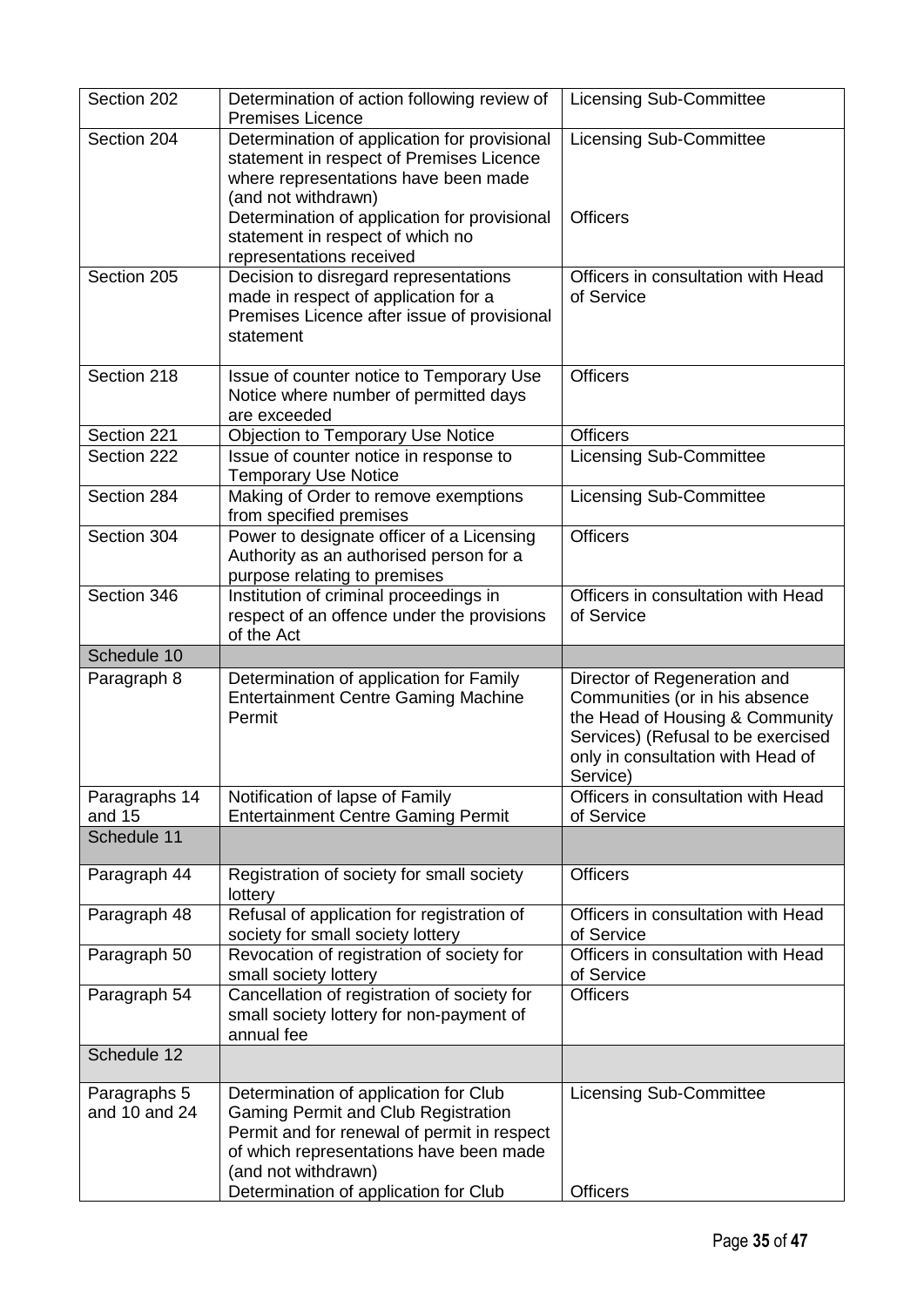|                            | <b>Gaming Permit and Club Registration</b><br>Permit and for renewal of permit where no<br>representations received                                                                                         |                                                                                                        |
|----------------------------|-------------------------------------------------------------------------------------------------------------------------------------------------------------------------------------------------------------|--------------------------------------------------------------------------------------------------------|
| Paragraph 15               | Determination of application for variation of<br>Club Gaming Permit and in respect of<br>which Club Registration Permit and<br>cancellation of permit representations<br>have been made (and not withdrawn) | <b>Licensing Sub-Committee</b>                                                                         |
|                            | Determination of application for variation of<br>Club Gaming Permit and Club Registration<br>Permit and cancellation of permit where no<br>representations                                                  | <b>Officers</b>                                                                                        |
| Paragraph 21               | Cancellation of Club Gaming Permit and<br><b>Club Registration Permit</b>                                                                                                                                   | <b>Licensing Sub-Committee</b>                                                                         |
| Paragraph 22               | Cancellation of Club Gaming Permit and<br>Club Registration Permit for failure to pay<br>annual fee                                                                                                         | <b>Officers</b>                                                                                        |
| Schedule 13                |                                                                                                                                                                                                             |                                                                                                        |
| Paragraphs 4,<br>15 and 19 | Determination of application for grant,<br>variation or transfer of Licensed Premises<br><b>Gaming Machine Permit</b>                                                                                       | Officers (Refusal and limitation on<br>number of machines only in<br>consultation with Head of Service |
| Paragraph 16               | <b>Cancellation of Licensed Premises</b><br>Gaming Machine Permit or variation of<br>number or category of machines in respect<br>of which representations received (and not<br>withdrawn)                  | Sub-Committee                                                                                          |
| Paragraph 17               | <b>Cancellation of Licensing Premises</b><br>Gaming Machine Permit and variation of<br>number or category of machine where no<br>representations received                                                   | <b>Officers</b>                                                                                        |
|                            | <b>Cancellation of Licensed Premises</b><br>Gaming Machine Permit for failure to pay<br>annual fee                                                                                                          | <b>Officers</b>                                                                                        |
| Schedule 14                |                                                                                                                                                                                                             |                                                                                                        |
| Paragraphs 9<br>and 18     | Determination of application for Prize<br>Gaming Permit and application for renewal<br>of Permit                                                                                                            | Officers (Refusal only in<br>consultation with Head of Service                                         |
| Paragraph 15               | Determination that Prize Gaming Permit<br>has lapsed                                                                                                                                                        | <b>Officers</b>                                                                                        |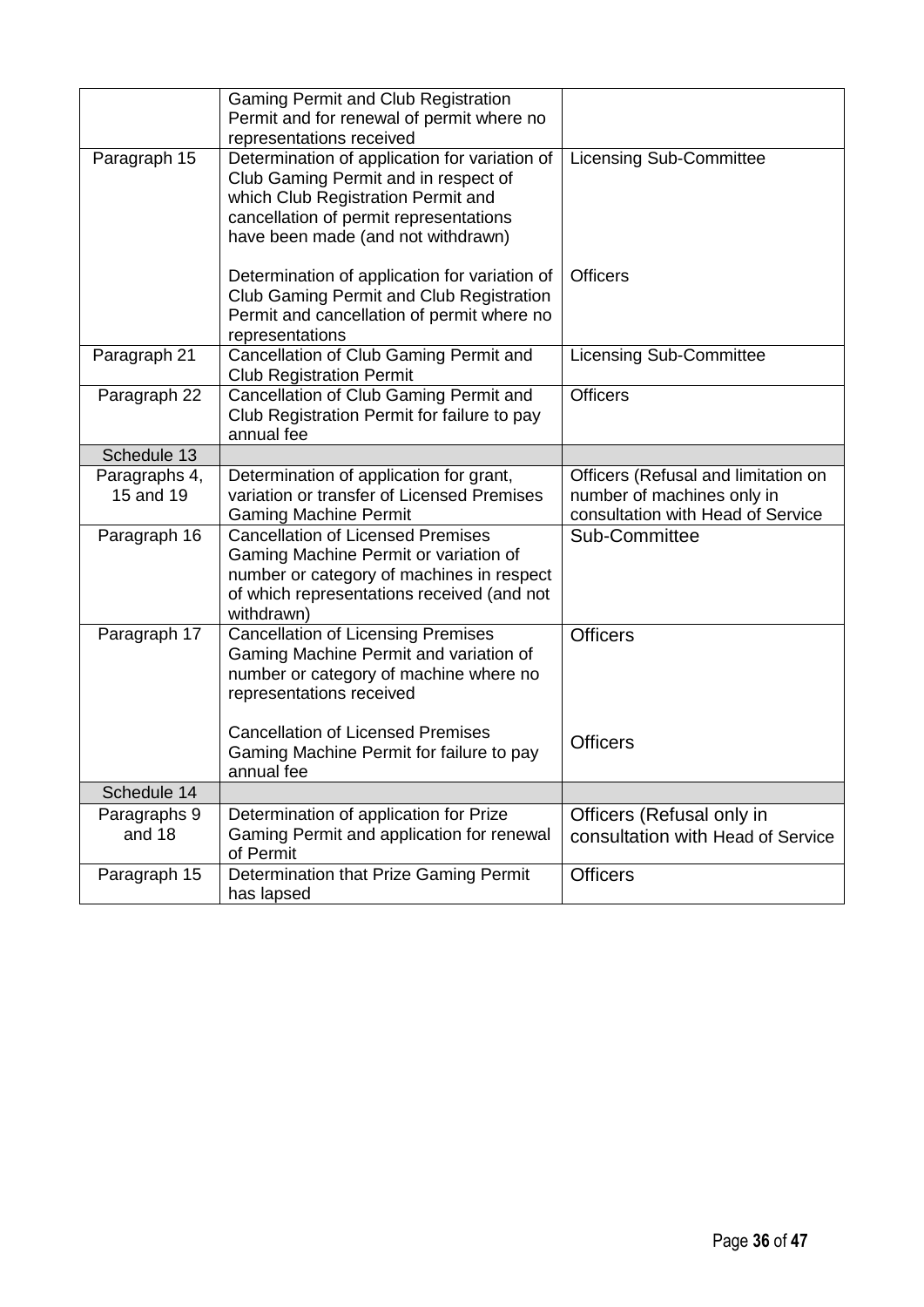#### **Appendix 5**

#### **LIST OF CONSULTEES**

#### **All Maidstone Borough Councillors**

**All Parish Councillors**

**All premises currently licensed to sell or supply alcohol**

**All premises currently licensed for regulated entertainment**

**All premises currently licensed for late night refreshments**

**Any other prescribed in regulations by Secretary of State**

**Town Centre Management**

**Environment Agency**

**British Waterways Board**

#### **GamCare**

2 & 3 Baden Place Crosby Row London SE1 1YW Tel: 020 7378 5200 Website: [www.gamcare.org.uk](http://www.gamcare.org.uk/)

#### **The Bingo Association**

Lexham House 75 High Street (North) Dunstable Bedfordshire LU6 1JF Tel: 01582 860921 Website: [www.bingo\\_association.co.uk](http://www.bingo_association.co.uk/)

#### **British Casino Association**

38 Grosvenor Gardens London SW1W 0EB Tel: 020 7730 1055 Website: [www.britishcasinoassociation.org.uk](http://www.britishcasinoassociation.org.uk/)

**This list is not finite and other persons or organisations may be added.**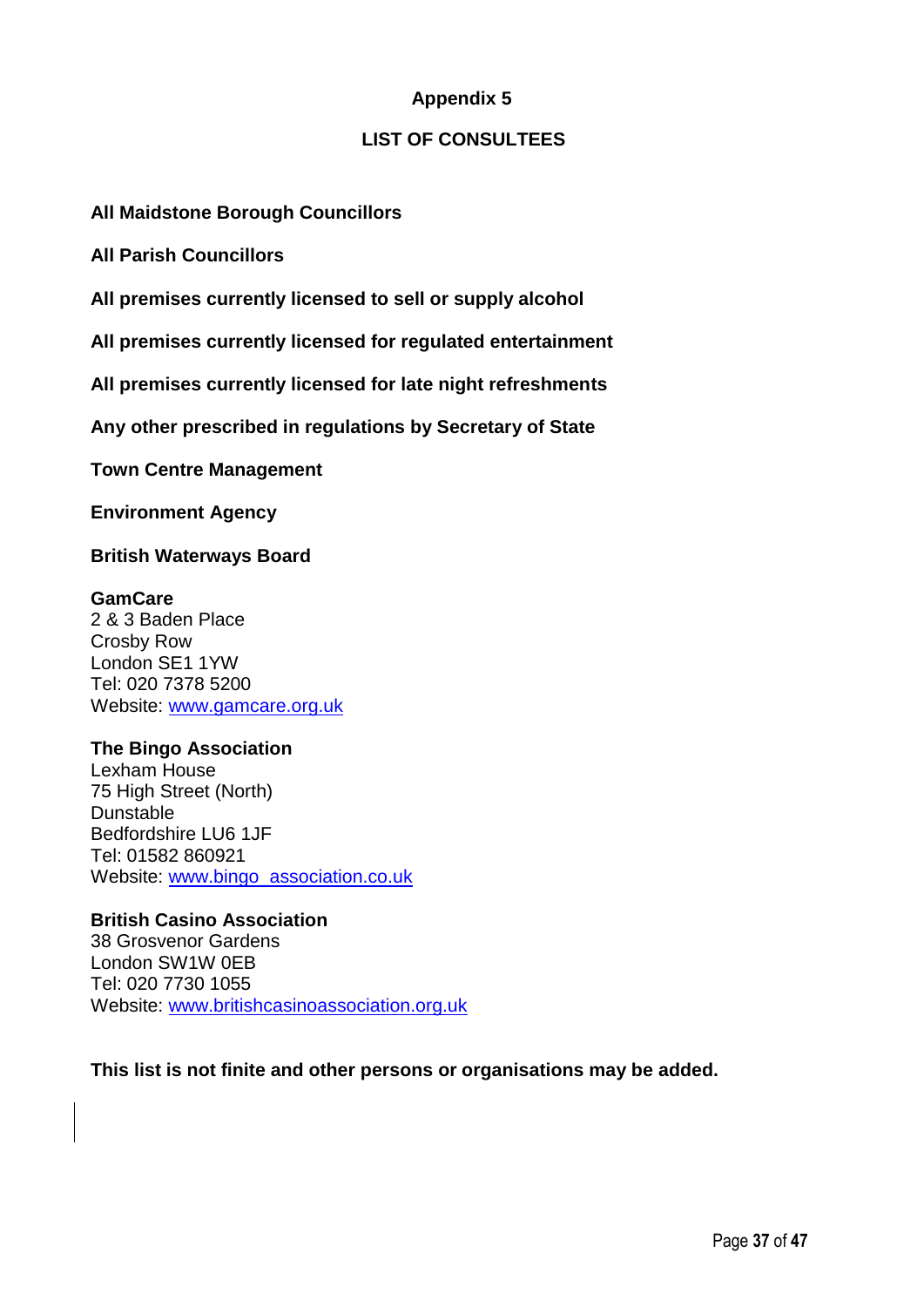#### **SUMMARY OF GAMING MACHINES BY PREMISES**  $\blacksquare$  **Appendix 6**

|                                                                             | Machine category |                                                                                                                                                                      |                                                                                                                                                                                      |           |                                                                   |                                         |              |                                                                       |
|-----------------------------------------------------------------------------|------------------|----------------------------------------------------------------------------------------------------------------------------------------------------------------------|--------------------------------------------------------------------------------------------------------------------------------------------------------------------------------------|-----------|-------------------------------------------------------------------|-----------------------------------------|--------------|-----------------------------------------------------------------------|
| Premises type                                                               | A                | <b>B1</b>                                                                                                                                                            | <b>B2</b>                                                                                                                                                                            | <b>B3</b> | B <sub>3</sub> A                                                  | <b>B4</b>                               | C            | D                                                                     |
| Large casino<br>(machine/table ratio of<br>5-1 up to maximum)               |                  | Maximum of 150 machines Any combination of machines in categories B<br>to D (except B3A machines), within the total limit of 150 (subject to<br>machine/table ratio) |                                                                                                                                                                                      |           |                                                                   |                                         |              |                                                                       |
| Small casino<br>(machine/table ratio of<br>2-1 up to maximum)               |                  |                                                                                                                                                                      | machine/table ratio)                                                                                                                                                                 |           | D (except B3A machines), within the total limit of 80 (subject to |                                         |              | Maximum of 80 machines Any combination of machines in categories B to |
| Pre-2005 Act casino<br>(no machine/table<br>ratio)                          |                  |                                                                                                                                                                      |                                                                                                                                                                                      |           | any number of C or D machines instead                             |                                         |              | Maximum of 20 machines categories B to D (except B3A machines), or    |
| Betting premises and<br>tracks occupied by<br>pool betting                  |                  |                                                                                                                                                                      |                                                                                                                                                                                      |           | Maximum of 4 machines categories B2 to D                          |                                         |              |                                                                       |
| <b>Bingo premises</b>                                                       |                  |                                                                                                                                                                      | Maximum of 20% of total<br>number of gaming machines<br>No limit on category C<br>which are available for use on<br>or D machines<br>the premises categories B3 or<br><b>B4</b>      |           |                                                                   |                                         |              |                                                                       |
| Adult gaming centre                                                         |                  |                                                                                                                                                                      | Maximum of 20% of total<br>number of gaming machines<br>No limit on category C<br>which are available for use on<br>or D machines<br>the premises categories B3 or<br>B <sub>4</sub> |           |                                                                   |                                         |              |                                                                       |
| Family entertainment<br>centre (with premises<br>licence)                   |                  |                                                                                                                                                                      |                                                                                                                                                                                      |           |                                                                   |                                         |              | No limit on category C<br>or D machines                               |
| Family entertainment<br>centre (with permit)                                |                  |                                                                                                                                                                      |                                                                                                                                                                                      |           |                                                                   |                                         |              | No limit<br><b>on</b><br>category<br>D<br>machines                    |
| Clubs or miners'<br>welfare institute (with<br>permits)                     |                  |                                                                                                                                                                      |                                                                                                                                                                                      |           | or B4 to $D^*$                                                    | Maximum of 3 machines in categories B3A |              |                                                                       |
| Qualifying alcohol-<br>licensed premises                                    |                  |                                                                                                                                                                      |                                                                                                                                                                                      |           |                                                                   |                                         | notification | 1 or 2 machines of<br>category C or D<br>automatic upon               |
| Qualifying alcohol-<br>licensed premises<br>(with gaming machine<br>permit) |                  |                                                                                                                                                                      |                                                                                                                                                                                      |           |                                                                   |                                         |              | Number of category C<br>D machines as<br>specified on permit          |
| <b>Travelling fair</b>                                                      |                  |                                                                                                                                                                      |                                                                                                                                                                                      |           |                                                                   |                                         |              | No limit on<br>category D<br>machines                                 |
|                                                                             | A                | <b>B1</b>                                                                                                                                                            | <b>B2</b>                                                                                                                                                                            | <b>B3</b> | B <sub>3</sub> A                                                  | <b>B4</b>                               | $\mathsf{C}$ | D                                                                     |

1 Bingo premises licence are entitled to make available for use a number of category B gaming machines not exceeding 20% of the total number of gaming machines on the premises. Where a premises licence was granted before 13 July 2011, they are entitled to make available eight107 category B gaming machines, or 20% of the total number of gaming machines, whichever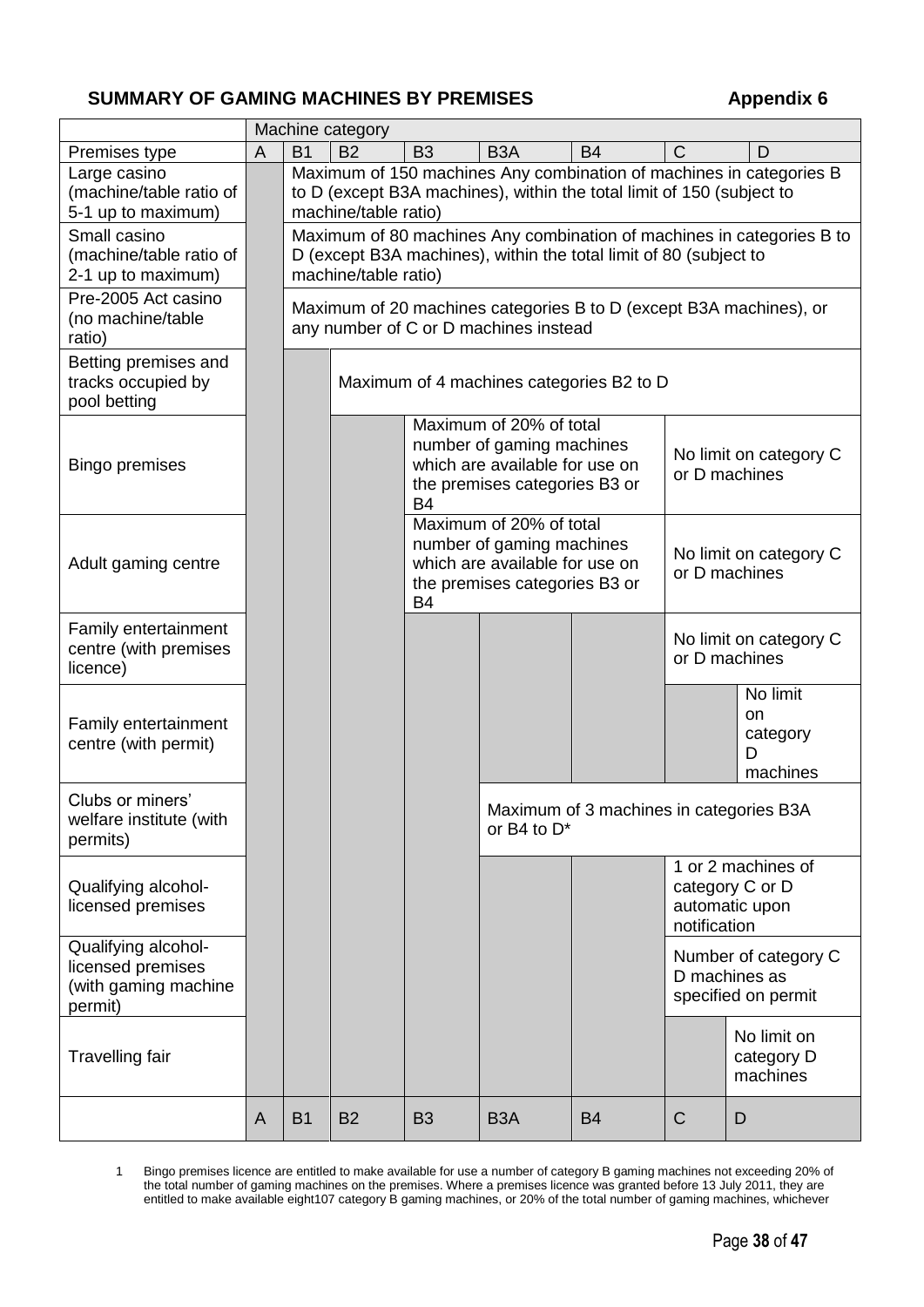is the greater. Category B machines at bingo premises are restricted to sub-category B3 and B4 machines, but not B3A machines.

- 2 Adult gaming centres are entitled to make available for use a number of category B gaming machines not exceeding 20% of the total number of gaming machines which are available for use on the premises and any number of category C or D machines. Where a premises licence was granted before 13 July 2011, they are entitled to make available four category B gaming machines, or 20% of the total number of gaming machines, whichever is the greater. Category B machines at adult gaming centres are restricted to sub-category B3 and B4 machines, but not B3A machines.
- 3. Only premises that are wholly or mainly used for making gaming machines available may hold an unlicensed FEC gaming machine permit or an FEC premises licence. Category C machines may only be sited within licensed FEC's and where an FEC permit is in force. They must be in a separate area to ensure the segregation and supervision of machines that may only be played by adults. There is no power for the licensing authority to set a limit on the number of machines under the FEC permit.
- 4. Members' clubs and miners' welfare institutes with a club gaming permit or with a club machine permit, are entitled to site a total of three machines in categories B3A to D but only one B3A machine can be sited as part of this entitlement.
- 5 Commercial clubs with club machine or gaming permits are entitled to a total of three machines in categories B4 to D.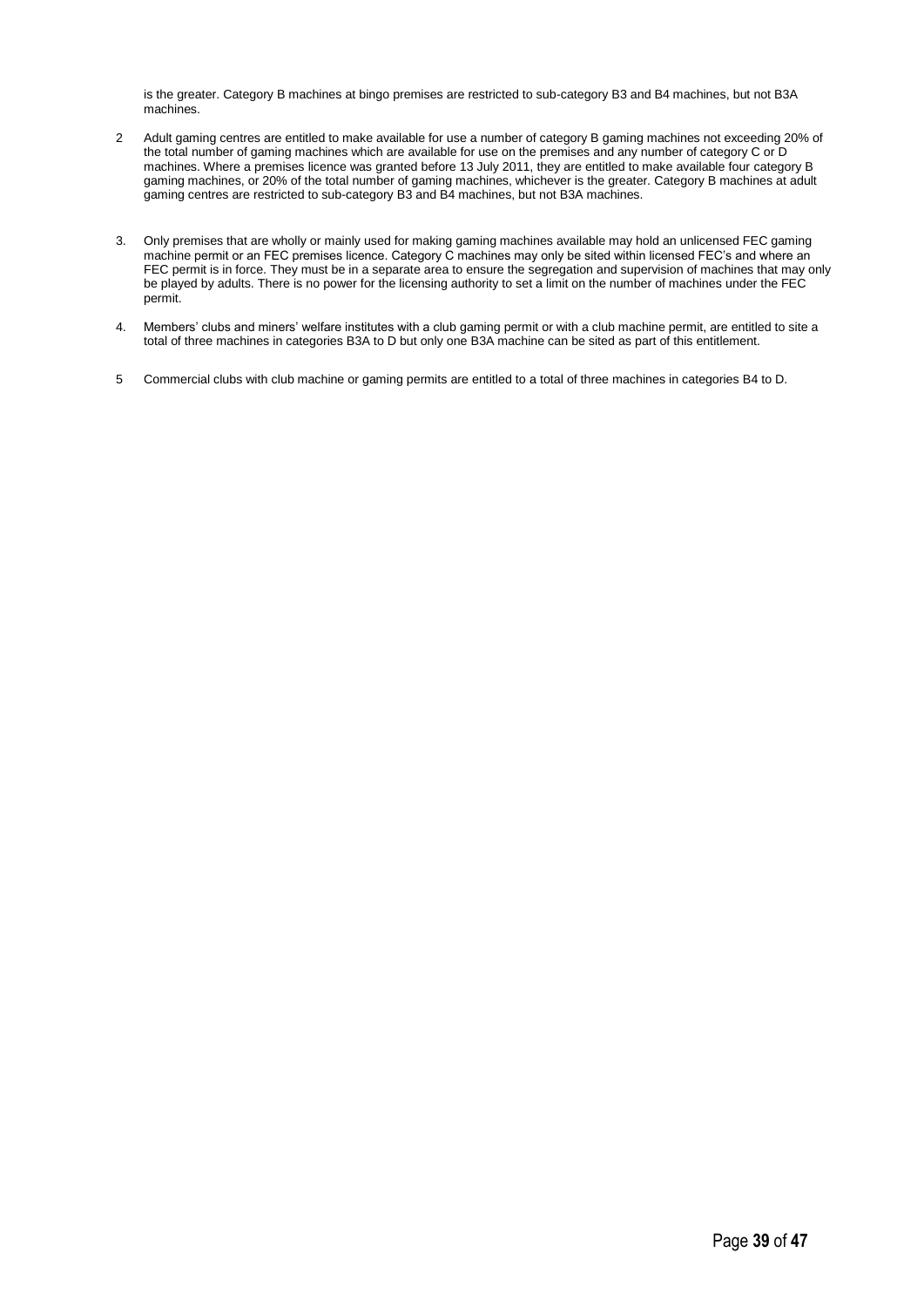#### **Appendix 7**

#### **SUMMARY OF MAXIMUM STAKE AND MAXIMUM PRIZE BY CATEGORY OF GAMING MACHINE.**

| <b>Machine category</b> | <b>Maximum stake</b><br>(from January<br>2014) | <b>Maximum prize (from</b><br><b>Allowed premises</b><br>January 2014)                                         |                                                                                                                                                                                                                                                                           |
|-------------------------|------------------------------------------------|----------------------------------------------------------------------------------------------------------------|---------------------------------------------------------------------------------------------------------------------------------------------------------------------------------------------------------------------------------------------------------------------------|
| A                       | <b>Unlimited</b>                               | Unlimited                                                                                                      | Regional Casino                                                                                                                                                                                                                                                           |
| <b>B1</b>               | £5                                             | £10,000 (with the option<br>of a maximum £20,000<br>linked progressive<br>jackpot on a premises<br>basis only) | Large Casino, Small Casino, Pre-2005<br>Act casino and Regional Casinos                                                                                                                                                                                                   |
| <b>B2</b>               | £100*                                          | £500                                                                                                           | Betting premises and tracks occupied by<br>pool betting and all of the above                                                                                                                                                                                              |
| <b>B3</b>               | £2                                             | £500                                                                                                           | Bingo premises, Adult gaming centre and<br>all of the above                                                                                                                                                                                                               |
| B <sub>3</sub> A        | £2                                             | £500                                                                                                           | Members' club or Miners' welfare institute<br>only                                                                                                                                                                                                                        |
| <b>B4</b>               | £2                                             | £400                                                                                                           | Members' club or Miners' welfare club,<br>commercial club and all of the above.                                                                                                                                                                                           |
| $\mathbf c$             | £1                                             | £100                                                                                                           | Family entertainment centre (with<br>Commission operating licence), Qualifying<br>alcohol licensed premises (without<br>additional gaming machine permit),<br>Qualifying alcohol licensed premises (with<br>additional LA gaming machine permit) and<br>all of the above. |
| D money prize           | 10p                                            | £5                                                                                                             | Travelling fairs, unlicensed (permit)<br>Family entertainment centre and all of the<br>above                                                                                                                                                                              |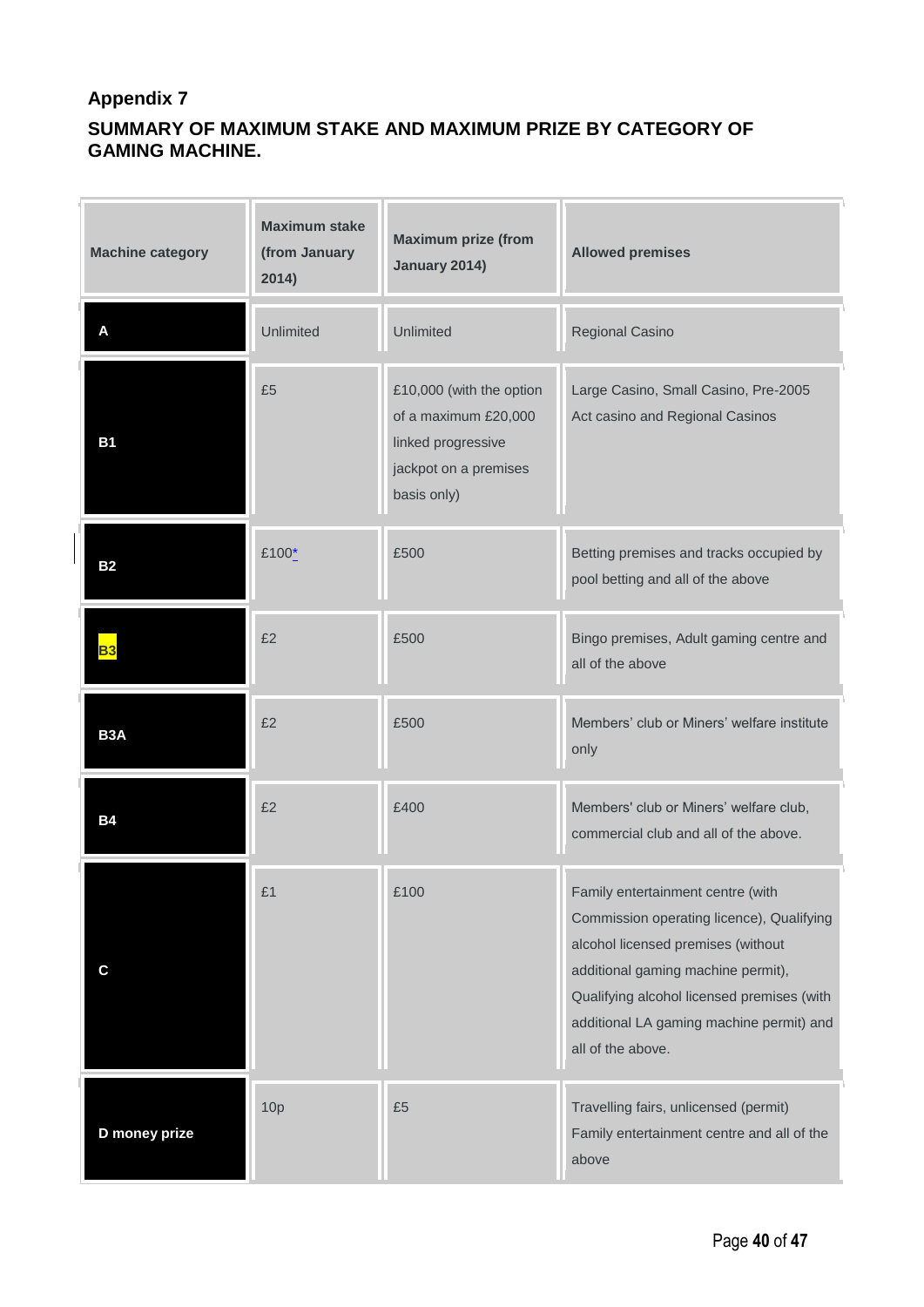| D non-money prize<br>(other than crane<br>grab machine)                                              | 30p             | £8                                                         | All of the above. |
|------------------------------------------------------------------------------------------------------|-----------------|------------------------------------------------------------|-------------------|
| D non-money prize<br>(crane grab<br>machine)                                                         | £1              | £50                                                        | All of the above. |
| D combined money<br>and non-money<br>prize (other than<br>coin pusher or<br>penny falls<br>machines) | 10 <sub>p</sub> | £8 (of which no more<br>than £5 may be a money<br>prize)   | All of the above. |
| D combined money<br>and non-money<br>prize (coin pusher<br>or penny falls<br>machine)                | 20p             | £20 (of which no more<br>than £10 may be a<br>money prize) | All of the above. |

\* These values are subject to change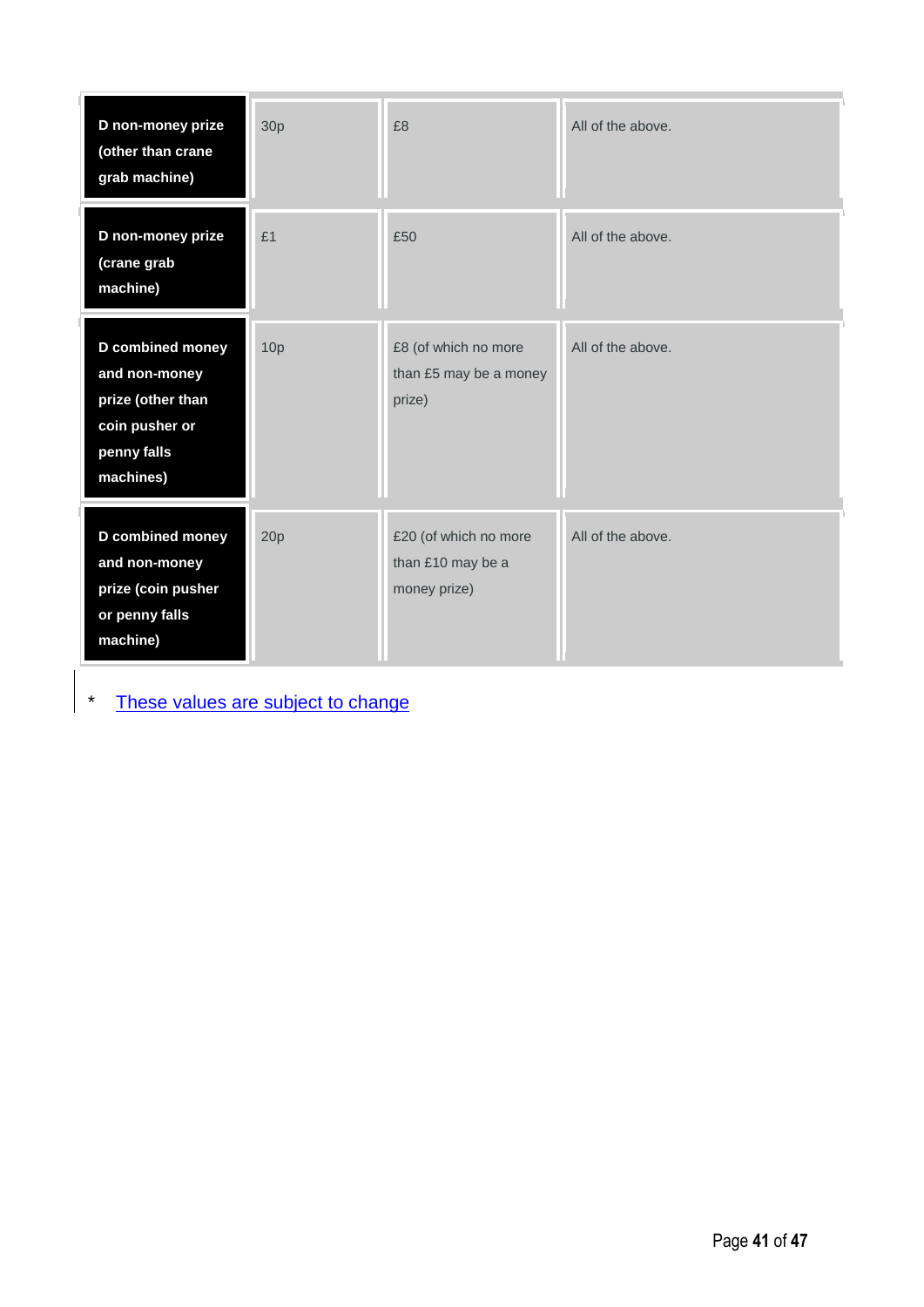#### **Appendix 8**

#### **STATEMENT OF PRINCIPLES FOR UNLICENSED FAMILY ENTERTAINMENT CENTRES, GAMING MACHINE PERMITS & PRIZE GAMING PERMITS GAMBLING ACT 2005**

**Contents** 

- 1. The Gambling Act 2005
- 2. Purpose of this document
- 3. Unlicensed Family Entertainment Centres (UFECs)
- 4. Prize Gaming Permits
- 5. Statement of Principles for UFEC gaming machine permits and prize gaming permits
- 6. Supporting documents
- 7. Child Protection Issues
- 8. Protection of Vulnerable Persons
- 9. Miscellaneous Matters

#### **1. The Gambling Act 2005**

Unless otherwise stated any references in this document to the Council is to Maidstone Borough Council as the Licensing Authority.

The Act requires the Council, as the Licensing Authority, to aim to permit the use of premises for gambling in so far as the authority thinks it:

- In accordance with a relevant code of practice,
- In accordance with any relevant Guidance issued by the Gambling Commission,
- Reasonably consistent with the licensing objectives, and
- In accordance with the Licensing Authority policy issued under the Act.

The licensing objectives are:

- Preventing gambling from being a source of crime or disorder, being associated with crime or disorder or being used to support crime
- Ensuring that gambling is conducted in a fair and open way
- Protecting children and other vulnerable persons from being harmed or exploited by gambling.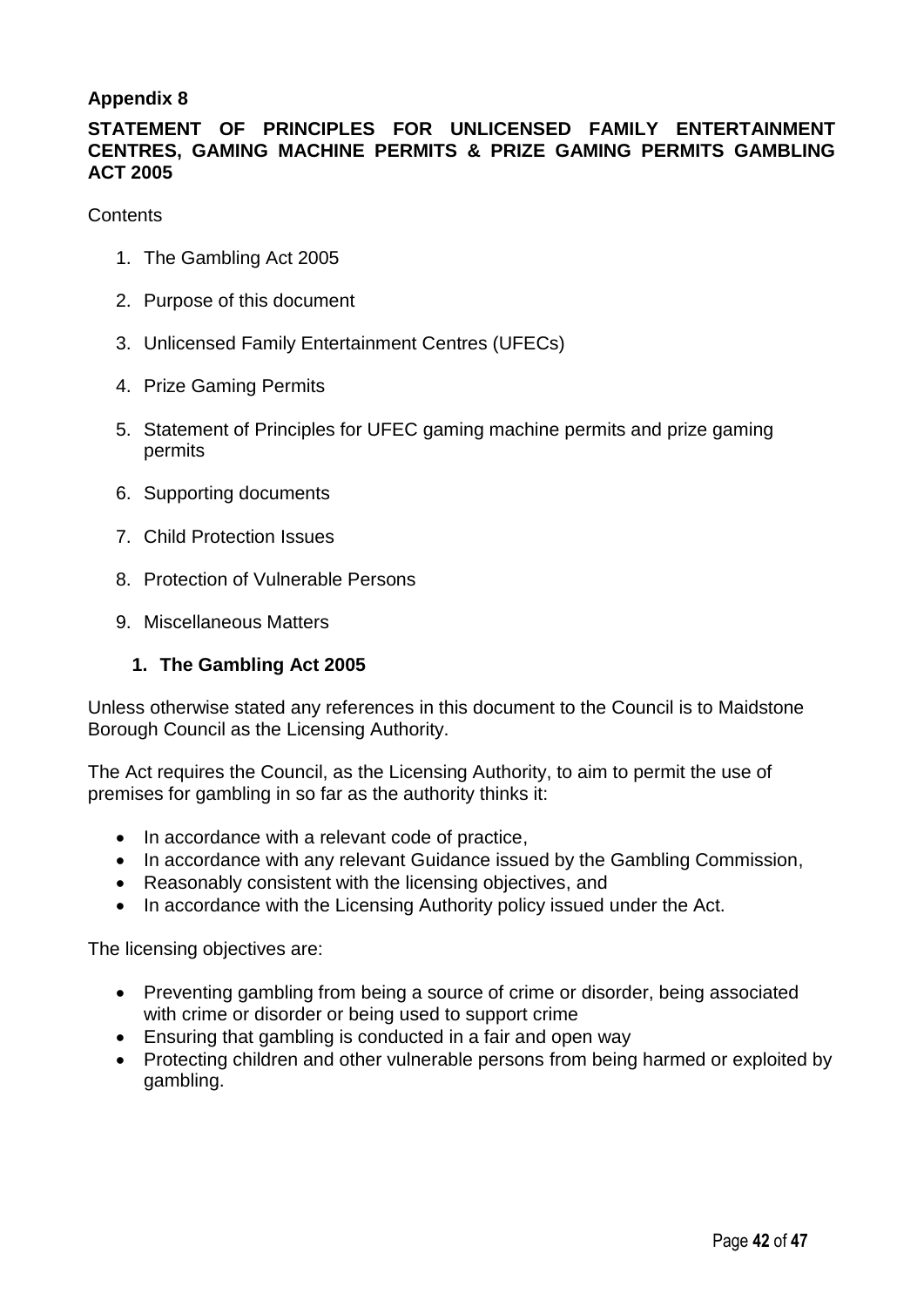#### **2. Purpose of this document**

This document has been prepared to assist persons considering making an application for either an unlicensed family entertainment centre (UFEC) gaming machine permit or a prize gaming under the Gambling Act 2005.

Maidstone Borough Council fully endorses the licensing objectives detailed above and expects all applicants to work in partnership to promote these objectives through clear and effective management of each gambling operation whether in respect of a permit or premises licence.

In respect of UFEC gaming machine permits it has been prepared in accordance with Paragraph 7 of Schedule 10 of the Act and in respect of prize gaming permits it has been prepared in accordance with paragraph 8 of Schedule 14 of the Act. The document should be read in conjunction with Maidstone Council Statement of Licensing Policy and Principles. – Gambling Act 2005.

The purpose of the document is to clarify measures that the Council will expect applicants to demonstrate when applying for either of these permits so the Council can determine the suitability of the applicant and the premises for a permit.

Within this process the Council will aim to grant the permit where the applicant is able to demonstrate that:

- They are a fit and proper person to hold the permit, and
- They have considered and are proposing suitable measures to promote the licensing objectives and they have a legal right to occupy the premises to which the permit is sought.

The measures suggested in this document should be read as guidance only and the Council will be happy for applicants to suggest measures above and beyond those listed in the document and or to substitute measures as appropriate.

#### **3. Unlicensed Family Entertainment Centres**

The term 'unlicensed family entertainment centre' is one defined in the Act and refers to a premises which provides category D gaming machines together with various other amusements such as computer games and "penny-pushers".

The premises is 'unlicensed' in that it does not require a premises licence but does require a permit to be able to provide its category D gaming machines. It should not be confused with a 'licensed family entertainment centre' that does require a premises licence because it contains both category C and D gaming machines.

Unlicensed family entertainment centres (UFECs) will be most commonly located at seaside resorts, in airports and at motorway service centres, and will cater for families, including unaccompanied children and young persons. The Council will only grant a UFEC gaming machine permit where it is satisfied that the premises will be operated as a bona fide unlicensed family entertainment centre.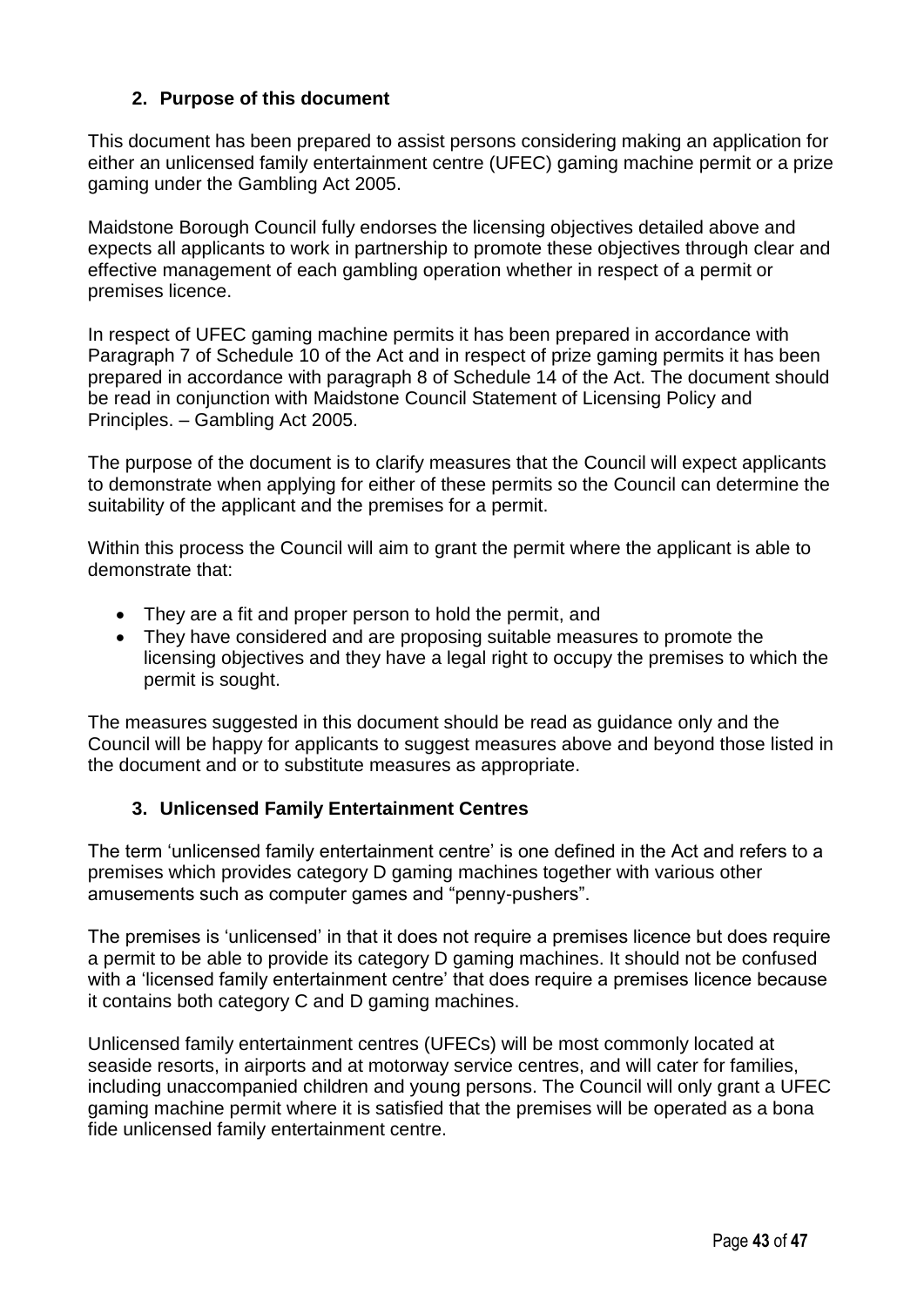In line with the Act, while the Council cannot attach conditions to this type of permit, the Council can refuse applications if they are not satisfied that the issues raised in this "Statement of Principles" have been addressed through the application.

Applicants only need to address the "Statement of Principles" when making their initial applications and not at renewal time. (Permits are granted for a period of ten years.)

#### **4. Prize Gaming Permits**

Section 288 defines gaming as prize gaming if the nature and size of the prize is not determined by the number of people playing or the amount paid for or raised by the gaming. The prizes will be determined by the operator before play commences. Prize gaming can often be seen at seaside resorts in amusement arcades where bingo is offered and the prizes are displayed.

A prize gaming permit is a permit issued by the Council to authorise the provision of facilities for gaming with prizes on specified premises.

Applicants should be aware of the conditions in the Gambling Act 2005 by which prize gaming permits holders must comply. The conditions in the Act are:

- The limits on participation fees, as set out in regulations, must be complied with
- All chances to participate in the gaming must be allocated on the premises on which the gaming is taking place and on one day; the game must be played and completed on the day the chances are allocated; and the result of the game must be made public in the premises on the day that it is played
- The prize for which the game is played must not exceed the amount set out in regulations (if a money prize), or the prescribed value (if non-monetary prize) and participation in the gaming must not entitle the player to take part in any other gambling

In line with the Act, while the Council cannot attach conditions to this type of permit, the Council can refuse applications if they are not satisfied that the issues raised in this "Statement of Principles" have been addressed through the application.

Applicants only need to address the "Statement of Principles" when making their initial applications and not at renewal time. Permits are granted for a period of ten years.

#### **5. Statement of Principles for UFEC gaming machine permits and prize gaming permits**

#### Supporting documents

The Council will require the following supporting documents to be served with all UFEC gaming machine permit and prize gaming permit applications: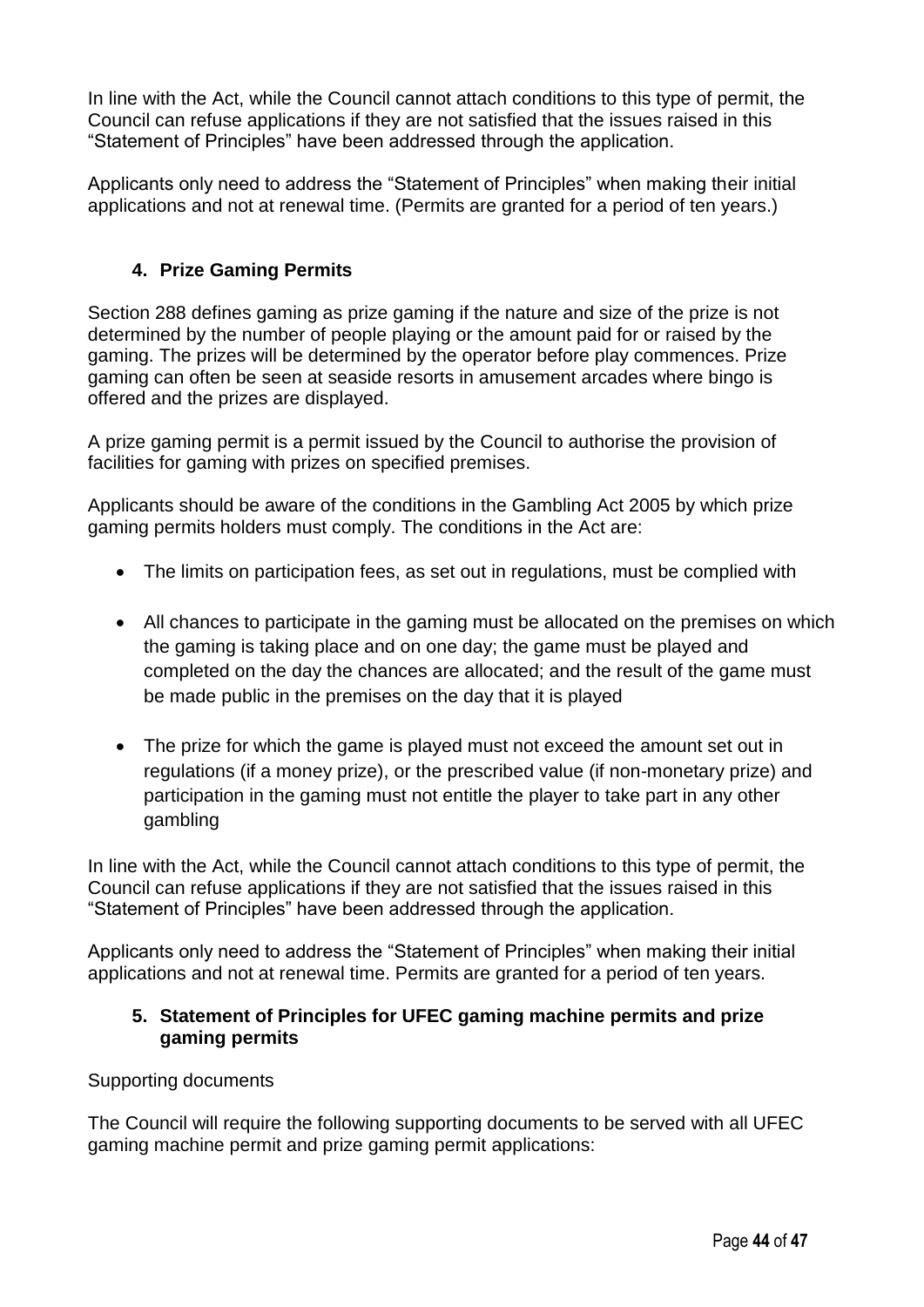- Proof of age (a certified copy or sight of an original birth certificate, driving licence, or passport – all applicants for these permits must be aged 18 or over);
- Proof that the applicant has the right to occupy the premises. Acceptable evidence would be a copy of any lease, a copy of the property's deeds or a similar document;
- An enhanced criminal record certificate. (This should be no greater than one month old.) This will be used to check that the applicant has no relevant convictions (those that are set out in Schedule 7 of the Act.)

In the case of applications for a UFEC gaming machine permit evidence that the machines to be provided are or were supplied by a legitimate gambling operator who holds a valid gaming machine technical operating licence issued by the Gambling Commission together with a plan of the premises to which the permit is sought showing the following items:

- The boundary of the building with any external or internal walls, entrances and exits to the building and any internal doorways where any category D gaming machines are positioned and the particular type of machines to be provided (e.g. Slot machines, penny falls, cranes)
- The location where any prize gaming will take place (including any seating and tables) and the area where any prizes will be displayed
- The positioning and types of any other amusement machines on the premises
- The location of any fixed or semi-fixed counters, booths or offices on the premises whereby staff monitor the customer floor area the location of any ATM/cash machines or change machines the location of any fixed or temporary structures such as columns or pillars
- The location and height of any stages in the premises; any steps, stairs, elevators, balconies or lifts in the premises
- The location of any public toilets in the building.

(Unless agreed with the Council, the plan should be drawn to a standard scale with a key showing the items mentioned above. The standard scale is 1:100)

#### **6. Child Protection Issues**

The Council will expect the applicant to show that there are policies and procedures in place to protect children from harm. Harm in this context is not limited to harm from gambling but includes wider child protection considerations.

The Council will assess these policies and procedures on their merits, and they should (depending on the particular permit being applied for) include appropriate measures / training for staff as regards the following: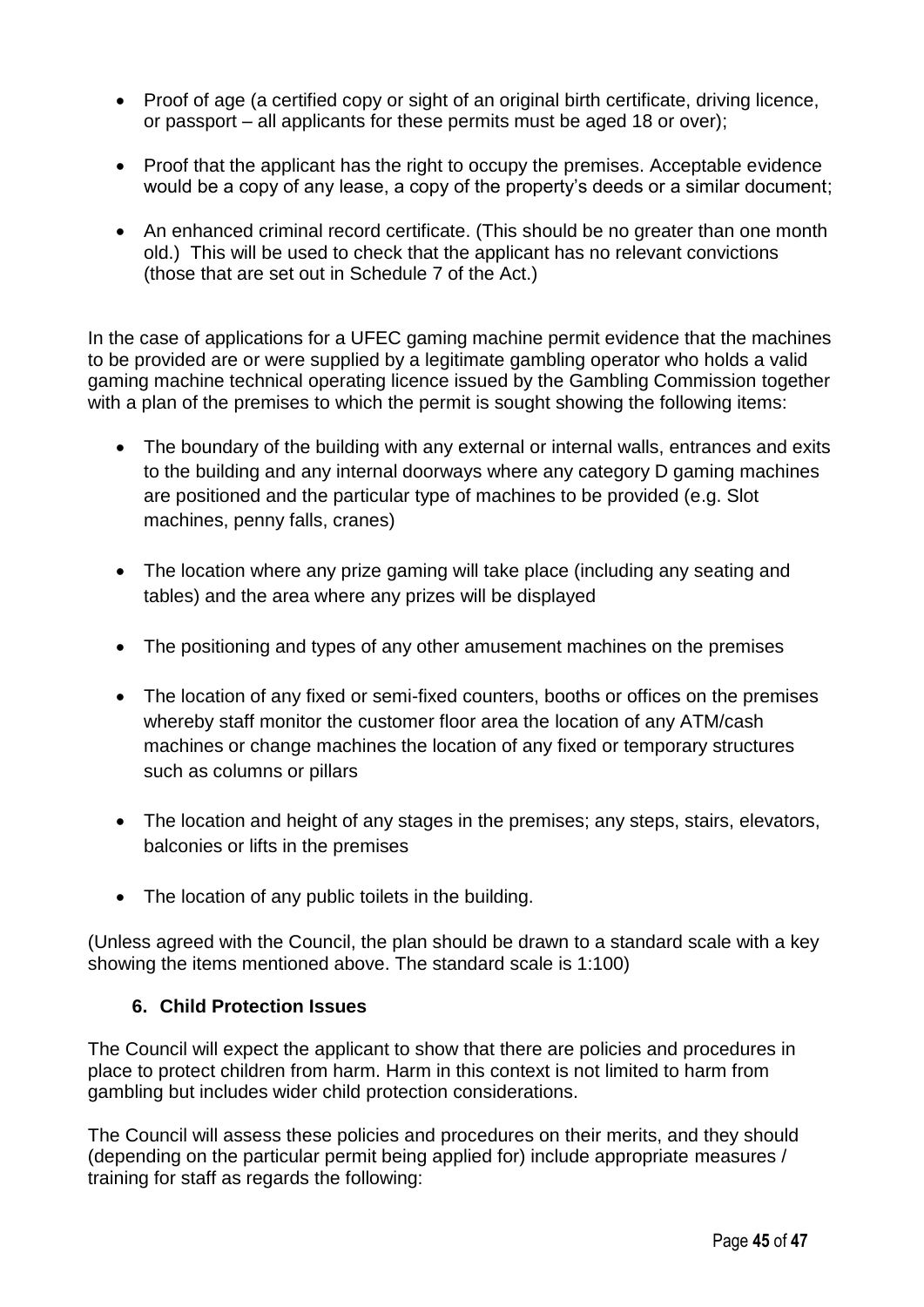- Maintain contact details for any local schools and or the education authority so that any truant children can be reported
- Employ policies to address the problems associated with truant children who may attempt to gain access to the premises and gamble when they should be at school
- Employ policies to address any problems that may arise during seasonal periods where children may frequent the premises in greater numbers, such as half terms and summer holidays
- Maintain information at the premises of the term times of any local schools in the vicinity of the premises and also consider policies to ensure sufficient staffing levels during these times
- Display posters displaying the 'Child Line' phone number in discreet locations on the premises e.g. toilets
- Maintain an incident register of any problems that arise on the premises related to children such as children gambling excessively, truant children, children being unruly or young unaccompanied children entering the premises (The register should be used to detect any trends which require attention by the management of the premises.)
- Ensure all young children are accompanied by a responsible adult
- Maintain policies to deal with any young children who enter the premises unaccompanied
- Enhanced criminal records checks for all staff who will be working closely with children

NB: Any supporting evidence of the above measures e.g. Training manuals or other similar documents/written statements should be attached to the application.

#### **7. Protection of Vulnerable Persons.**

The Council will expect the applicant to show that there are policies and procedures in place to protect vulnerable persons.

The Council will assess these policies and procedures on their merits; however they may (depending on the particular permit being applied for) include appropriate measures / training for staff as regards the following:

- Display Gamcare helpline stickers on all gaming machines
- Display Gamcare posters in prominent locations on the premises
- Training for staff members which focuses on building an employee's ability to maintain a sense of awareness of how much (e.g. how long) customers are gambling, as part of measures to detect persons who may be vulnerable
- Consider appropriate positioning of ATM and change machines (including the display of Gamcare stickers on any such machines)